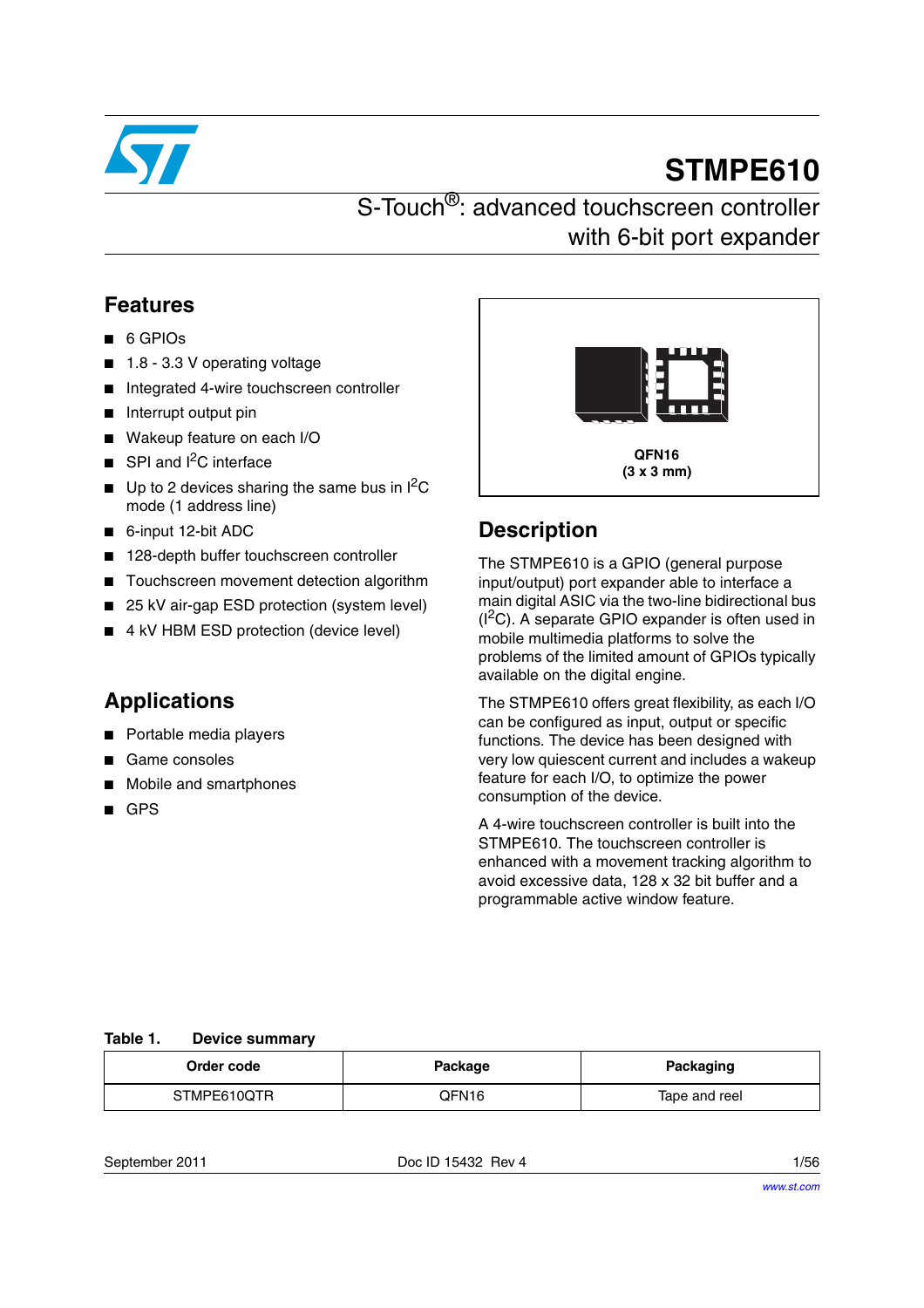# **Contents**

| 2.1  |                                         |  |  |
|------|-----------------------------------------|--|--|
|      |                                         |  |  |
| 3.1  |                                         |  |  |
|      |                                         |  |  |
| 4.1  |                                         |  |  |
| 4.2  |                                         |  |  |
| 4.3  |                                         |  |  |
| 4.4  |                                         |  |  |
|      |                                         |  |  |
| 5.1  |                                         |  |  |
|      | 5.1.1                                   |  |  |
|      | 5.1.2                                   |  |  |
|      | 5.1.3                                   |  |  |
| 5.2  |                                         |  |  |
|      | 5.2.1                                   |  |  |
|      |                                         |  |  |
|      | System and identification registers  18 |  |  |
|      |                                         |  |  |
|      |                                         |  |  |
|      |                                         |  |  |
| 10.1 |                                         |  |  |
| 10.2 |                                         |  |  |
|      |                                         |  |  |

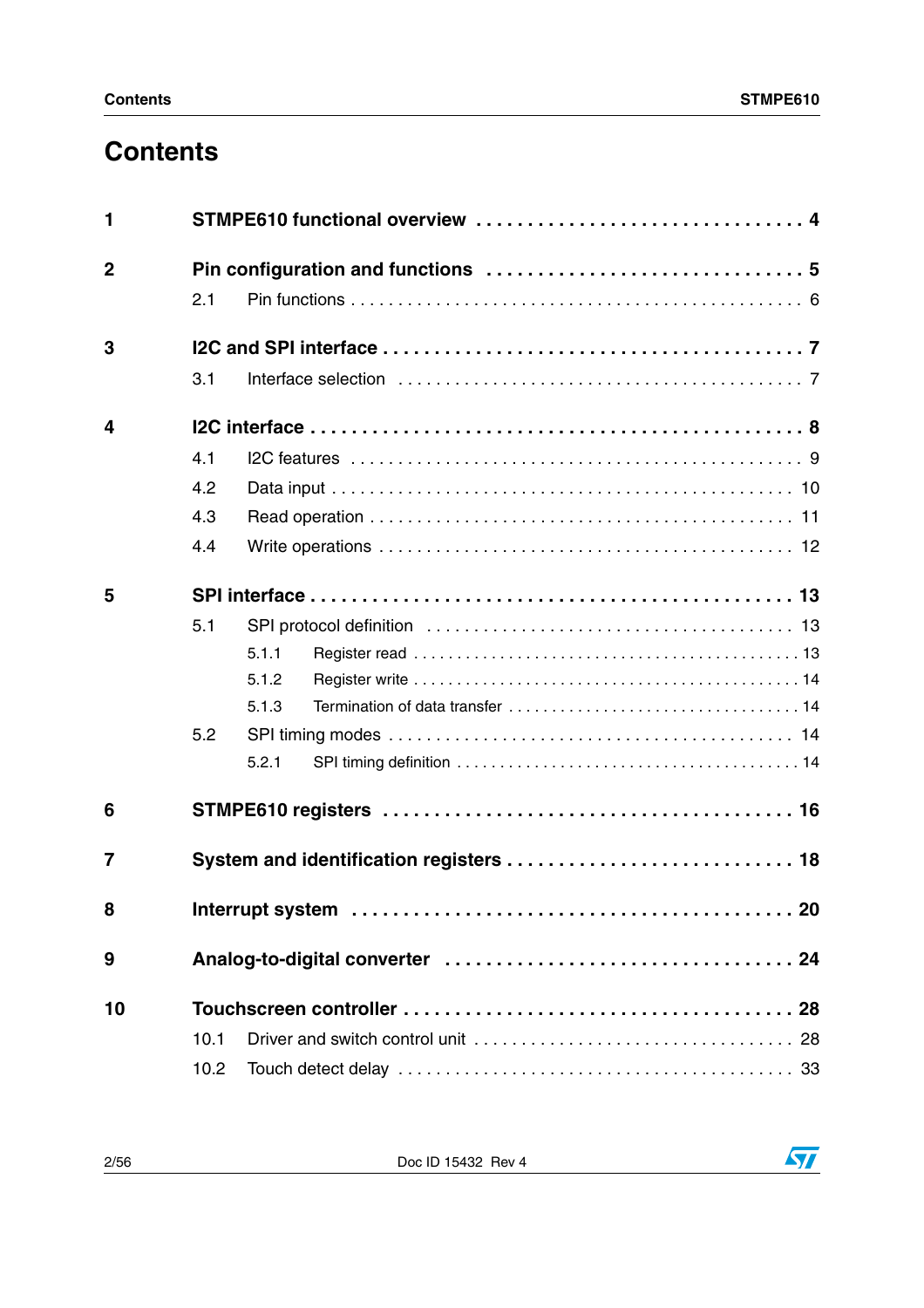### **STMPE610 Contents**

| 11 | Touchscreen controller programming sequence  40 |  |
|----|-------------------------------------------------|--|
| 12 | 12.0.1                                          |  |
| 13 | 13.1                                            |  |
| 14 |                                                 |  |
| 15 |                                                 |  |
| 16 |                                                 |  |

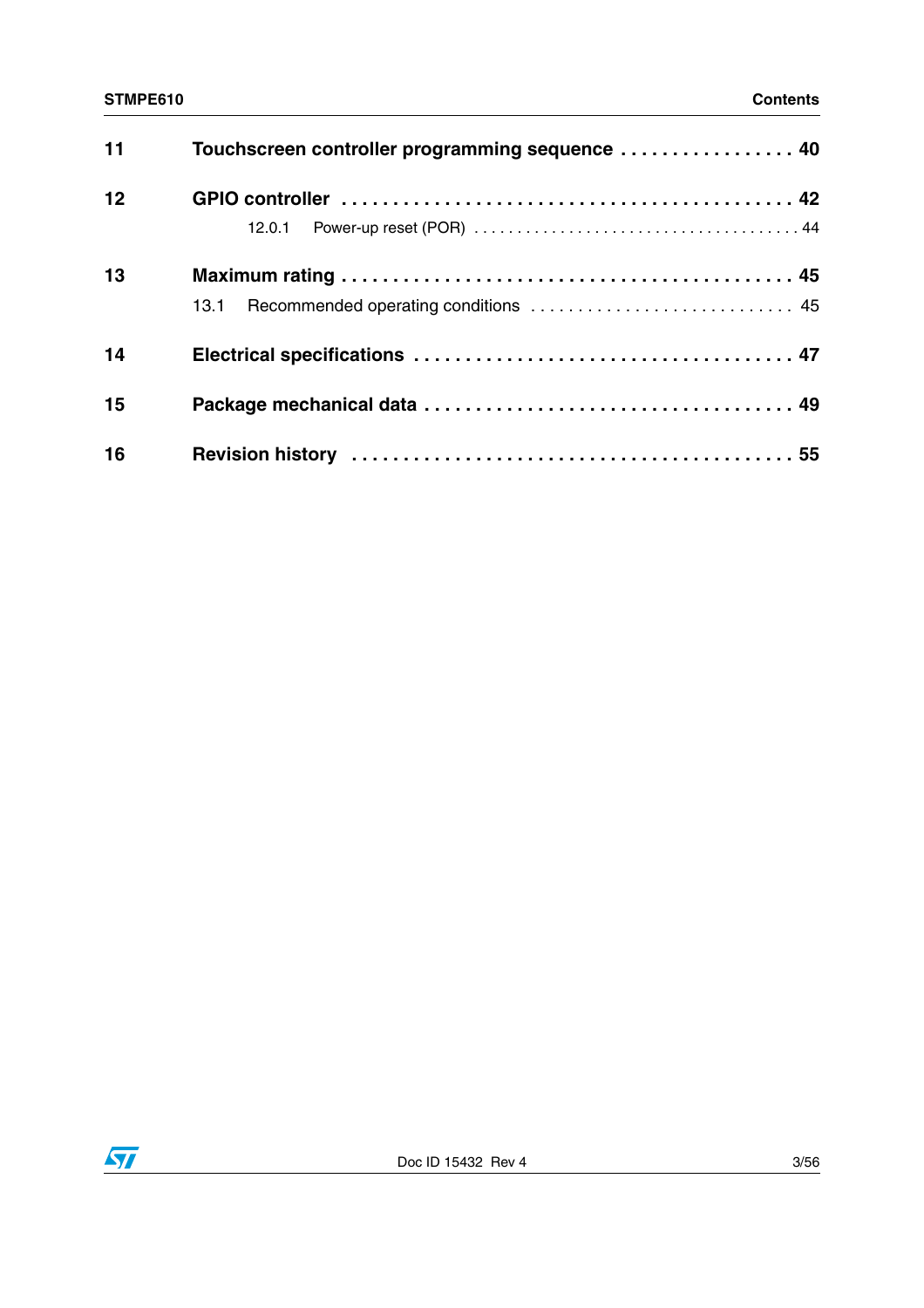# <span id="page-3-0"></span>**1 STMPE610 functional overview**

The STMPE610 consists of the following blocks:

- $\bullet$ I<sup>2</sup>C and SPI interface
- Analog-to-digital converver (ADC)
- Touchscreen controller (TSC)
- Driver and switch control unit
- **GPIO controller**

### <span id="page-3-1"></span>**Figure 1. STMPE610 functional block diagram**

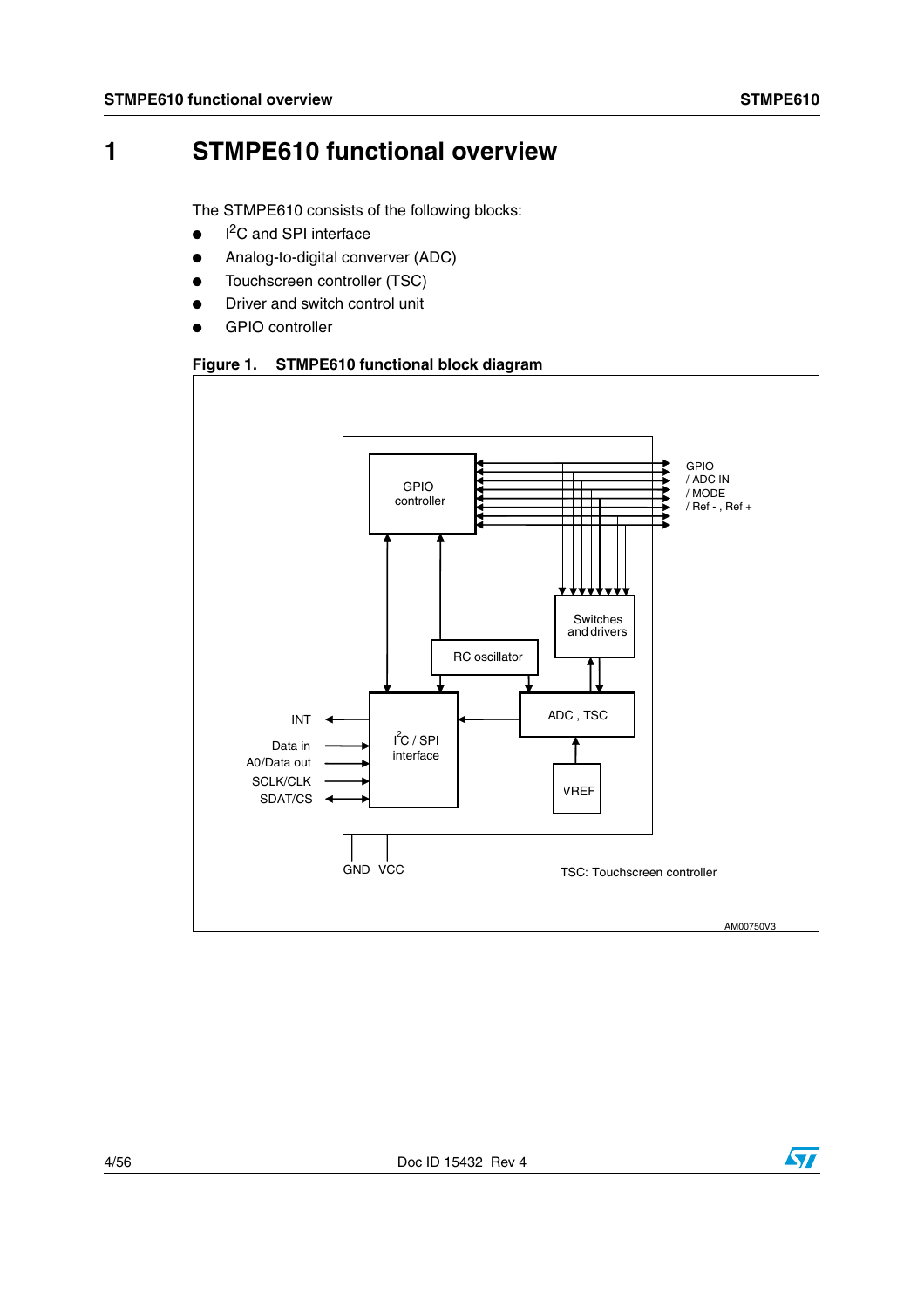# <span id="page-4-0"></span>**2 Pin configuration and functions**

### **Figure 2. STMPE610 pin configuration (top through view)**



### Table 2. **Pin assignments**

| Pin            | <b>Name</b>     | <b>Function</b>                                                                                       |
|----------------|-----------------|-------------------------------------------------------------------------------------------------------|
| $\mathbf{1}$   | Υ-              | Y-/GPIO-7                                                                                             |
| $\overline{2}$ | <b>INT</b>      | Interrupt output (V <sub>CC</sub> domain, open drain)                                                 |
| 3              | A0/Data Out     | $I^2C$ address in Reset, Data out in SPI mode (V <sub>CC</sub> domain)                                |
| 4              | <b>SCLK</b>     | $I^2C/SPI$ clock (V <sub>CC</sub> domain)                                                             |
| 5              | <b>SDAT</b>     | I <sup>2</sup> C data/SPI CS (V <sub>CC</sub> domain)                                                 |
| 6              | $V_{\rm CC}$    | 1.8 $-3.3$ V supply voltage                                                                           |
| $\overline{7}$ | Data in         | SPI Data In (V <sub>CC</sub> domain)                                                                  |
| 8              | <b>NC</b>       |                                                                                                       |
| 9              | Mode            | <b>MODE</b><br>In RESET state, MODE selects the type of serial interface<br>"0" - $I^2C$<br>"1" - SPI |
| 10             | <b>GND</b>      | Ground                                                                                                |
| 11             | IN <sub>2</sub> | IN2/GPIO-2                                                                                            |
| 12             | IN <sub>3</sub> | IN3/GPIO-3                                                                                            |
| 13             | $X_{+}$         | $X +$ GPIO-4                                                                                          |
| 14             | Vio             | Supply for touchscreen driver and GPIO                                                                |
| 15             | $Y_{+}$         | $Y +$ /GPIO-5                                                                                         |
| 16             | X-              | X-/GPIO-6                                                                                             |

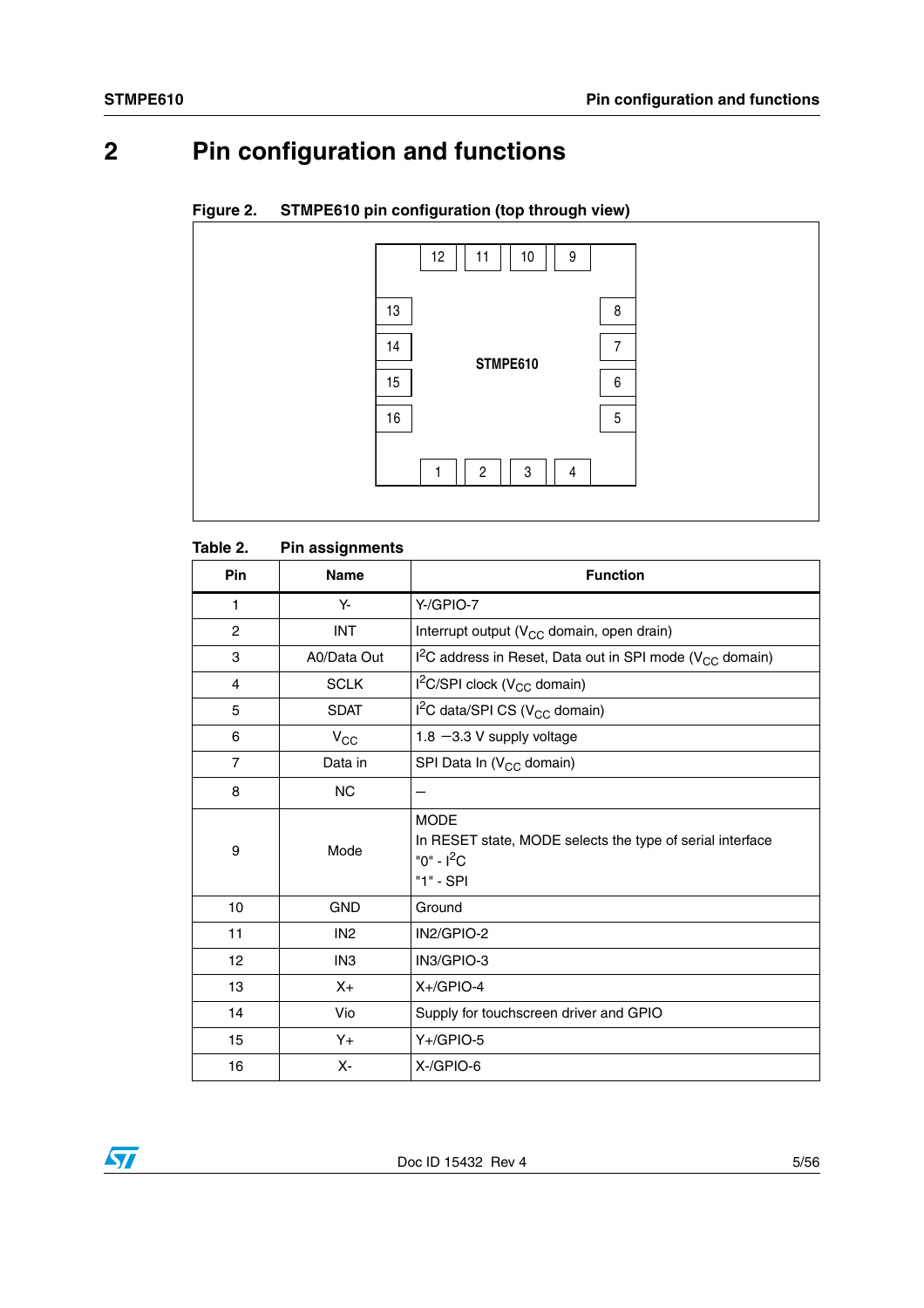## <span id="page-5-0"></span>**2.1 Pin functions**

The STMPE610 is designed to provide maximum features and flexibility in a very small pincount package. Most of the pins are multi-functional. The following table shows how to select the pin's function.

Table 3. **IN2, IN3 pin configuration** 

| Pin / control<br>register | GPIO $AF = 1$                         | GPIO $AF = 0$                |                                     |  |
|---------------------------|---------------------------------------|------------------------------|-------------------------------------|--|
|                           | ADC control 1 bit<br>$1 =$ don't care | ADC control 1 bit<br>$1 = 0$ | <b>ADC</b> control 1 bit<br>$1 = 1$ |  |
| IN <sub>2</sub>           | GPIO-2                                | ADC.                         | External reference $+$              |  |
| IN <sub>3</sub>           | GPIO-3                                | ADC.                         | External reference -                |  |

### Table 4. **X, Y pin configuration**

| Pin / control<br>register | GPIO $AF = 1$                                | GPIO $AF = 0$                       |                                     |  |
|---------------------------|----------------------------------------------|-------------------------------------|-------------------------------------|--|
|                           | <b>TSC control 1 bit</b><br>$0 =$ don't care | <b>TSC control 1 bit</b><br>$0 = 0$ | <b>TSC control 1 bit</b><br>$0 = 1$ |  |
| $X_{+}$                   | GPIO-4                                       | <b>ADC</b>                          | $TSCX+$                             |  |
| Y+                        | GPIO-5                                       | ADC.                                | $TSCY+$                             |  |
| Х-                        | GPIO-6                                       | ADC.                                | TSC X-                              |  |
| Y-                        | GPIO-7                                       | <b>ADC</b>                          | TSC Y-                              |  |

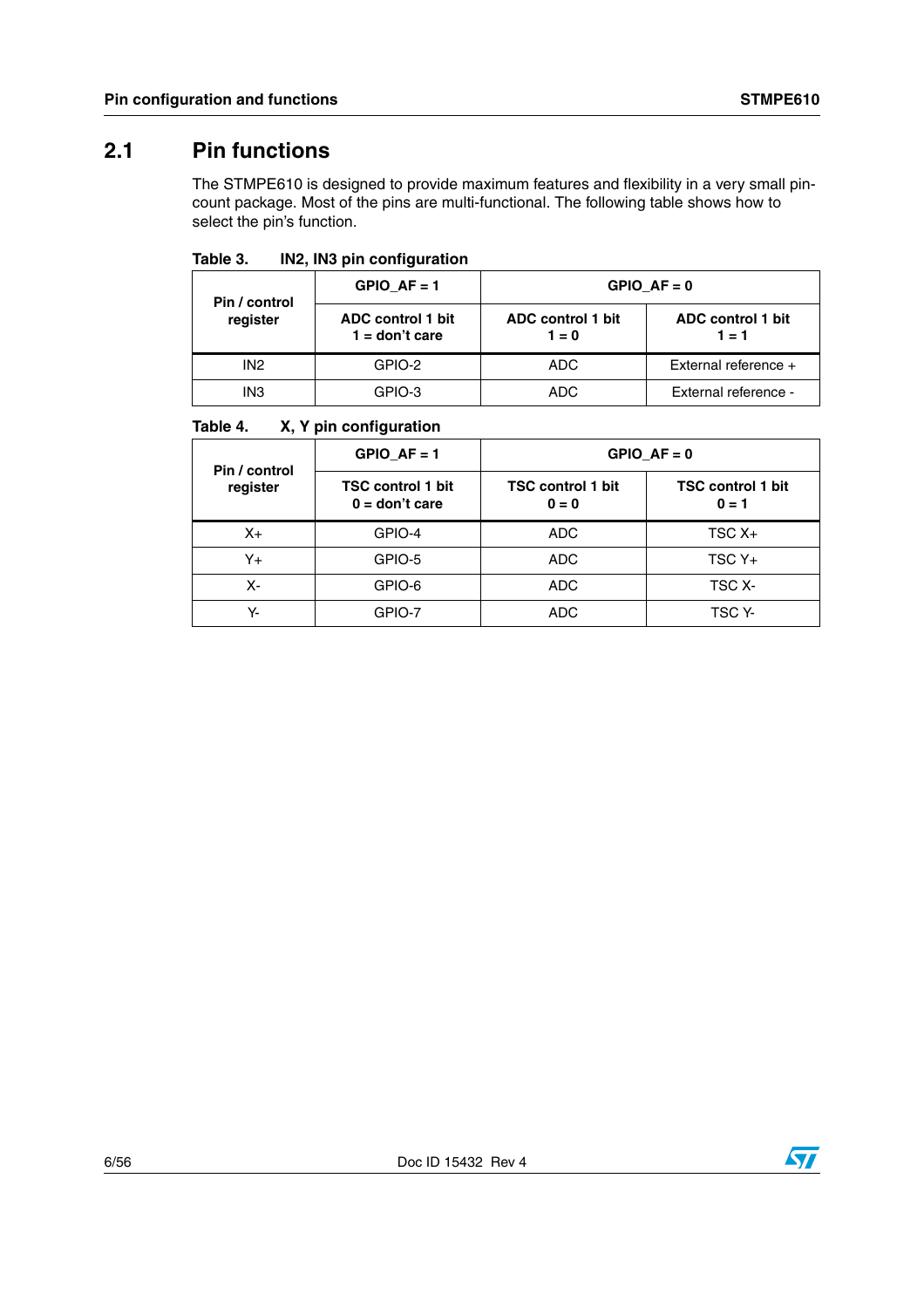# <span id="page-6-0"></span>**3 I2C and SPI interface**

## <span id="page-6-1"></span>**3.1 Interface selection**

The STMPE610 interfaces with the host CPU via a I<sup>2</sup>C or SPI interface. The pin IN\_1 allows the selection of interface protocol at reset state.





### Table 5. **Interface selection pins**

| <b>Pin</b> | $I2C$ function | <b>SPI function</b> | <b>Reset state</b> |
|------------|----------------|---------------------|--------------------|
| 3          | Address 0      | Data out            | CPHA for SPI       |
| 4          | Clock          | Clock               |                    |
| 5          | <b>SDATA</b>   | CS                  | CPOL_N for SPI     |
|            |                | Data in             |                    |
| 9          | <b>MODE</b>    | $I^2C$ set to '0'   | Set to '1' for SPI |

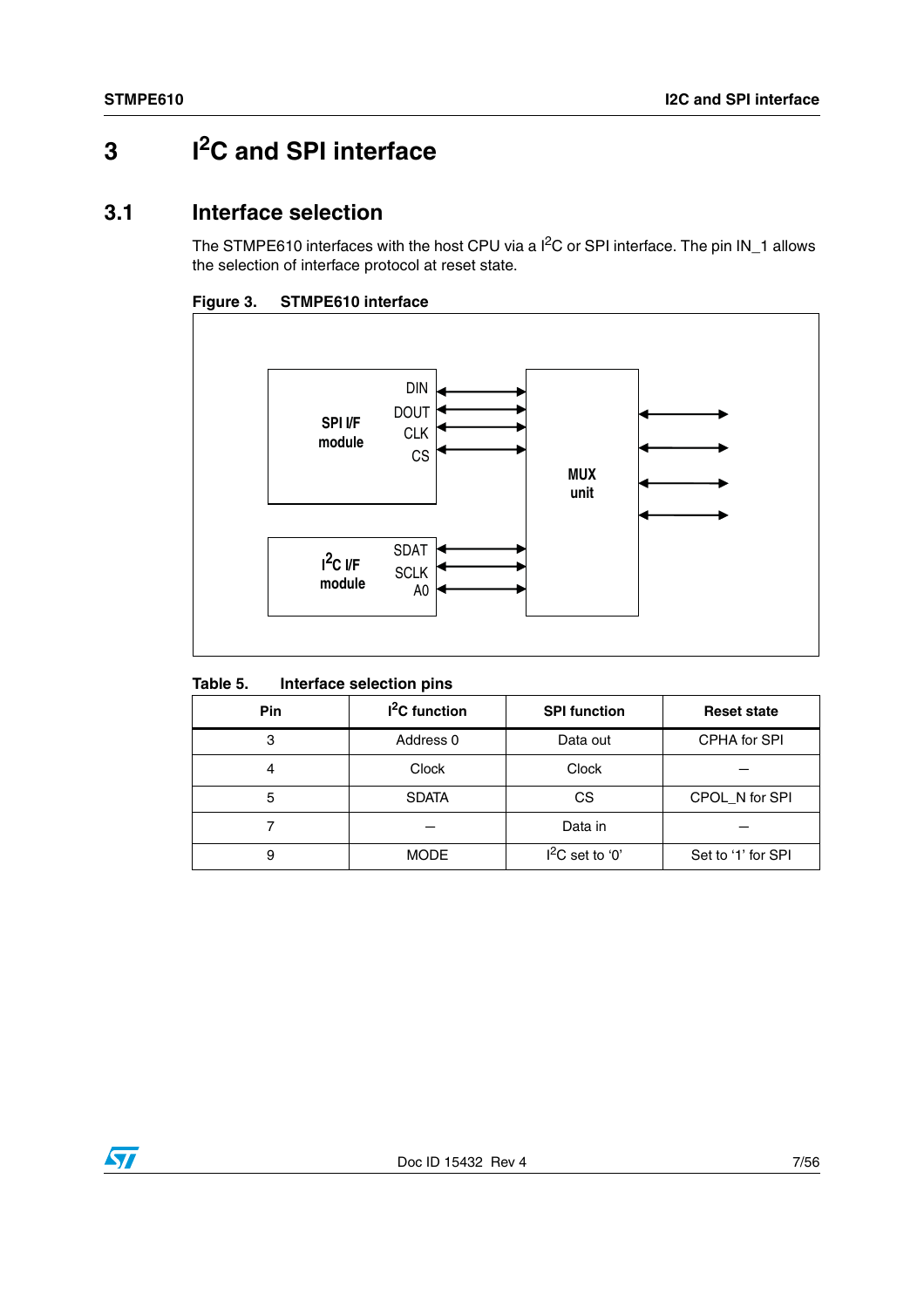# <span id="page-7-0"></span>**4 I2C interface**

The addressing scheme of STMPE610 is designed to allow up to 2 devices to be connected to the same  $I^2\tilde{C}$  bus.



**Figure 4. STMPE610 I2C interface**



| <b>ADDR0</b> | <b>Address</b> |  |
|--------------|----------------|--|
|              | $0 \times 82$  |  |
|              | $0 \times 88$  |  |

For the bus master to communicate to the slave device, the bus master must initiate a Start condition and be followed by the slave device address. Accompanying the slave device adress, is a read/write bit ( $R/\overline{W}$ ). The bit is set to 1 for read and 0 for write operation. If a match occurs on the slave device address, the corresponding device gives an acknowledge on the SDA during the 9<sup>th</sup> bit time. If there is no match, it deselects itself from the bus by not responding to the transaction.





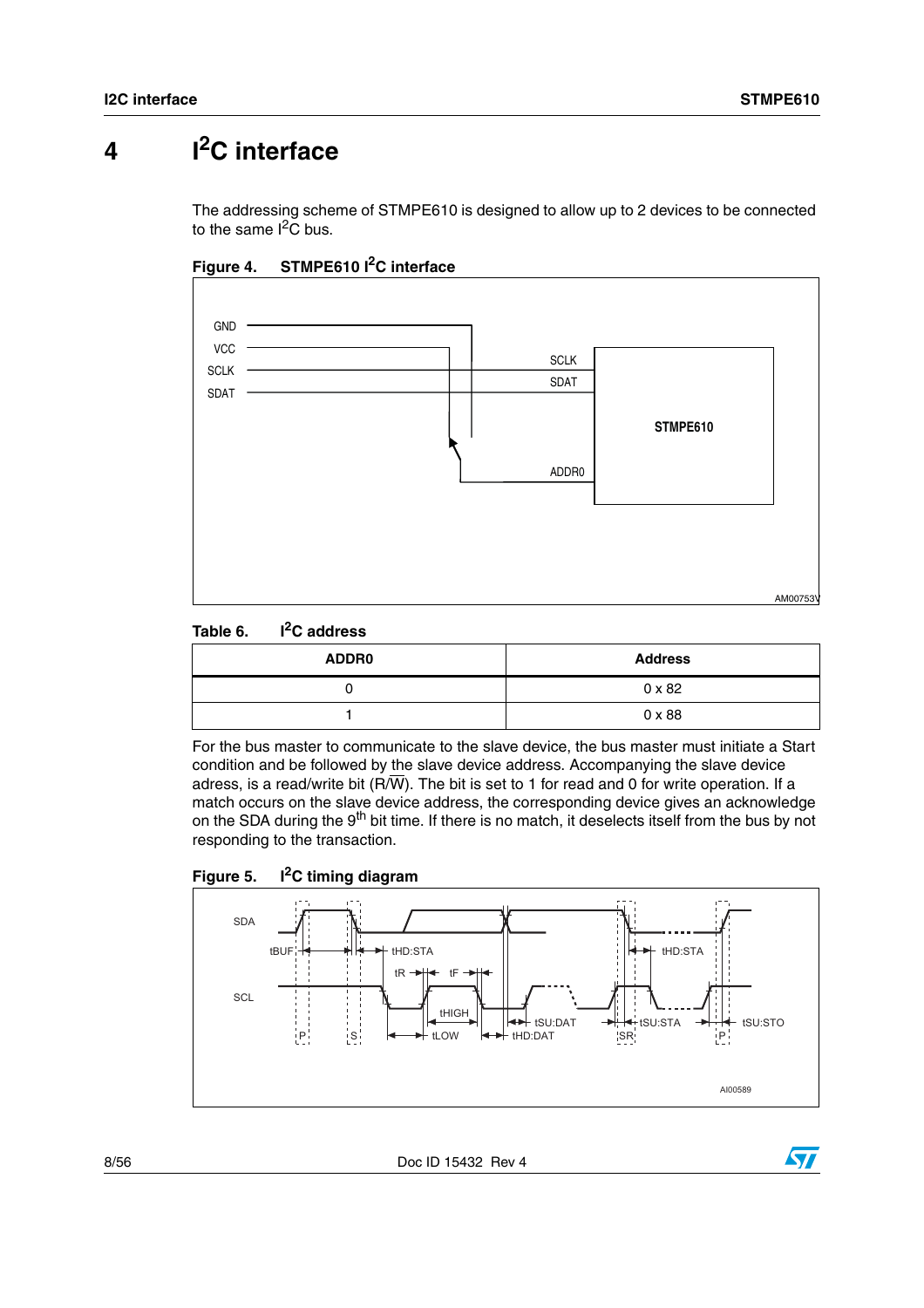| Symbol              | <b>Parameter</b>                                                              | Min | <b>Typ</b> | Max | <b>Unit</b> |
|---------------------|-------------------------------------------------------------------------------|-----|------------|-----|-------------|
| $f_{\rm SCL}$       | <b>SCL clock frequency</b>                                                    | 0   |            | 400 | kHz         |
| $t_{LOW}$           | Clock low period                                                              | 1.3 |            |     | μs          |
| <sup>t</sup> HIGH   | Clock high period                                                             | 600 |            |     | ns          |
| $t_{\text{F}}$      | SDA and SCL fall time                                                         |     |            | 300 | ns          |
| <sup>t</sup> HD:STA | START condition hold time (after this<br>period the first clock is generated) | 600 |            |     | ns          |
| t <sub>SU:STA</sub> | START condition setup time (only relevant<br>for a repeated start period)     | 600 |            |     | ns          |
| t <sub>SU:DAT</sub> | Data setup time                                                               | 100 |            |     | ns          |
| <sup>t</sup> HD:DAT | Data hold time                                                                | 0   |            |     | μs          |
| t <sub>SU:STO</sub> | STOP condition setup time                                                     | 600 |            |     | ns          |
| $t_{\text{BUF}}$    | Time the bus must be free before a new<br>transmission can start              | 1.3 |            |     | μs          |

**Table 7. I2C timing**

## <span id="page-8-0"></span>**4.1 I2C features**

The features that are supported by the  $I<sup>2</sup>C$  interface are listed below:

- $\bullet$  $I<sup>2</sup>C$  slave device
- Operates at 1.8 V
- Compliant to Philips I<sup>2</sup>C specification version 2.1
- Supports standard (up to 100 Kbps) and fast (up to 400 Kbps) modes

### **Start condition**

A Start condition is identified by a falling edge of SDATA while SCLK is stable at high state. A Start condition must precede any data/command transfer. The device continuously monitors for a Start condition and does not respond to any transaction unless one is encountered.

### **Stop condition**

A Stop condition is identified by a rising edge of SDATA while SCLK is stable at high state. A Stop condition terminates communication between the slave device and the bus master. A read command that is followed by NoAck can be followed by a Stop condition to force the slave device into idle mode. When the slave device is in idle mode, it is ready to receive the next  $I<sup>2</sup>C$  transaction. A Stop condition at the end of a write command stops the write operation to registers.

### **Acknowledge bit**

The acknowledge bit is used to indicate a successful byte transfer. The bus transmitter releases the SDATA after sending eight bits of data. During the ninth bit, the receiver pulls

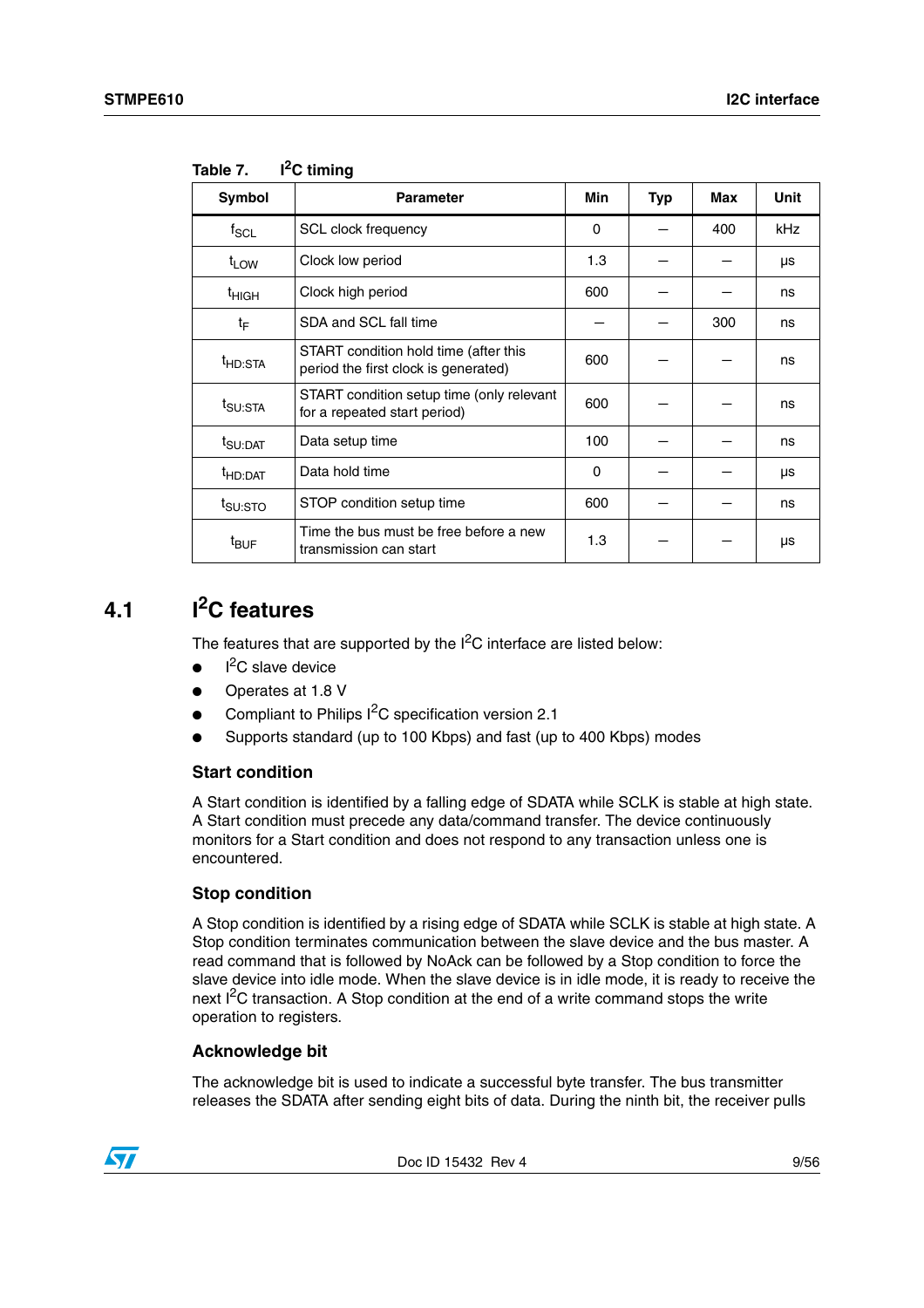the SDATA low to acknowledge the receipt of the eight bits of data. The receiver may leave the SDATA in high state if it does not acknowledge the receipt of the data.

# <span id="page-9-0"></span>**4.2 Data input**

The device samples the data input on SDATA on the rising edge of the SCLK. The SDATA signal must be stable during the rising edge of SCLK and the SDATA signal must change only when SCLK is driven low.

| Mode             | <b>Byte</b>                                                                                                                                                                                                                                                  | <b>Programming sequence</b>                                                                                                                                                                                                                                                                                                                                                                                                                                                                                           |
|------------------|--------------------------------------------------------------------------------------------------------------------------------------------------------------------------------------------------------------------------------------------------------------|-----------------------------------------------------------------------------------------------------------------------------------------------------------------------------------------------------------------------------------------------------------------------------------------------------------------------------------------------------------------------------------------------------------------------------------------------------------------------------------------------------------------------|
|                  |                                                                                                                                                                                                                                                              | Start, Device address, $R/\overline{W} = 0$ , Register address to be read                                                                                                                                                                                                                                                                                                                                                                                                                                             |
|                  |                                                                                                                                                                                                                                                              | Restart, Device address, $R/\overline{W}$ = 1, Data Read, Stop                                                                                                                                                                                                                                                                                                                                                                                                                                                        |
| $\geq$ 1<br>Read | If no Stop is issued, the Data Read can be continuously performed. If<br>the register address falls within the range that allows an address auto-<br>increment, then the register address auto-increments internally after<br>every byte of data being read. |                                                                                                                                                                                                                                                                                                                                                                                                                                                                                                                       |
|                  |                                                                                                                                                                                                                                                              | Start, Device address, $R/\overline{W} = 0$ , Register address to be written, Data<br>Write, Stop                                                                                                                                                                                                                                                                                                                                                                                                                     |
| Write            | $\geq$ 1                                                                                                                                                                                                                                                     | If no Stop is issued, the Data Write can be continuously performed. If<br>the register address falls within the range that allows address auto-<br>increment, then the register address auto-increments internally after<br>every byte of data being written in. For those register addresses that<br>fall within a non-incremental address range, the address will be kept<br>static throughout the entire write operation. Refer to the memory map<br>table for the address ranges that are auto and non-increment. |

**Table 8. Operating modes**

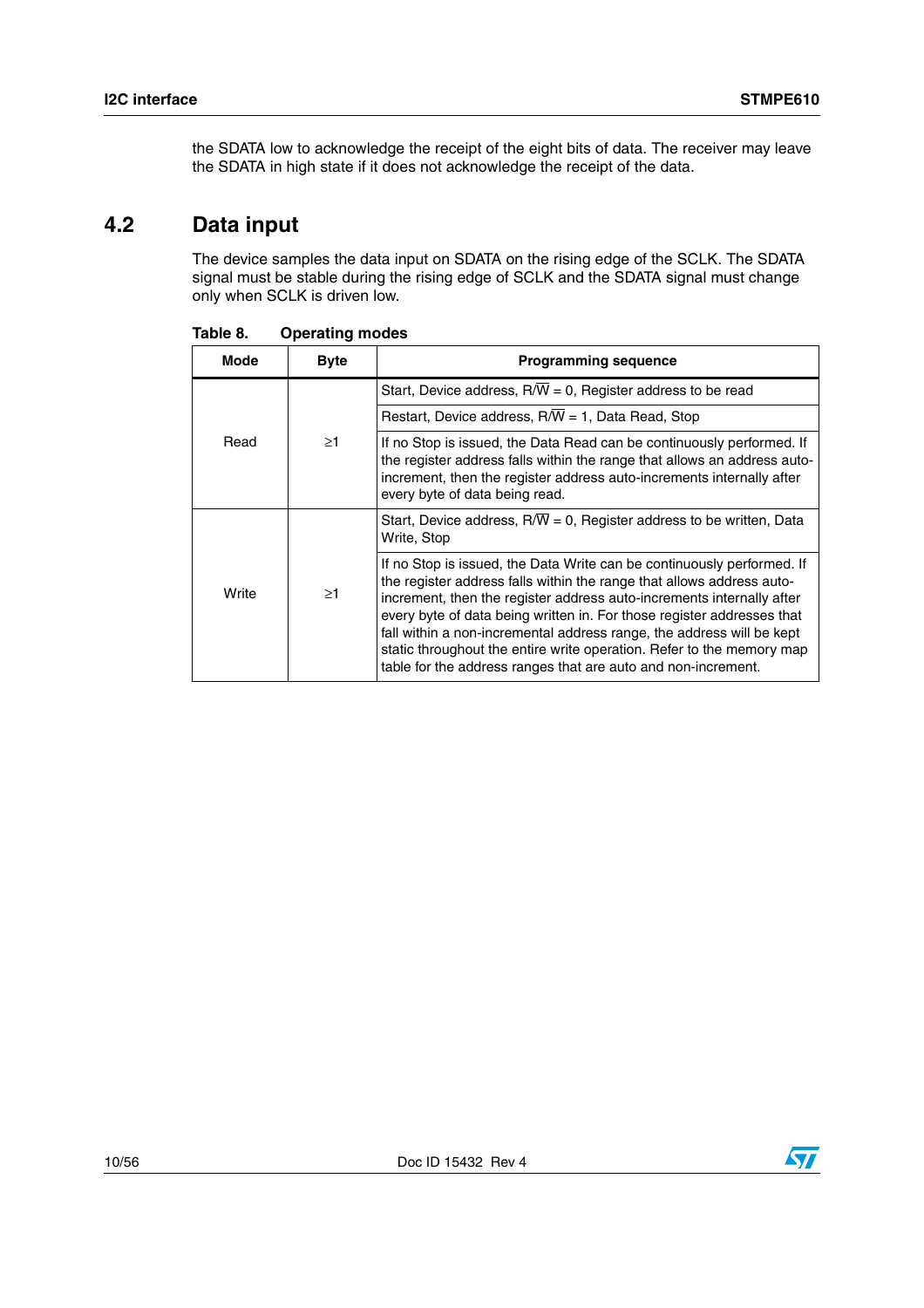

**Figure 6. Read and write modes (random and sequential)**

## <span id="page-10-0"></span>**4.3 Read operation**

A write is first performed to load the register address into the Address Counter but without sending a Stop condition. Then, the bus master sends a reStart condition and repeats the Device Address with the R/W bit set to 1. The slave device acknowledges and outputs the content of the addressed byte. If no additional data is to be read, the bus master must not acknowledge the byte and terminates the transfer with a Stop condition.

If the bus master acknowledges the data byte, then it can continue to perform the data reading. To terminate the stream of data bytes, the bus master must not acknowledge the last output byte, and be followed by a Stop condition. If the address of the register written into the Address Counter falls within the range of addresses that has the auto-increment function, the data being read will be coming from consecutive addresses, which the internal Address Counter automatically increments after each byte output. After the last memory address, the Address Counter 'rolls-over' and the device continues to output data from the memory address of 0x00. Similarly, for the register address that falls within a non-increment range of addresses, the output data byte comes from the same address (which is the address referred by the Address Counter).

### **Acknowledgement in read operation**

For the above read command, the slave device waits, after each byte read, for an acknowledgement during the ninth bit time. If the bus master does not drive the SDA to a low state, then the slave device terminates and switches back to its idle mode, waiting for the next command

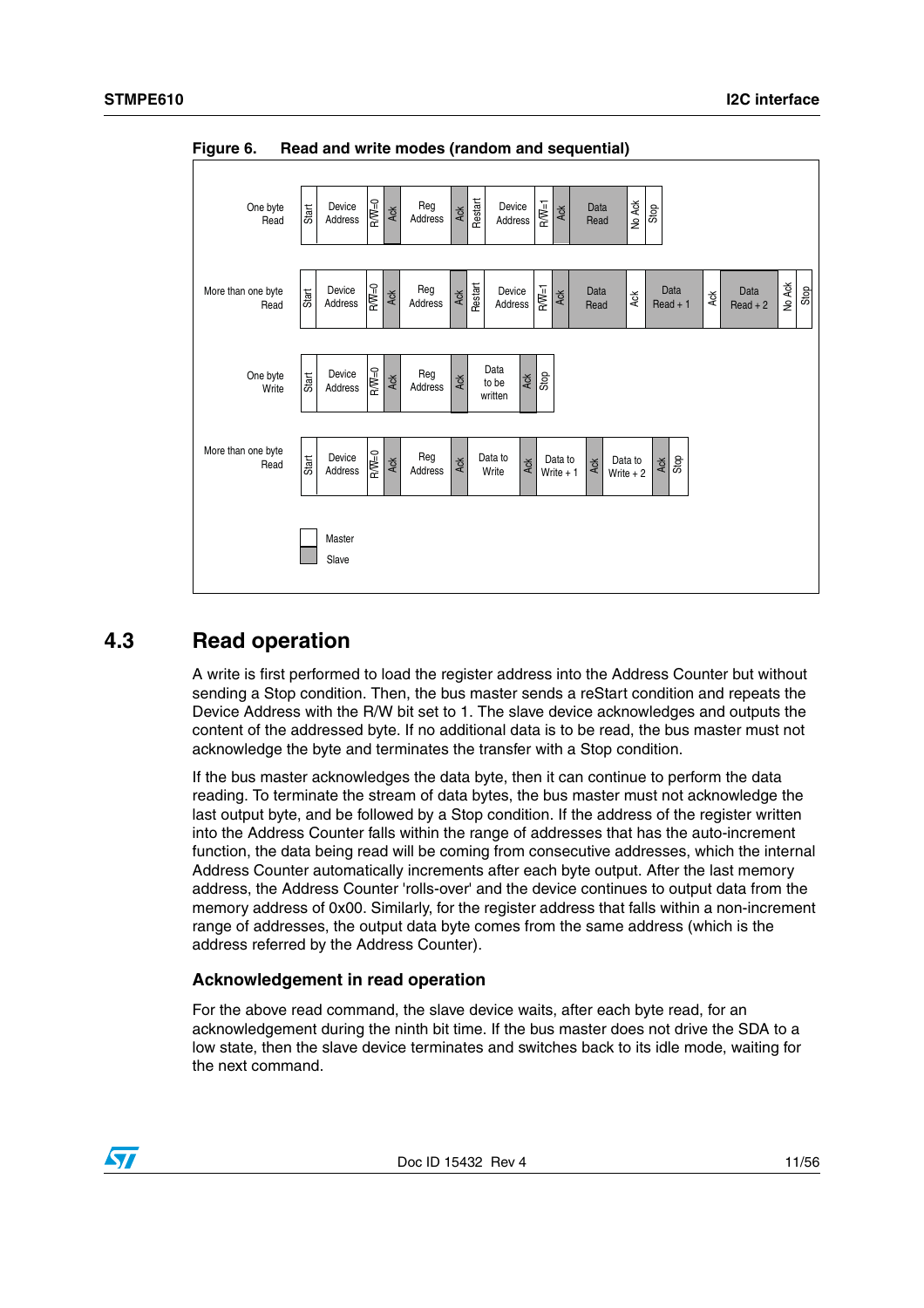## <span id="page-11-0"></span>**4.4 Write operations**

A write is first performed to load the register address into the Address Counter without sending a Stop condition. After the bus master receives an acknowledgement from the slave device, it may start to send a data byte to the register (referred by the Address Counter). The slave device again acknowledges and the bus master terminates the transfer with a Stop condition.

If the bus master needs to write more data, it can continue the write operation without issuing the Stop condition. Whether the Address Counter autoincrements or not after each data byte write depends on the address of the register written into the Address Counter. After the bus master writes the last data byte and the slave device acknowledges the receipt of the last data, the bus master may terminate the write operation by sending a Stop condition. When the Address Counter reaches the last memory address, it 'rolls-over' to the next data byte write.

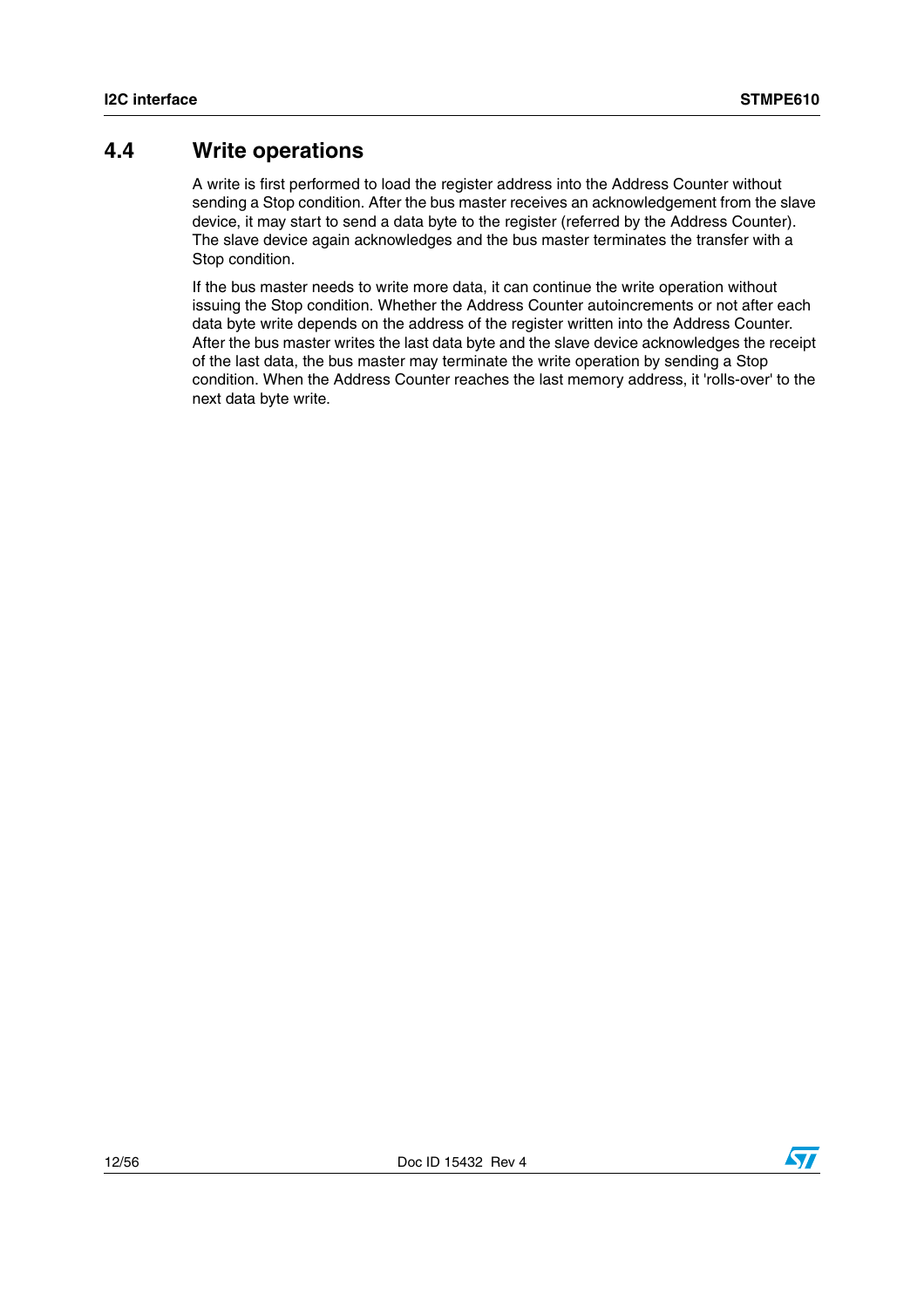## <span id="page-12-0"></span>**5 SPI interface**

The SPI interface in STMPE610 uses a 4-wire communication connection (DATA IN, DATA OUT, CLK, CS). In the diagram, "Data in" is referred to as MOSI (master out slave in) and "DATA out" is referred to as MISO (master in slave out).

## <span id="page-12-1"></span>**5.1 SPI protocol definition**

The SPI (serial peripheral interface) follows a byte sized transfer protocol. All transfers begin with an assertion of CS n signal (falling edge). The protocol for reading and writing is different and the selection between a read and a write cycle is dependent on the first captured bit on the slave device. A '1' denotes a read operation and a '0' denotes a write operation. The SPI protocol defined in this section is shown in Figure 3.

The following are the main features supported by this SPI implementation.

- Support of 1 MHz maximum clock frequency.
- Support for autoincrement of address for both read and write.
- Full duplex support for read operation.
- Daisy chain configuration support for write operation.
- Robust implementation that can filter glitches of up to 50 ns on the CS n and SCL pins.
- Support for all 4 modes of SPI as defined by the CPHA, CPOL bits on SPICON.

### <span id="page-12-2"></span>**5.1.1 Register read**

The following steps need to be followed for register read through SPI.

- 1. Assert CS n by driving a '0' on this pin.
- 2. Drive a '1' on the first SCL launch clock on MOSI to select a read operation.
- 3. The next 7 bits on MOSI denote the 7-bit register address (MSB first).
- 4. The next address byte can now be transmitted on the MOSI. If the autoincrement bit is set, the following address transmitted on the MOSI is ignored. Internally, the address is incremented. If the autoincrement bit is not set, then the following byte denotes the address of the register to be read next.
- 5. Read data is transmitted by the slave device on the MISO (MSB first), starting from the launch clock following the last address bit on the MOSI.
- 6. Full duplex read operation is achieved by transmitting the next address on MOSI while the data from the previous address is available on MISO.
- 7. To end the read operation, a dummy address of all 0's is sent on MOSI.

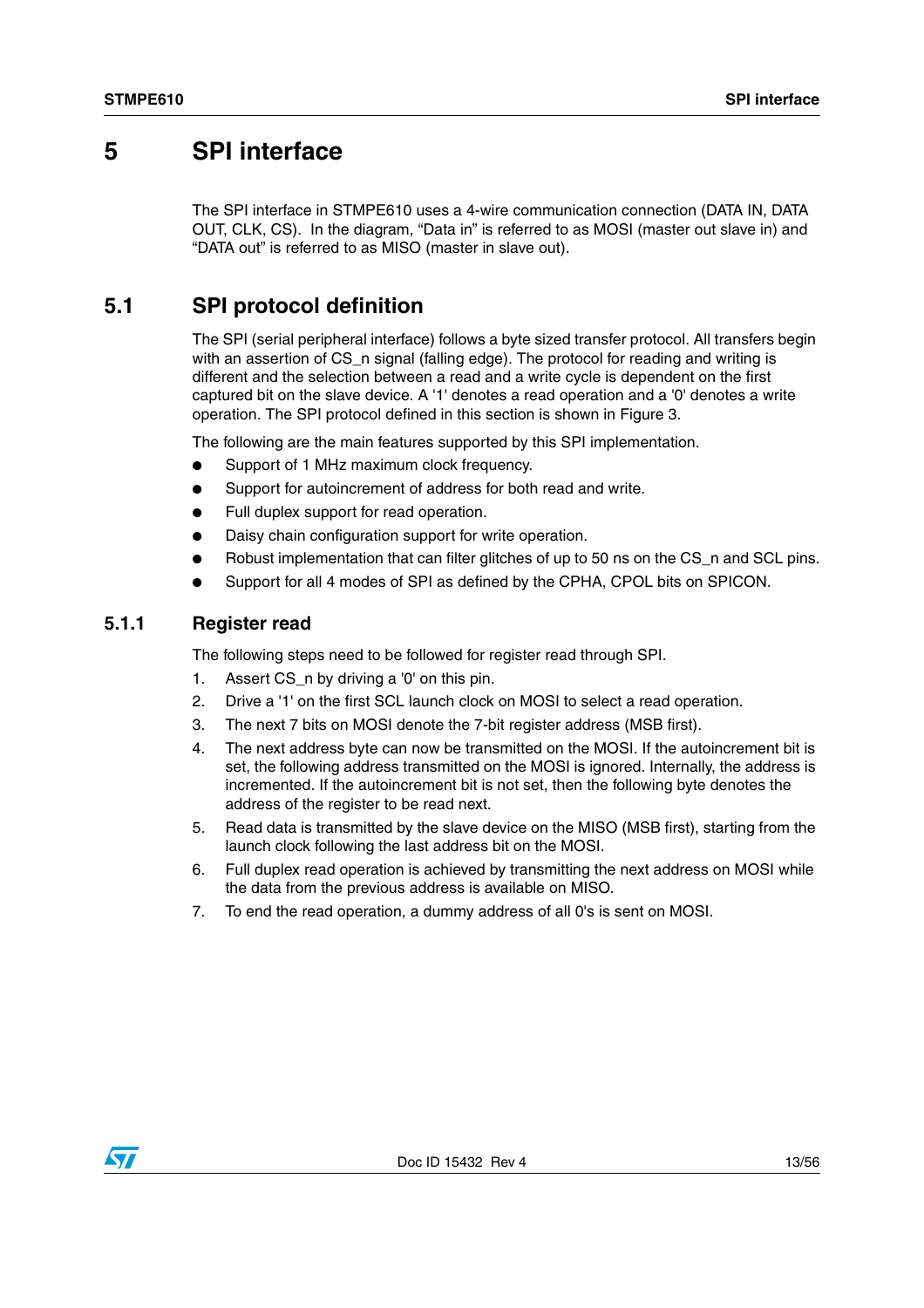### <span id="page-13-0"></span>**5.1.2 Register write**

The following steps need to be followed for register write through SPI.

- 1. Assert CS n by driving a '0' on this pin.
- 2. Drive a '0' on the first SCL launch clock on MOSI to select a write operation.
- 3. The next 7 bits on MOSI denote the 7-bit register address (MSB first).
- 4. The next byte on the MOSI denotes data to be written.
- 5. The following transmissions on MOSI are considered byte-sized data. The register address to which the following data is written depends on whether the autoincrement bit in the SPICON register is set. If this bit has been set previously, the register address is incremented for data writes.

### <span id="page-13-1"></span>**5.1.3 Termination of data transfer**

A transfer can be terminated before the last launch edge by deasserting the CS\_n signal. If the last launch clock is detected, it is assumed that the data transfer is successful.

## <span id="page-13-2"></span>**5.2 SPI timing modes**

The SPI timing modes are defined by CPHA and CPOL,CPHA and CPOL are read from the "SDAT" and "A0" pins during power-up reset. The following four modes are defined according to this setting.

| Table 9. | <b>SPI timing modes</b> |  |
|----------|-------------------------|--|
|----------|-------------------------|--|

| <b>CPOL_N (SDAT pin)</b> | <b>CPOL</b> | <b>CPHA (ADDR pin)</b> | Mode |
|--------------------------|-------------|------------------------|------|
|                          |             |                        |      |
|                          |             |                        |      |
|                          |             |                        |      |
|                          |             |                        |      |

The clocking diagrams of these modes are shown in ON reset. The device always operates in mode 0. Once the bits are set in the SPICON register, the mode change takes effect on the next transaction defined by the CS\_n pin being deasserted and asserted.

## <span id="page-13-3"></span>**5.2.1 SPI timing definition**

### Table 10. **SPI timing specification**

| Symbol                       | <b>Description</b>                        |     | <b>Unit</b> |     |    |
|------------------------------|-------------------------------------------|-----|-------------|-----|----|
|                              |                                           | Min | <b>Typ</b>  | Max |    |
| $t_{\text{CSS}}$             | CS_n falling to<br>first capture<br>clock |     |             |     | μs |
| $\mathfrak{t}_{\textsf{CL}}$ | Clock low<br>period                       | 500 |             |     | ns |
| $t_{CH}$                     | Clock high<br>period                      | 500 |             |     | ns |

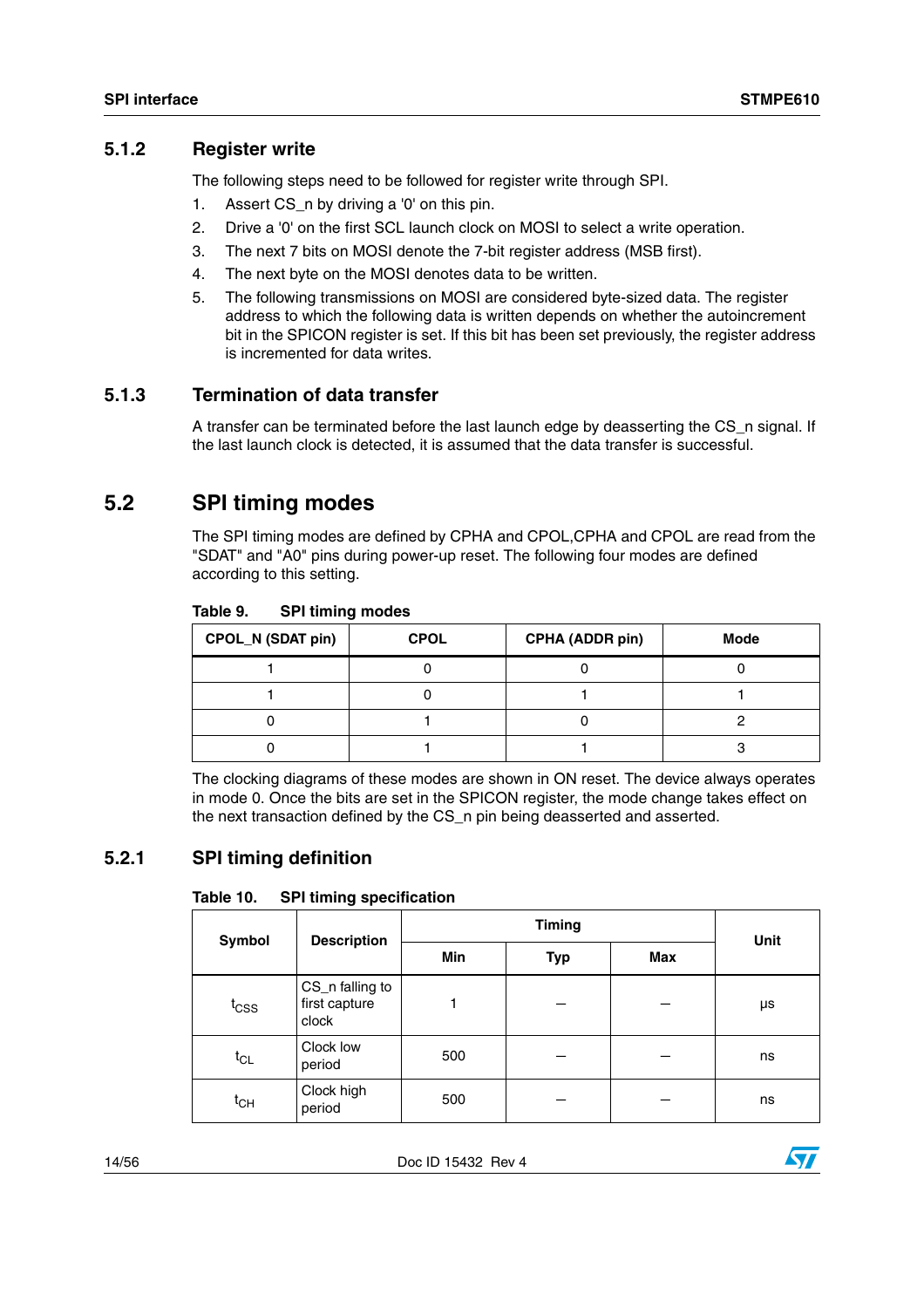|                                                                 |                                       |                |            | <b>Unit</b> |    |
|-----------------------------------------------------------------|---------------------------------------|----------------|------------|-------------|----|
| Symbol                                                          | <b>Description</b>                    | Min            | <b>Typ</b> | <b>Max</b>  |    |
| $t_{LDI}$                                                       | Launch clock<br>to MOSI data<br>valid |                |            | 20          | ns |
| t <sub>LDO</sub>                                                | Launch clock<br>to MISO data<br>valid |                |            | 330         | μs |
| $t_{DI}$                                                        | Data on MOSI<br>valid                 | 1              |            |             | μs |
| $t_{\rm CCS}$                                                   | Last clock<br>edge to CS_n<br>high    | 1              |            |             | μs |
| $t_{\text{CSH}}$                                                | CS_n high<br>period                   | $\overline{c}$ |            |             | μs |
| t <sub>CSCL</sub>                                               | CS_n high to<br>first clock edge      | 300            |            |             | ns |
| CS_n high to<br>tri-state on<br>$t_{\text{CSZ}}$<br><b>MISO</b> |                                       | 1              |            |             | μs |

**Table 10. SPI timing specification (continued)**

### **Figure 7. SPI timing specification**

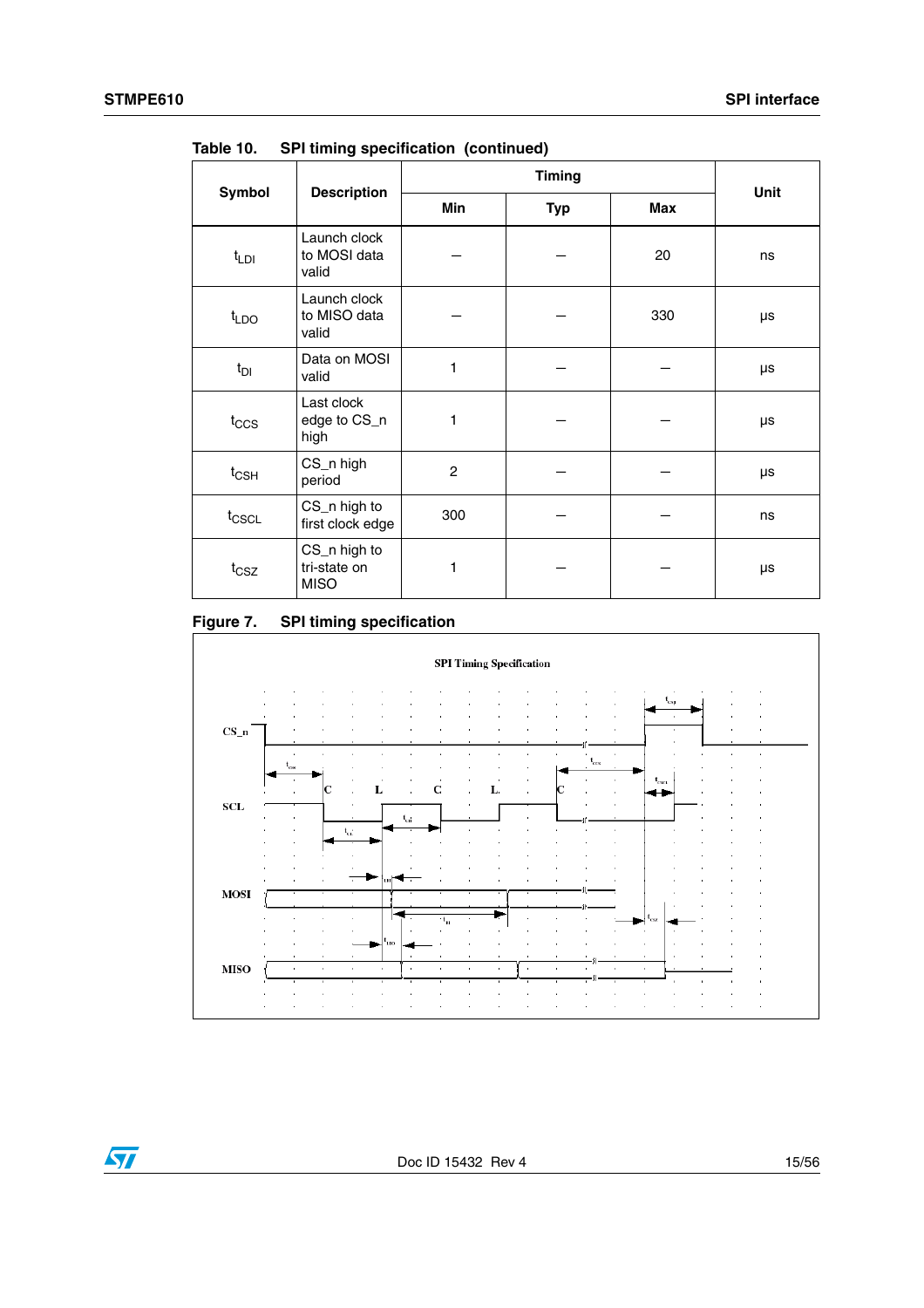# <span id="page-15-0"></span>**6 STMPE610 registers**

This section lists and describes the registers of the STMPE610 device, starting with a register map and then provides detailed descriptions of register types.

| <b>Address</b> | <b>Register name</b> | <b>Bit</b> | <b>Type</b> | <b>Reset value</b> | <b>Function</b>                                                          |
|----------------|----------------------|------------|-------------|--------------------|--------------------------------------------------------------------------|
| 0x00           | CHIP_ID              | 16         | R           | 0x0811             | Device identification                                                    |
| 0x02           | ID_VER               | 8          | R           | 0x03               | Revision number<br>0x01 for engineering sample<br>0x03 for final silicon |
| 0x03           | SYS_CTRL1            | 8          | R/W         | 0x00               | Reset control                                                            |
| 0x04           | SYS_CTRL2            | 8          | R/W         | 0x0F               | Clock control                                                            |
| 0x08           | SPI_CFG              | 8          | R/W         | 0x01               | SPI interface configuration                                              |
| 0x09           | INT_CTRL             | 8          | R/W         | 0x00               | Interrupt control register                                               |
| 0x0A           | INT_EN               | 8          | R/W         | 0x00               | Interrupt enable register                                                |
| 0x0B           | INT_STA              | 8          | R           | 0x10               | interrupt status register                                                |
| 0x0C           | GPIO_EN              | 8          | R/W         | 0x00               | GPIO interrupt enable<br>register                                        |
| 0x0D           | GPIO_INT_STA         | 8          | R           | 0x00               | <b>GPIO</b> interrupt status<br>register                                 |
| 0x0E           | ADC_INT_EN           | 8          | R/W         | 0x00               | ADC interrupt enable<br>register                                         |
| 0x0F           | ADC_INT_STA          | 8          | R           | 0x00               | ADC interrupt status register                                            |
| 0x10           | GPIO_SET_PIN         | 8          | R/W         | 0x00               | GPIO set pin register                                                    |
| 0x11           | GPIO_CLR_PIN         | 8          | R/W         | 0x00               | GPIO clear pin register                                                  |
| 0x12           | GPIO_MP_STA          | 8          | R/W         | 0x00               | GPIO monitor pin state<br>register                                       |
| 0x13           | GPIO_DIR             | 8          | R/W         | 0x00               | GPIO direction register                                                  |
| 0x14           | GPIO_ED              | 8          | R/W         | 0x00               | GPIO edge detect register                                                |
| 0x15           | GPIO_RE              | 8          | R/W         | 0x00               | GPIO rising edge register                                                |
| 0x16           | GPIO_FE              | 8          | R/W         | 0x00               | GPIO falling edge register                                               |
| 0x17           | GPIO_AF              | 8          | R/W         | 0x00               | Alternate function register                                              |
| 0x20           | ADC_CTRL1            | 8          | R/W         | 0x9C               | ADC control                                                              |
| 0x21           | ADC_CTRL2            | 8          | R/W         | 0x01               | ADC control                                                              |
| 0x22           | ADC_CAPT             | 8          | R/W         | 0xFF               | To initiate ADC data<br>acquisition                                      |
| 0x30           | ADC_DATA_CH0         | 16         | R           | 0x0000             | ADC channel 0                                                            |
| 0x32           | ADC_DATA_CH1         | 16         | R           | 0x0000             | ADC channel 1                                                            |

Table 11. **Register summary map table** 

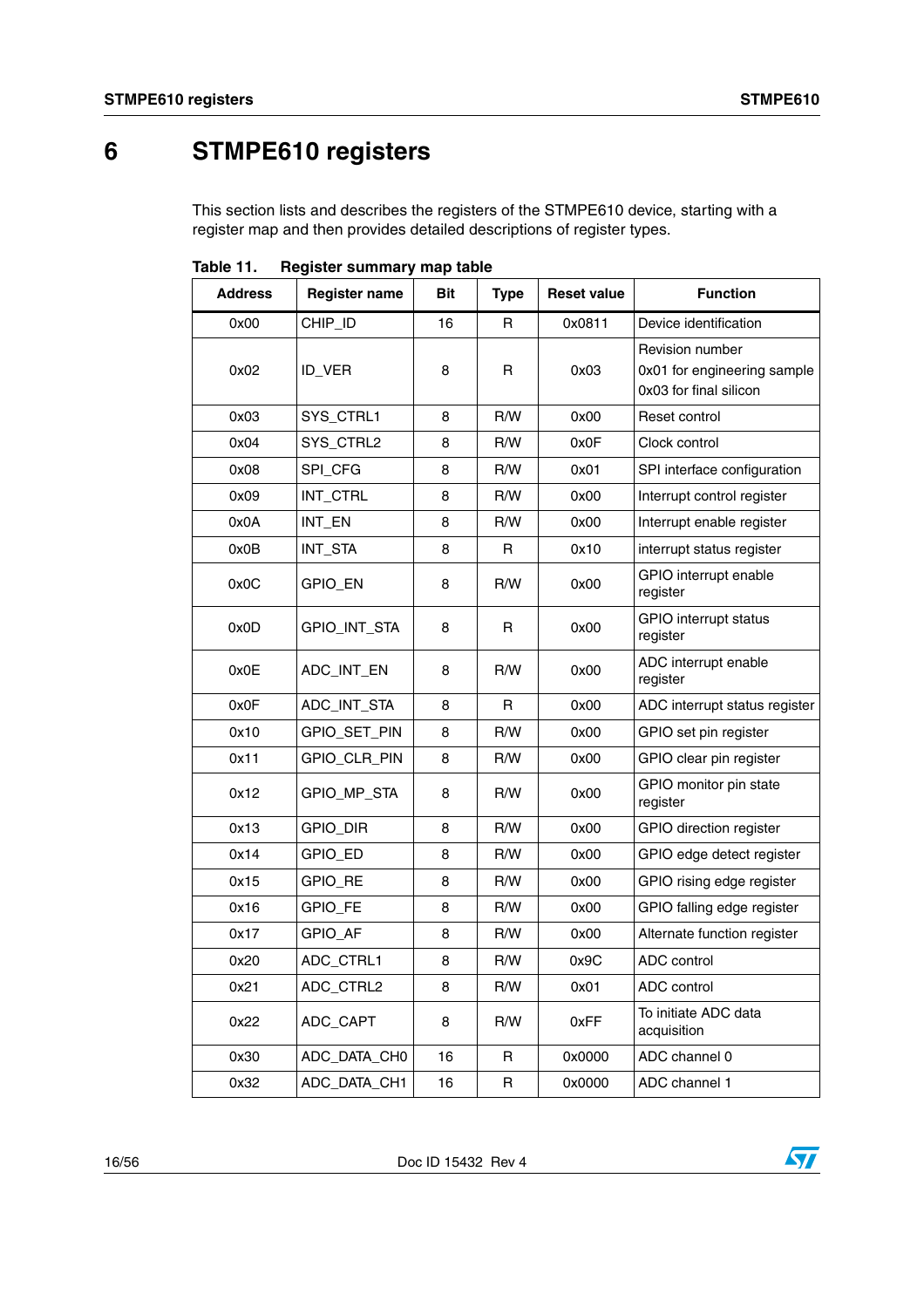| <b>Address</b> | $\frac{1}{2}$<br><b>Register name</b> | <b>Bit</b> | <b>Type</b>  | <b>Reset value</b> | <b>Function</b>                                                 |
|----------------|---------------------------------------|------------|--------------|--------------------|-----------------------------------------------------------------|
| 0x38           | ADC_DATA_CH4                          | 16         | R            | 0x0000             | ADC channel 4                                                   |
| 0x3A           | ADC_DATA_CH5                          | 16         | $\mathsf{R}$ | 0x0000             | ADC channel 5                                                   |
| 0x3C           | ADC_DATA_CH6                          | 16         | R            | 0x0000             | ADC channel 6                                                   |
| 0x3E           | ADC_DATA_CH7                          | 16         | R            | 0x0000             | ADC channel 7                                                   |
| 0x40           | TSC_CTRL                              | 8          | R/W          | 0x90               | 4-wire touchscreen<br>controller setup                          |
| 0x41           | TSC_CFG                               | 8          | R/W          | 0x00               | Touchscreen controller<br>configuration                         |
| 0x42           | WDW_TR_X                              | 16         | R/W          | 0x0FFF             | Window setup for top right X                                    |
| 0x44           | WDW_TR_Y                              | 16         | R/W          | 0x0FFF             | Window setup for top right Y                                    |
| 0x46           | WDW_BL_X                              | 16         | R/W          | 0x0000             | Window setup for bottom left<br>x                               |
| 0x48           | WDW_BL_Y                              | 16         | R/W          | 0x0000             | Window setup for bottom left<br>Y                               |
| 0x4A           | FIFO TH                               | 8          | R/W          | 0x00               | FIFO level to generate<br>interrupt                             |
| 0x4B           | FIFO_STA                              | 8          | R/W          | 0x20               | Current status of FIFO                                          |
| 0x4C           | FIFO_SIZE                             | 8          | R            | 0x00               | Current filled level of FIFO                                    |
| 0x4D           | TSC_DATA_X                            | 16         | R            | 0x0000             | Data port for touchscreen<br>controller data access             |
| 0x4F           | TSC_DATA_Y                            | 16         | R            | 0x0000             | Data port for touchscreen<br>controller data access             |
| 0x51           | TSC_DATA_Z                            | 8          | R            | 0x0000             | Data port for touchscreen<br>controller data access             |
| 0x52           | TSC_DATA_XYZ                          | 32         | R            | 0x00000000         | Data port for touchscreen<br>controller data access             |
| 0x56           | TSC_FRACT_X<br>YΖ                     | 8          | <b>RW</b>    | 0x00               | Select the range and<br>accuracy of the pressure<br>measurement |
| 0x57           | TSC_DATA                              | 8          | R            | 0x00               | Data port for touchscreen<br>controller data access             |
| 0x58           | TSC_I_DRIVE                           | 8          | R/W          | 0x00               | Touchscreen controller drive<br>L                               |
| 0x59           | TSC_SHIELD                            | 8          | R/W          | 0x00               | Touchscreen controller<br>shield                                |

**Table 11. Register summary map table (continued)**



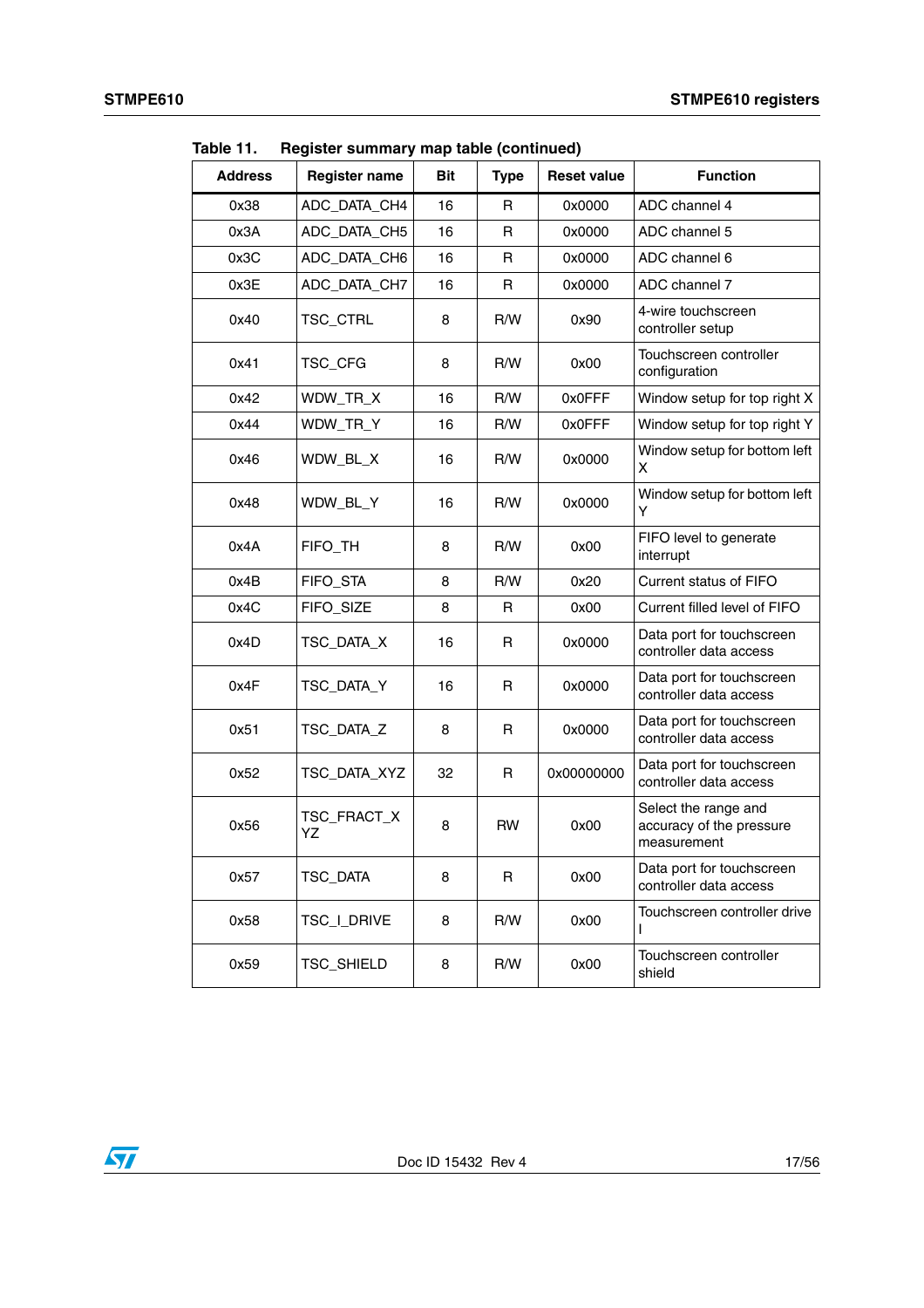# <span id="page-17-0"></span>**7 System and identification registers**

|         | System and identification registers map<br>Table 12. |                      |            |             |        |                                                                          |  |  |  |  |  |  |
|---------|------------------------------------------------------|----------------------|------------|-------------|--------|--------------------------------------------------------------------------|--|--|--|--|--|--|
|         | <b>Address</b>                                       | <b>Register name</b> | <b>Bit</b> | <b>Type</b> | Reset  | <b>Function</b>                                                          |  |  |  |  |  |  |
|         | 0x00                                                 | CHIP ID              | 16         | R           | 0x0811 | Device identification                                                    |  |  |  |  |  |  |
|         | 0x02                                                 | ID VER               | 8          | R           | 0x03   | Revision number<br>0x01 for engineering sample<br>0x03 for final silicon |  |  |  |  |  |  |
|         | 0x03                                                 | SYS CTRL1            | 8          | R/W         | 0x00   | Reset control                                                            |  |  |  |  |  |  |
|         | 0x04                                                 | SYS CTRL2            | 8          | R/W         | 0x0F   | Clock control                                                            |  |  |  |  |  |  |
|         | 0x08                                                 | SPI_CFG              | 8          | R/W         | 0x01   | SPI interface configuration                                              |  |  |  |  |  |  |
| CHIP ID |                                                      |                      |            |             |        | <b>Device identification</b>                                             |  |  |  |  |  |  |

| <b>Address:</b>     | 0x00                         |
|---------------------|------------------------------|
| Type:               | R                            |
| <b>Reset:</b>       | 0x0811                       |
| <b>Description:</b> | 16-bit device identification |

### **ID\_VER** Revision number

| <b>Address:</b>     | 0x02                   |
|---------------------|------------------------|
| Type:               | R                      |
| <b>Reset:</b>       | 0x03                   |
| <b>Description:</b> | 16-bit revision number |

## **SYS\_CTRL1** Reset control

|                     | 6 | 5                                                      | 4               | 3          | 2                                                      |                                                                                                                                                                                      | 0 |
|---------------------|---|--------------------------------------------------------|-----------------|------------|--------------------------------------------------------|--------------------------------------------------------------------------------------------------------------------------------------------------------------------------------------|---|
|                     |   |                                                        | <b>RESERVED</b> | SOFT RESET | <b>HIBERNATE</b>                                       |                                                                                                                                                                                      |   |
| Address:            |   | 0x03                                                   |                 |            |                                                        |                                                                                                                                                                                      |   |
| Type:               |   | R/W                                                    |                 |            |                                                        |                                                                                                                                                                                      |   |
| <b>Reset:</b>       |   | 0x00                                                   |                 |            |                                                        |                                                                                                                                                                                      |   |
| <b>Description:</b> |   |                                                        |                 |            | The reset control register enables to reset the device |                                                                                                                                                                                      |   |
|                     |   | [7:2] RESERVED                                         |                 |            |                                                        |                                                                                                                                                                                      |   |
|                     |   |                                                        |                 |            |                                                        | [1] SOFT RESET: Reset the STMPE610 using the serial communication interface                                                                                                          |   |
|                     |   | [0] HIBERNATE: Force the device into hibernation mode. |                 |            |                                                        | Forcing the device into hibernation mode by writing '1' to this bit would disable the hot-key<br>feature. If the hot-key feature is required, use the default auto-hibernation mode. |   |

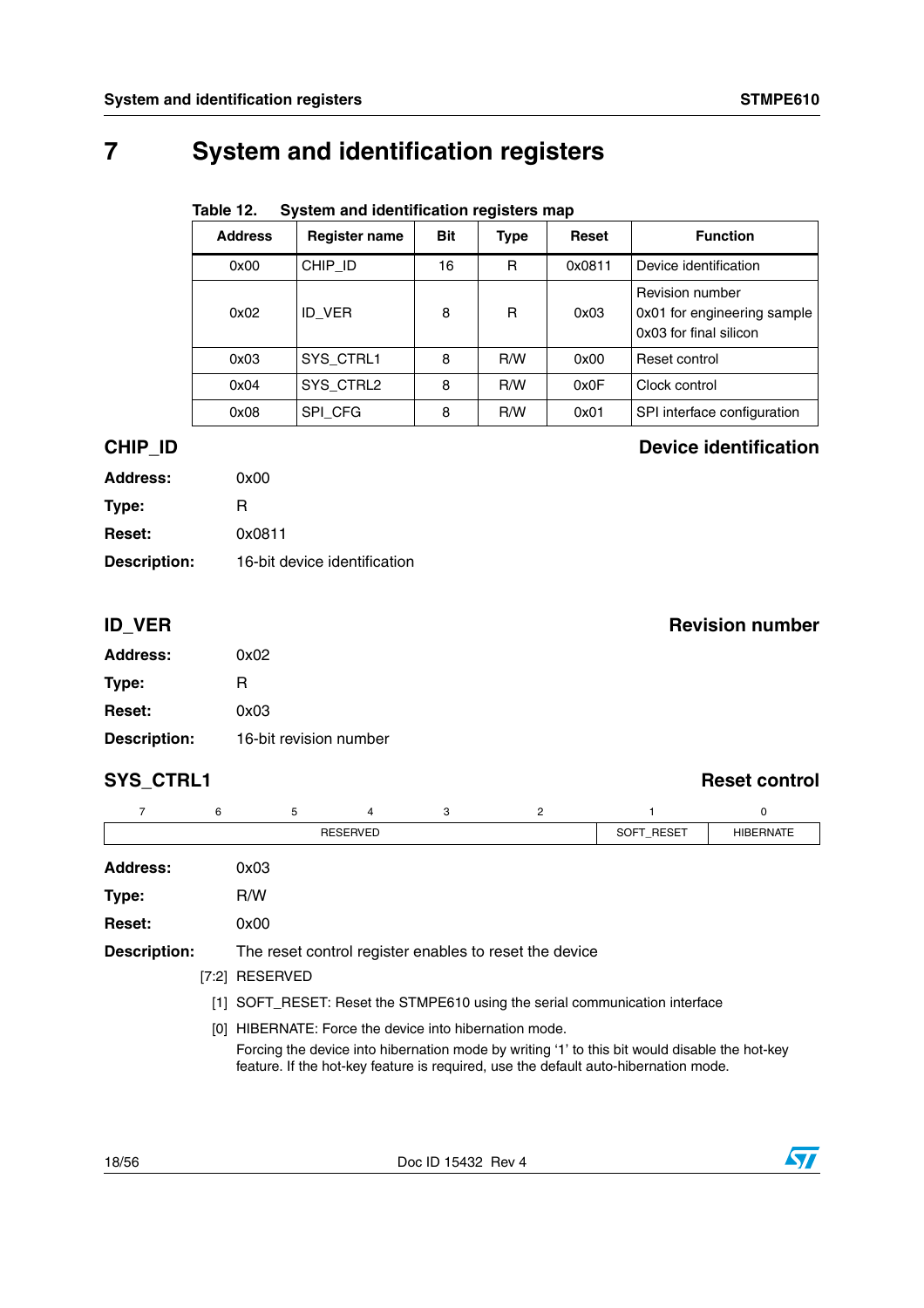### **SYS\_CTRL2** Clock control

| $\overline{7}$      | 6                                                                                                     | 5                                                   | 4 | 3        | $\overline{2}$                                                                                                                          |         | 0       |  |  |  |  |  |  |
|---------------------|-------------------------------------------------------------------------------------------------------|-----------------------------------------------------|---|----------|-----------------------------------------------------------------------------------------------------------------------------------------|---------|---------|--|--|--|--|--|--|
|                     |                                                                                                       |                                                     |   | RESERVED | GPIO_OFF                                                                                                                                | TSC_OFF | ADC_OFF |  |  |  |  |  |  |
| <b>Address:</b>     |                                                                                                       | 0x04                                                |   |          |                                                                                                                                         |         |         |  |  |  |  |  |  |
| Type:               |                                                                                                       | R/W                                                 |   |          |                                                                                                                                         |         |         |  |  |  |  |  |  |
| Reset:              |                                                                                                       | 0x0F                                                |   |          |                                                                                                                                         |         |         |  |  |  |  |  |  |
| <b>Description:</b> |                                                                                                       |                                                     |   |          | This register enables to switch off the clock supply                                                                                    |         |         |  |  |  |  |  |  |
|                     |                                                                                                       | [7:3] RESERVED                                      |   |          |                                                                                                                                         |         |         |  |  |  |  |  |  |
|                     | [2] GPIO OFF: Switch off the clock supply to the GPIO<br>1: Switches off the clock supply to the GPIO |                                                     |   |          |                                                                                                                                         |         |         |  |  |  |  |  |  |
|                     |                                                                                                       |                                                     |   |          | [1] TSC_OFF: Switch off the clock supplyto the touchscreen controller<br>1: Switches off the clock supply to the touchscreen controller |         |         |  |  |  |  |  |  |
|                     |                                                                                                       | [0] ADC_OFF: Switch off the clock supply to the ADC |   |          |                                                                                                                                         |         |         |  |  |  |  |  |  |

### 1: Switches off the clock supply to the ADC

## **SPI\_CFG** SPI\_CFG

|                     | 6 | 5                                                      | 4 | 3 | 2                                                                                         |              | 0            |
|---------------------|---|--------------------------------------------------------|---|---|-------------------------------------------------------------------------------------------|--------------|--------------|
|                     |   | <b>RESERVED</b>                                        |   |   | <b>AUTO INCR</b>                                                                          | SPI CLK MOD1 | SPI CLK MOD0 |
| <b>Address:</b>     |   | 0x08                                                   |   |   |                                                                                           |              |              |
| Type:               |   | R/W                                                    |   |   |                                                                                           |              |              |
| <b>Reset:</b>       |   | 0x01                                                   |   |   |                                                                                           |              |              |
| <b>Description:</b> |   | SPI interface configuration register<br>[7:3] RESERVED |   |   |                                                                                           |              |              |
|                     |   | [2] AUTO_INCR:<br>autoincrements or not                |   |   | This bit defines whether the SPI transaction follows an addressing scheme that internally |              |              |

- [1] SPI\_CLK\_MOD1: This bit reflects the value of the SCAD/A0 pin during power-up reset
- [0] SPI\_CLK\_MOD0:

This bit reflects the value of the SCAD/A0 pin during power-up reset

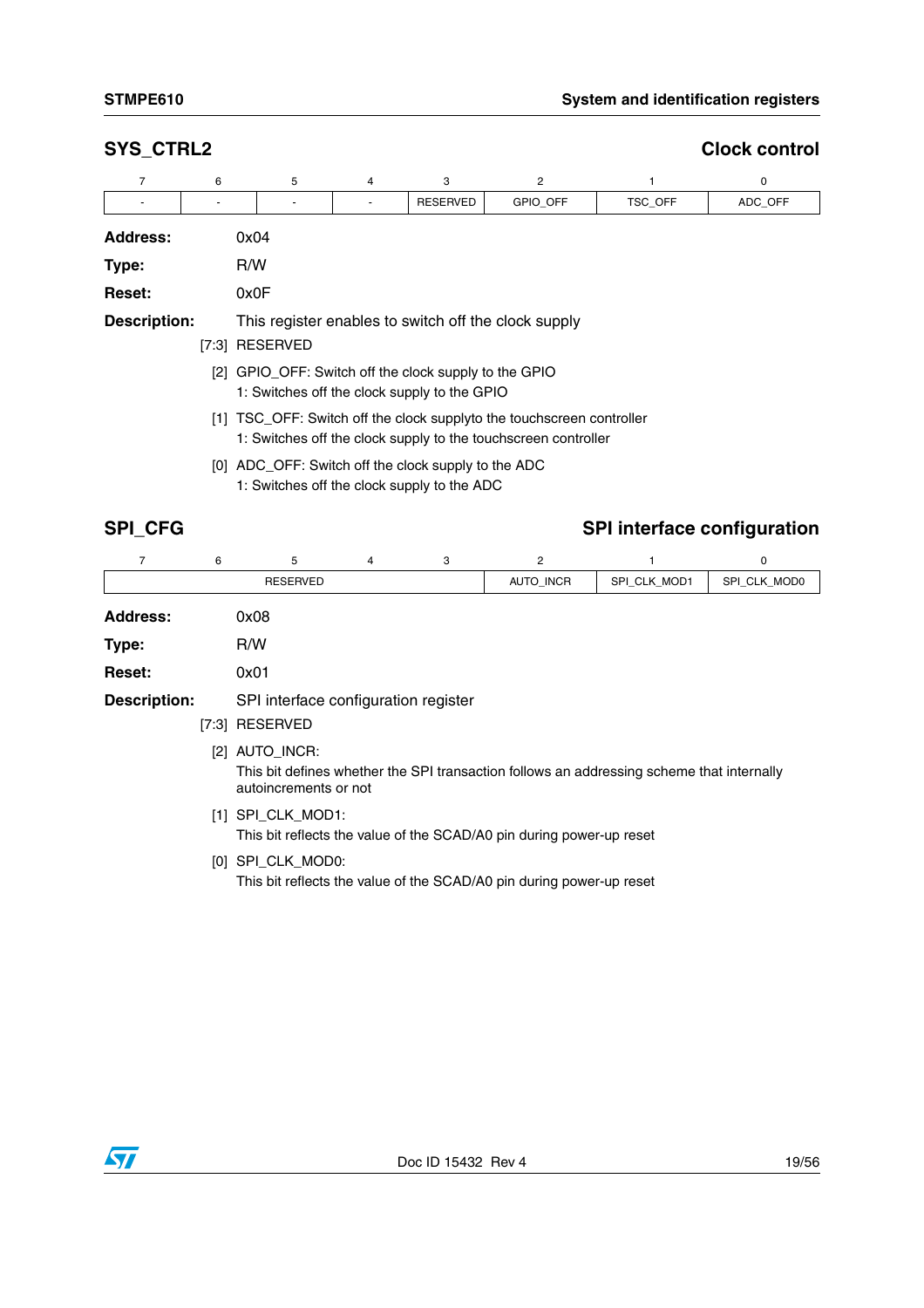# <span id="page-19-0"></span>**8 Interrupt system**

The STMPE610 uses a 2-tier interrupt structure. The ADC interrupts and GPIO interrupts are ganged as a single bit in the "interrupt status register". The interrupts from the touchscreen controller can be seen directly in the interrupt status register.



<span id="page-19-1"></span>**Figure 8. Interrupt system diagram**

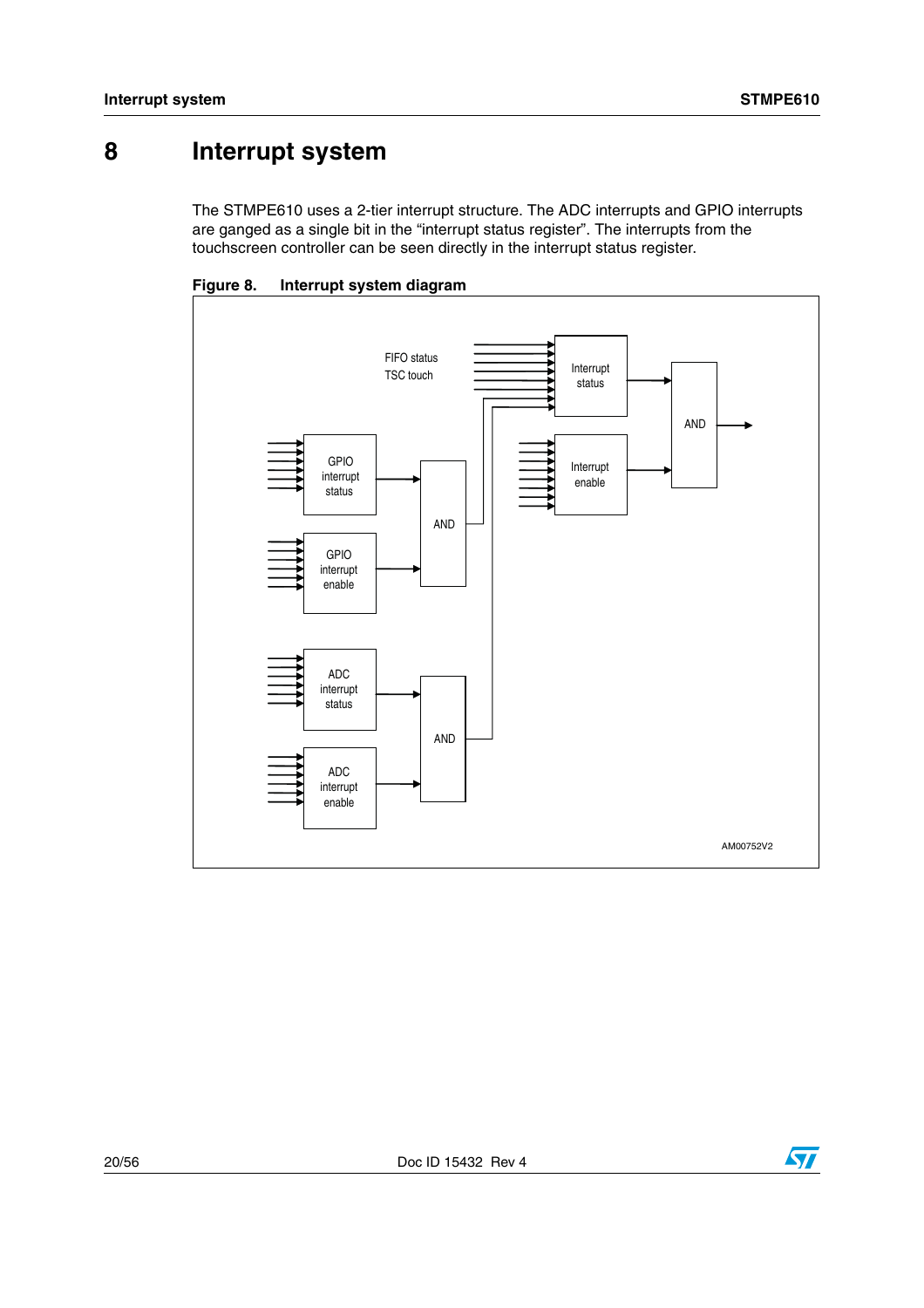## **Address:** 0x09 **Type:** R/W **Reset:** 0x00 **Description:** The interrupt control register is used to enable the interruption from a system-related interrupt source to the host. 76543 2 1 0 RESERVED **INT\_POLARITY** INT\_TYPE GLOBAL\_INT [7:3] RESERVED [2] INT\_POLARITY: This bit sets the INT pin polarity 1: Active high/rising edge 0: Active low/falling edge [1] INT\_TYPE: This bit sets the type of interrupt signal required by the host 1: Edge interrupt 0: Level interrupt [0] GLOBAL\_INT: This is master enable for the interrupt system

**INT\_CTRL INT\_CTRL** 

- 1: Global interrupt
	- 0: Stops all interrupts

### **INT\_EN** INT\_EN

| 7                   | 6          | 5                                               | 4          | 3         | 2                                                                                      |         | 0         |
|---------------------|------------|-------------------------------------------------|------------|-----------|----------------------------------------------------------------------------------------|---------|-----------|
| <b>GPIO</b>         | <b>ADC</b> | <b>RESERVED</b>                                 | FIFO_EMPTY | FIFO_FULL | FIFO_0FLOW                                                                             | FIFO_TH | TOUCH_DET |
| <b>Address:</b>     |            | 0x0A                                            |            |           |                                                                                        |         |           |
| Type:               |            | R/W                                             |            |           |                                                                                        |         |           |
| <b>Reset:</b>       |            | 0x00                                            |            |           |                                                                                        |         |           |
| <b>Description:</b> |            | interrupt source to the host.                   |            |           | The interrupt enable register is used to enable the interruption from a system related |         |           |
|                     | [7]        | GPIO: Any enabled GPIO interrupts               |            |           |                                                                                        |         |           |
|                     |            | [6] ADC: Any enabled ADC interrupts             |            |           |                                                                                        |         |           |
|                     | [5]        | RESERVED                                        |            |           |                                                                                        |         |           |
|                     |            | [4] FIFO_EMPTY: FIFO is empty                   |            |           |                                                                                        |         |           |
|                     |            | [3] FIFO FULL: FIFO is full                     |            |           |                                                                                        |         |           |
|                     |            | [2] FIFO_OFLOW: FIFO is overflowed              |            |           |                                                                                        |         |           |
|                     | [1]        | FIFO_TH: FIFO is equal or above threshold value |            |           |                                                                                        |         |           |
|                     |            | [0] TOUCH_DET: Touch is detected                |            |           |                                                                                        |         |           |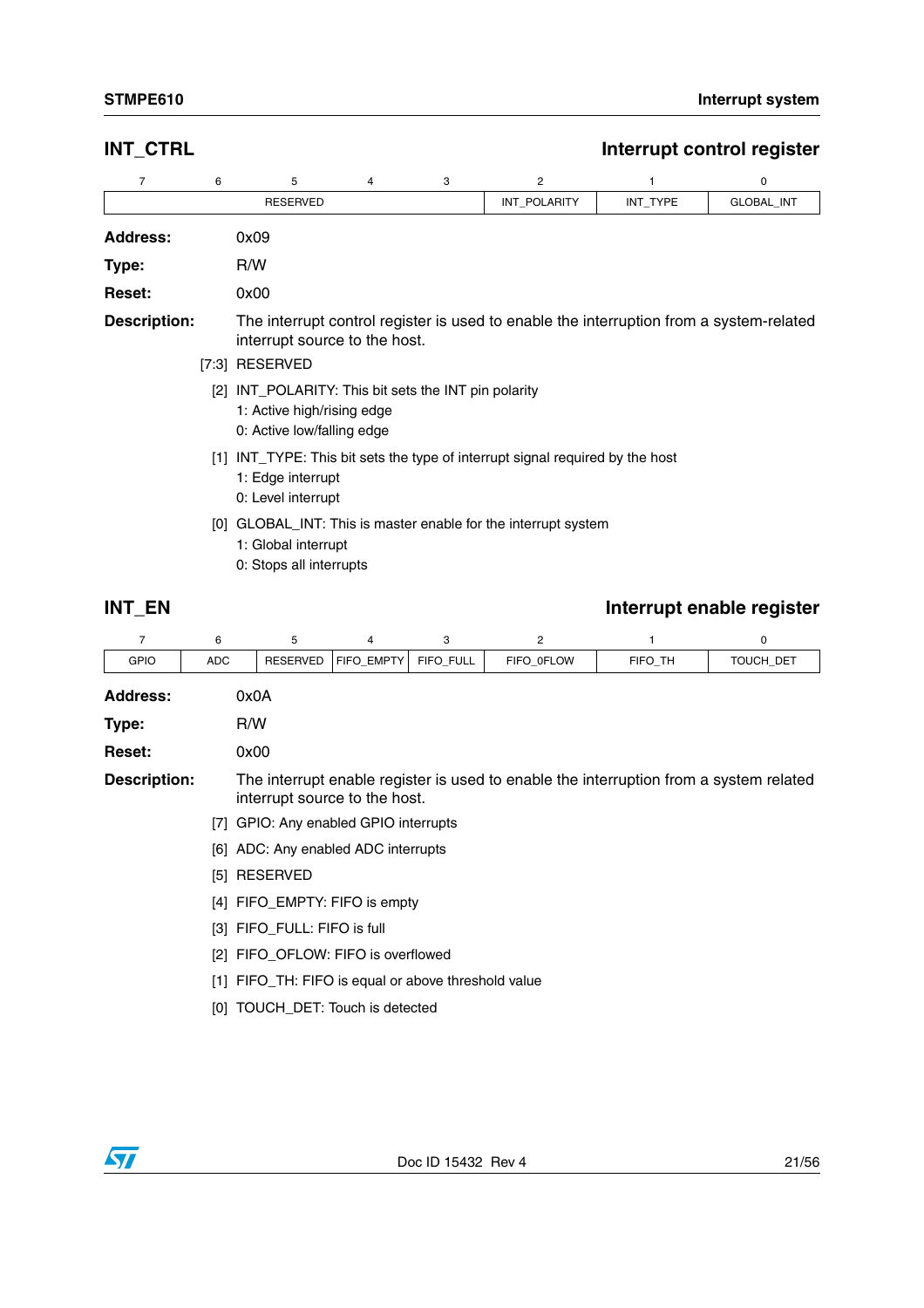## **INT\_STA** Interrupt status register

| 7                   | 6          | 5                                                    | 4          | 3         | 2                                                                                                                                                                                                                                                                        |         | 0         |
|---------------------|------------|------------------------------------------------------|------------|-----------|--------------------------------------------------------------------------------------------------------------------------------------------------------------------------------------------------------------------------------------------------------------------------|---------|-----------|
| <b>GPIO</b>         | <b>ADC</b> | <b>RESERVED</b>                                      | FIFO EMPTY | FIFO_FULL | FIFO OFLOW                                                                                                                                                                                                                                                               | FIFO TH | TOUCH_DET |
| <b>Address:</b>     |            | 0x0B                                                 |            |           |                                                                                                                                                                                                                                                                          |         |           |
| Type:               | R          |                                                      |            |           |                                                                                                                                                                                                                                                                          |         |           |
| <b>Reset:</b>       |            | 0x10                                                 |            |           |                                                                                                                                                                                                                                                                          |         |           |
| <b>Description:</b> |            | bits. Writing '0' has no effect.                     |            |           | The interrupt status register monitors the status of the interruption from a particular<br>interrupt source to the host. Regardless of whether the INT_EN bits are enabled, the<br>INT_STA bits are still updated. Writing '1' to this register clears the corresponding |         |           |
|                     |            | [7] GPIO: Any enabled GPIO interrupts                |            |           |                                                                                                                                                                                                                                                                          |         |           |
|                     |            | [6] ADC: Any enabled ADC interrupts                  |            |           |                                                                                                                                                                                                                                                                          |         |           |
|                     |            | [5] RESERVED                                         |            |           |                                                                                                                                                                                                                                                                          |         |           |
|                     |            | [4] FIFO_EMPTY: FIFO is empty                        |            |           |                                                                                                                                                                                                                                                                          |         |           |
|                     |            | [3] FIFO_FULL: FIFO is full                          |            |           |                                                                                                                                                                                                                                                                          |         |           |
|                     |            | [2] FIFO_OFLOW: FIFO is overflowed                   |            |           |                                                                                                                                                                                                                                                                          |         |           |
|                     |            | [1] FIFO_TH: FIFO is equal or above threshold value. |            |           | This bit is set when FIFO level equals to threshold value. It will only be asserted again if FIFO<br>level drops to < threshold value, and increased back to threshold value.                                                                                            |         |           |
|                     |            | [0] TOUCH_DET: Touch is detected                     |            |           |                                                                                                                                                                                                                                                                          |         |           |

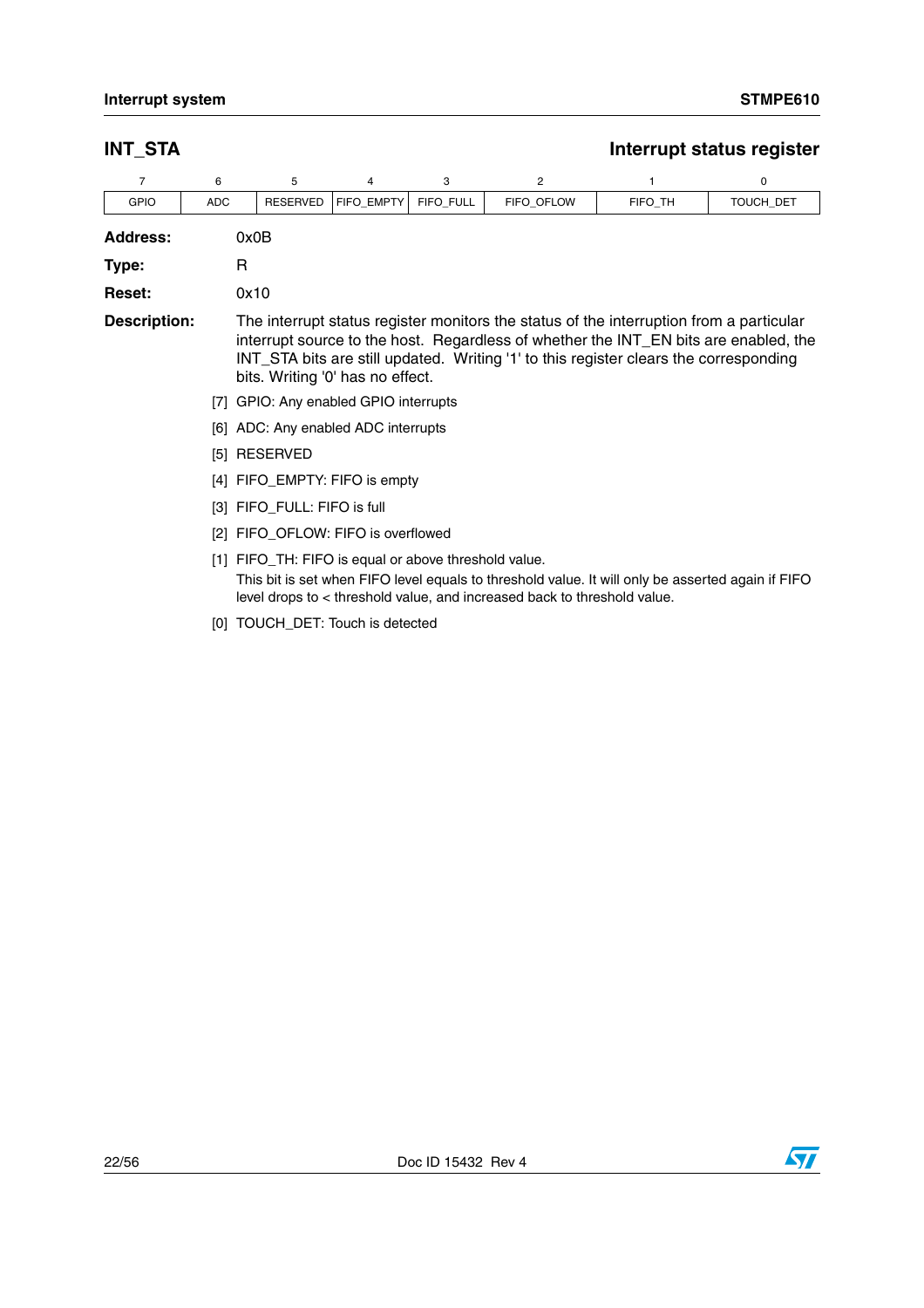$\mathsf{l}$ 

# **GPIO\_INT\_EN GPIO interrupt enable register**

|                     | 6    | 5                  | 4 | 3      | 2 |                                                                                                                                                                                                                                                                                 | 0 |
|---------------------|------|--------------------|---|--------|---|---------------------------------------------------------------------------------------------------------------------------------------------------------------------------------------------------------------------------------------------------------------------------------|---|
|                     |      |                    |   | IEG[x] |   |                                                                                                                                                                                                                                                                                 |   |
| <b>Address:</b>     | 0x0C |                    |   |        |   |                                                                                                                                                                                                                                                                                 |   |
| Type:               | R/W  |                    |   |        |   |                                                                                                                                                                                                                                                                                 |   |
| <b>Reset:</b>       | 0x10 |                    |   |        |   |                                                                                                                                                                                                                                                                                 |   |
| <b>Description:</b> |      | '0' has no effect. |   |        |   | The interrupt status register monitors the status of the interruption from a particular<br>interrupt source to the host. Regardless of whether the IER bits are enabled, the ISR<br>bits are still updated. Writing '1' to this register clears the corresponding bits. Writing |   |

<sup>[7:0]</sup> IEG[x]: Interrupt enable GPIO mask (where  $x = 7$  to 0) 1: Writing '1' to the IE[x] bit enables the interruption to the host

## **GPIO\_INT\_STA GPIO interrupt status register**

| 7                   | 6 | 5                                                                                                                     | 4 | 3      | 2                                                                  |                                                                                                                                                                                                                                                                                                                                                        | 0 |
|---------------------|---|-----------------------------------------------------------------------------------------------------------------------|---|--------|--------------------------------------------------------------------|--------------------------------------------------------------------------------------------------------------------------------------------------------------------------------------------------------------------------------------------------------------------------------------------------------------------------------------------------------|---|
|                     |   |                                                                                                                       |   | ISG[x] |                                                                    |                                                                                                                                                                                                                                                                                                                                                        |   |
| <b>Address:</b>     |   | 0x0D                                                                                                                  |   |        |                                                                    |                                                                                                                                                                                                                                                                                                                                                        |   |
| Type:               |   | R/W                                                                                                                   |   |        |                                                                    |                                                                                                                                                                                                                                                                                                                                                        |   |
| <b>Reset:</b>       |   | 0x00                                                                                                                  |   |        |                                                                    |                                                                                                                                                                                                                                                                                                                                                        |   |
| <b>Description:</b> |   |                                                                                                                       |   |        | register clears the corresponding bits. Writing '0' has no effect. | The GPIO interrupt status register monitors the status of the interruption from a<br>particular GPIO pin interrupt source to the host. Regardless of whether or not the<br>GPIO_STA bits are enabled, the GPIO_STA bits are still updated. The ISG[7:0] bits<br>are the interrupt status bits corresponding to the GPIO[7:0] pins. Writing '1' to this |   |
|                     |   | [7:0] ISG[x]: GPIO interrupt status (where $x = 7$ to 0)<br>Read:<br>Write:<br>Writing to this register has no effect |   |        |                                                                    | Interrupt status of the GPIO[x]. Reading the register will clear any bits that have been set to '1'                                                                                                                                                                                                                                                    |   |

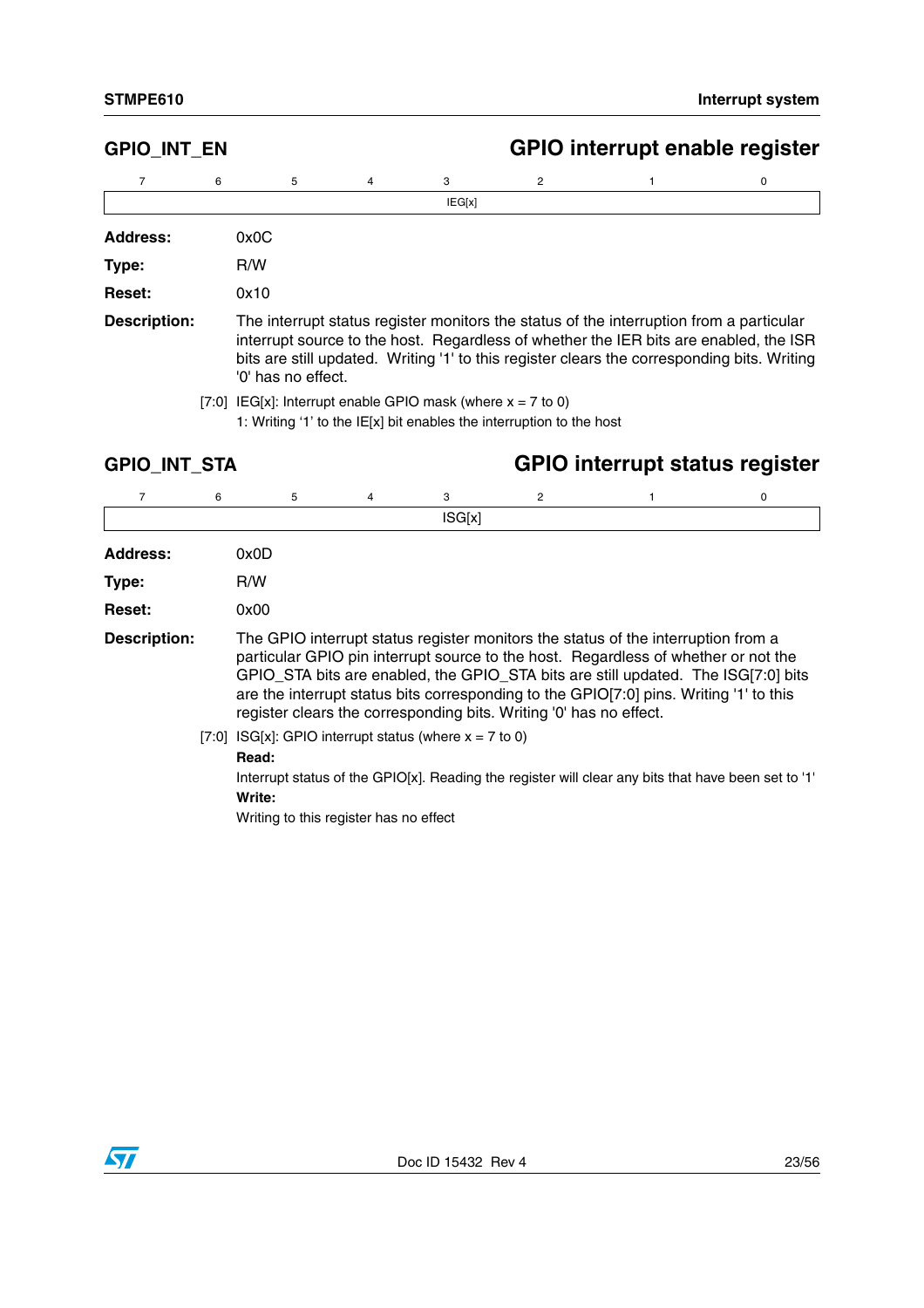# <span id="page-23-0"></span>**9 Analog-to-digital converter**

An 8-input,12-bit analog-to-digital converter (ADC) is integrated in the STMPE610. The ADC can be used as a generic analog-to-digital converter, or as a touchscreen controller capable of controlling a 4-wire resistive touchscreen.

| <b>Address</b> | <b>Size</b><br><b>Register name</b> |   | <b>Description</b>               |
|----------------|-------------------------------------|---|----------------------------------|
| 0x20           | ADC CTRL1                           | 8 | ADC control                      |
| 0x21           | ADC CTRL2                           | 8 | ADC control                      |
| 0x22           | ADCCapture                          | 8 | To initiate ADC data acquisition |
| 0x30           | ADC_DATA_CH0                        | 8 | ADC channel 0 (IN3/GPIO-3)       |
| 0x32           | ADC_DATA_CH1                        | 8 | ADC channel 1 (IN2/GPIO-2)       |
| 0x38           | ADC_DATA_CH4                        | 8 | ADC channel 4 (TSC)              |
| 0x3A           | ADC_DATA_CH5                        | 8 | ADC channel 5 (TSC)              |
| 0x3C           | ADC DATA CH6                        | 8 | ADC channel 6 (TSC)              |
| 0x3E           | ADC DATA CH7                        | 8 | ADC channel 7 (TSC)              |

Table 13. **Table 13. ADC controller register summary table**

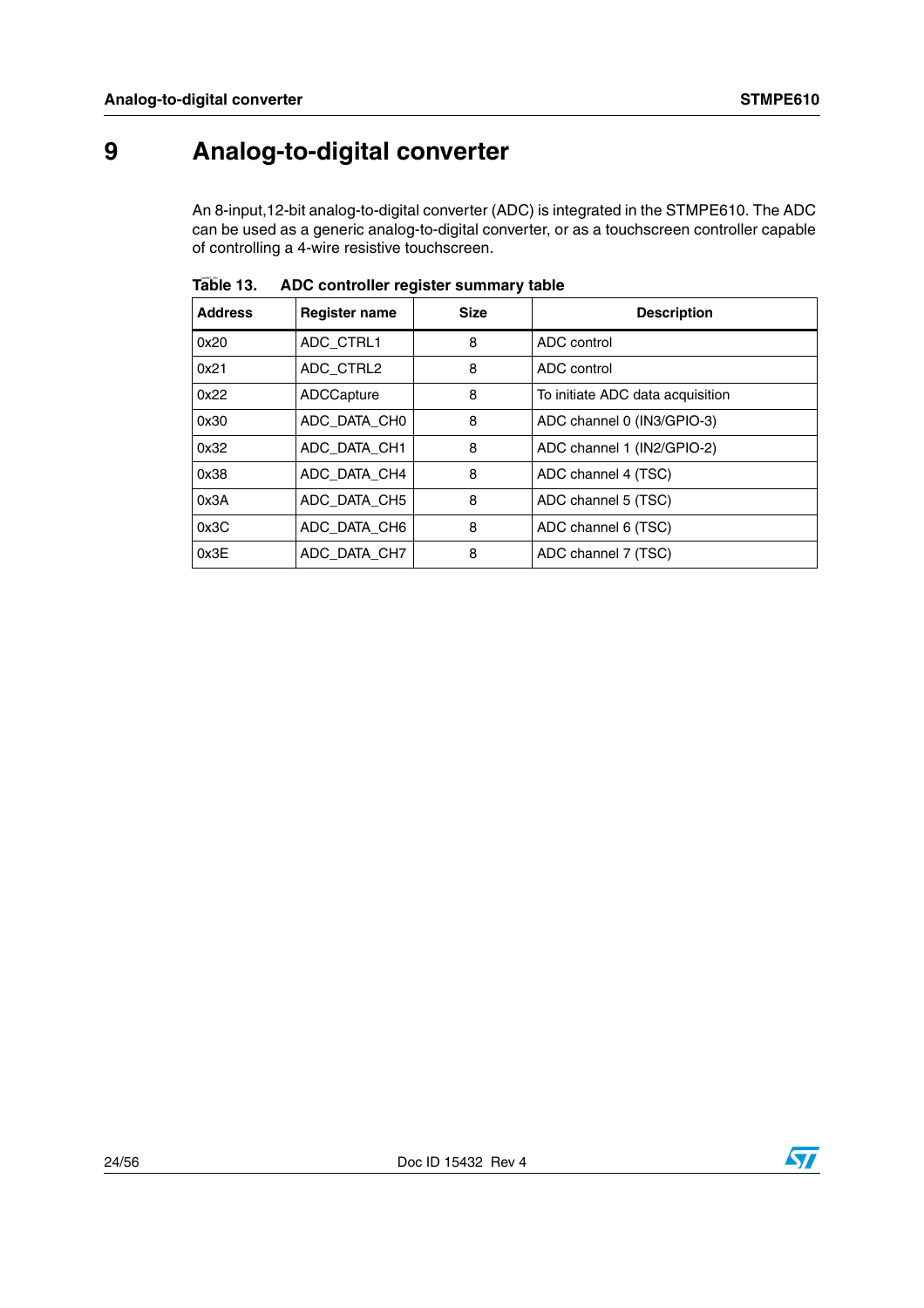| $\overline{7}$      | 6                                                                   | 5                                                                                                                                                | 4            | 3       | 2                                                                       | 1       | 0               |  |  |  |  |  |  |
|---------------------|---------------------------------------------------------------------|--------------------------------------------------------------------------------------------------------------------------------------------------|--------------|---------|-------------------------------------------------------------------------|---------|-----------------|--|--|--|--|--|--|
| <b>RESERVED</b>     |                                                                     | SAMPLE_TIME2   SAMPLE_TIME1                                                                                                                      | SAMPLE_TIME0 | MOD_12B | <b>RESERVED</b>                                                         | REF_SEL | <b>RESERVED</b> |  |  |  |  |  |  |
| <b>Address:</b>     | 0x20                                                                |                                                                                                                                                  |              |         |                                                                         |         |                 |  |  |  |  |  |  |
| Type:               | R/W                                                                 |                                                                                                                                                  |              |         |                                                                         |         |                 |  |  |  |  |  |  |
| <b>Reset:</b>       | 0x9C                                                                |                                                                                                                                                  |              |         |                                                                         |         |                 |  |  |  |  |  |  |
| <b>Description:</b> | [7] RESERVED                                                        | ADC control register                                                                                                                             |              |         |                                                                         |         |                 |  |  |  |  |  |  |
|                     | 000:36<br>001:44<br>010:56<br>011:64<br>100:80<br>101:96<br>110:124 | [6:4] SAMPLE_TIMEn: ADC conversion time in number of clock<br>111: Not valid<br>[3] MOD_12B: Selects 10 or 12-bit ADC operation<br>1: 12 bit ADC |              |         |                                                                         |         |                 |  |  |  |  |  |  |
|                     | [2] RESERVED                                                        | 0: 10 bit ADC                                                                                                                                    |              |         |                                                                         |         |                 |  |  |  |  |  |  |
|                     |                                                                     | 1: External reference<br>0: Internal reference                                                                                                   |              |         | [1] REF_SEL: Selects between internal or external reference for the ADC |         |                 |  |  |  |  |  |  |
|                     | [0] RESERVED                                                        |                                                                                                                                                  |              |         |                                                                         |         |                 |  |  |  |  |  |  |

**ADC\_CTRL1 ADC control 1**

## **ADC\_CTRL2 ADC control 2**

| 7                   | 6 | 5            | $\overline{4}$  | 3 | 2 |            | 0          |
|---------------------|---|--------------|-----------------|---|---|------------|------------|
|                     |   |              | <b>RESERVED</b> |   |   | ADC_FREQ_1 | ADC_FREQ_0 |
| <b>Address:</b>     |   | 0x21         |                 |   |   |            |            |
| Type:               |   | R/W          |                 |   |   |            |            |
| Reset:              |   | 0x01         |                 |   |   |            |            |
| <b>Description:</b> |   | ADC control. |                 |   |   |            |            |
|                     |   | [7] RESERVED |                 |   |   |            |            |
|                     |   | [6] RESERVED |                 |   |   |            |            |
|                     |   | [5] RESERVED |                 |   |   |            |            |
|                     |   | [4] RESERVED |                 |   |   |            |            |
|                     |   | [3] RESERVED |                 |   |   |            |            |
|                     |   | [2] RESERVED |                 |   |   |            |            |

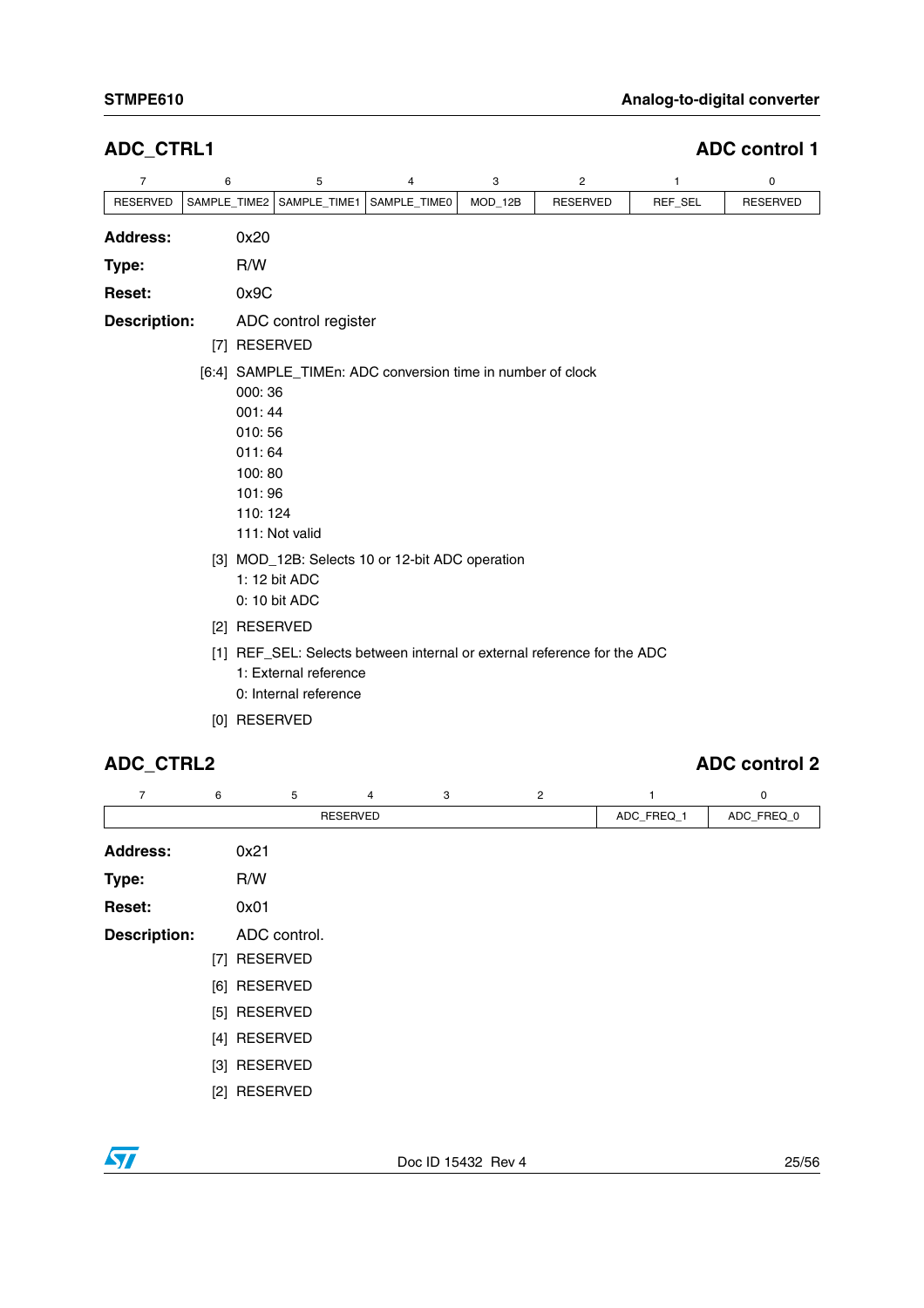[1:0] ADC\_FREQ: Selects the clock speed of ADC 00: 1.625 MHz typ. 01: 3.25 MHz typ. 10: 6.5 MHz typ. 11: 6.5 MHz typ.

## **ADC\_CAPT ADC channel data capture**

|                     | 6 | 5                                       | 4 | 3       | 2 |                                                                                                  | 0 |
|---------------------|---|-----------------------------------------|---|---------|---|--------------------------------------------------------------------------------------------------|---|
|                     |   |                                         |   | CH[7:0] |   |                                                                                                  |   |
| <b>Address:</b>     |   | 0x22                                    |   |         |   |                                                                                                  |   |
| Type:               |   | R/W                                     |   |         |   |                                                                                                  |   |
| <b>Reset:</b>       |   | 0xFF                                    |   |         |   |                                                                                                  |   |
| <b>Description:</b> |   | To initiate ADC data acquisition        |   |         |   |                                                                                                  |   |
|                     |   | [7:0] CH[7:0]: ADC channel data capture |   |         |   |                                                                                                  |   |
|                     |   |                                         |   |         |   | Write '1' to initiate data acquisition for the corresponding channel. Writing '0' has no effect. |   |
|                     |   |                                         |   |         |   | Reads '1' if conversion is completed. Reads '0' if conversion is in progress.                    |   |

## **ADC\_DATA\_CHn ADC channel data registers**

| 11                  | 10 | 9 | 8           | $7^{\circ}$ | 6                                                                                                                                                                                                                                                                                                                                                                                                                       | 5                                     | $\overline{4}$ | 3 | $\overline{2}$ |  | 0 |  |
|---------------------|----|---|-------------|-------------|-------------------------------------------------------------------------------------------------------------------------------------------------------------------------------------------------------------------------------------------------------------------------------------------------------------------------------------------------------------------------------------------------------------------------|---------------------------------------|----------------|---|----------------|--|---|--|
|                     |    |   |             |             |                                                                                                                                                                                                                                                                                                                                                                                                                         | DATA[11:0]                            |                |   |                |  |   |  |
| <b>Address:</b>     |    |   | Add address |             |                                                                                                                                                                                                                                                                                                                                                                                                                         |                                       |                |   |                |  |   |  |
| Type:               |    |   | R/W         |             |                                                                                                                                                                                                                                                                                                                                                                                                                         |                                       |                |   |                |  |   |  |
| Reset:              |    |   | 0x0000      |             |                                                                                                                                                                                                                                                                                                                                                                                                                         |                                       |                |   |                |  |   |  |
| <b>Description:</b> |    |   |             |             |                                                                                                                                                                                                                                                                                                                                                                                                                         | ADC data register 0-7 (DATA_CHn=0 -7) |                |   |                |  |   |  |
|                     |    |   |             |             | $[11.0]$ $\overline{D}$ $\overline{AT}$ $\overline{I}$ $\overline{I}$ $\overline{I}$ $\overline{I}$ $\overline{I}$ $\overline{I}$ $\overline{I}$ $\overline{I}$ $\overline{I}$ $\overline{I}$ $\overline{I}$ $\overline{I}$ $\overline{I}$ $\overline{I}$ $\overline{I}$ $\overline{I}$ $\overline{I}$ $\overline{I}$ $\overline{I}$ $\overline{I}$ $\overline{I}$ $\overline{I}$ $\overline{I}$ $\overline{I}$ $\over$ |                                       |                |   |                |  |   |  |

[11:0] DATA[11:0]: ADC channel data

If TSC is enabled, CH3-0 is used for TSC and all readings to these channels give 0x0000

The ADC in STMPE610 operates on an internal RC clock with a typical frequency of 6.5 MHz. The total conversion time in ADC mode depends on the "SampleTime" setting, and the clock division field 'Freq'.

The following table shows the conversion time based on 6.5 MHz, 3.25 MHz and 1.625 MHz clock.

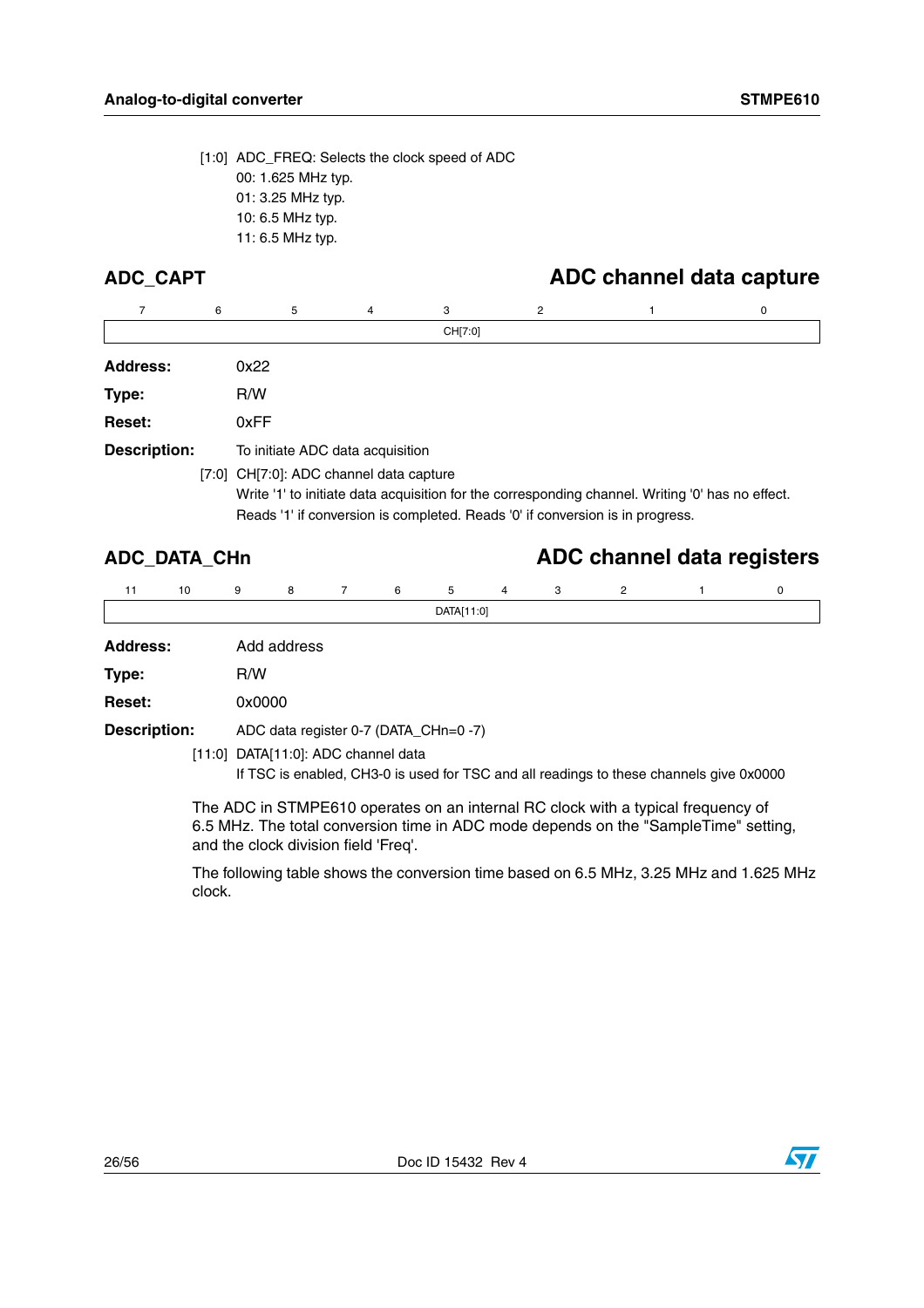| Sample time<br>setting | <b>Conversion time</b><br>in ADC clock | 6.5 MHz<br>(154 n s)    | 3.25 MHz<br>(308 n s) | 1.625 MHz<br>(615 n s) |
|------------------------|----------------------------------------|-------------------------|-----------------------|------------------------|
| 000                    | 36                                     | $5.5 \,\mu s$ (180 kHz) | 11 $\mu s$ (90 kHz)   | $22 \mu s (45 kHz)$    |
| 001                    | 44                                     | 6.8 us (147 kHz)        | 13.6 µs (74 kHz)      | $27 \mu s (36 kHz)$    |
| 010                    | 56                                     | 8.6 µs (116 kHz)        | 17.2 µs (58 kHz)      | 34.4 µs (29 kHz)       |
| 011                    | 64                                     | $9.9 \,\mu s$ (101 kHz) | 19.8 µs (51 kHz)      | 39.6 µs (25 kHz)       |
| 100                    | 80                                     | 12.3 µs (81.5 kHz)      | 24.6 µs (41 kHz)      | 49.2 µs (20 kHz)       |
| 101                    | 96                                     | 14.8 µs (67.6 kHz)      | 28.8 µs (33 kHz)      | 59.2 µs (17 kHz)       |
| 110                    | 124                                    | 19.1 µs (52.3 kHz)      | 38.2 µs (26 kHz)      | 56.4 µs (13 kHz)       |

**Table 14. ADC conversion time**

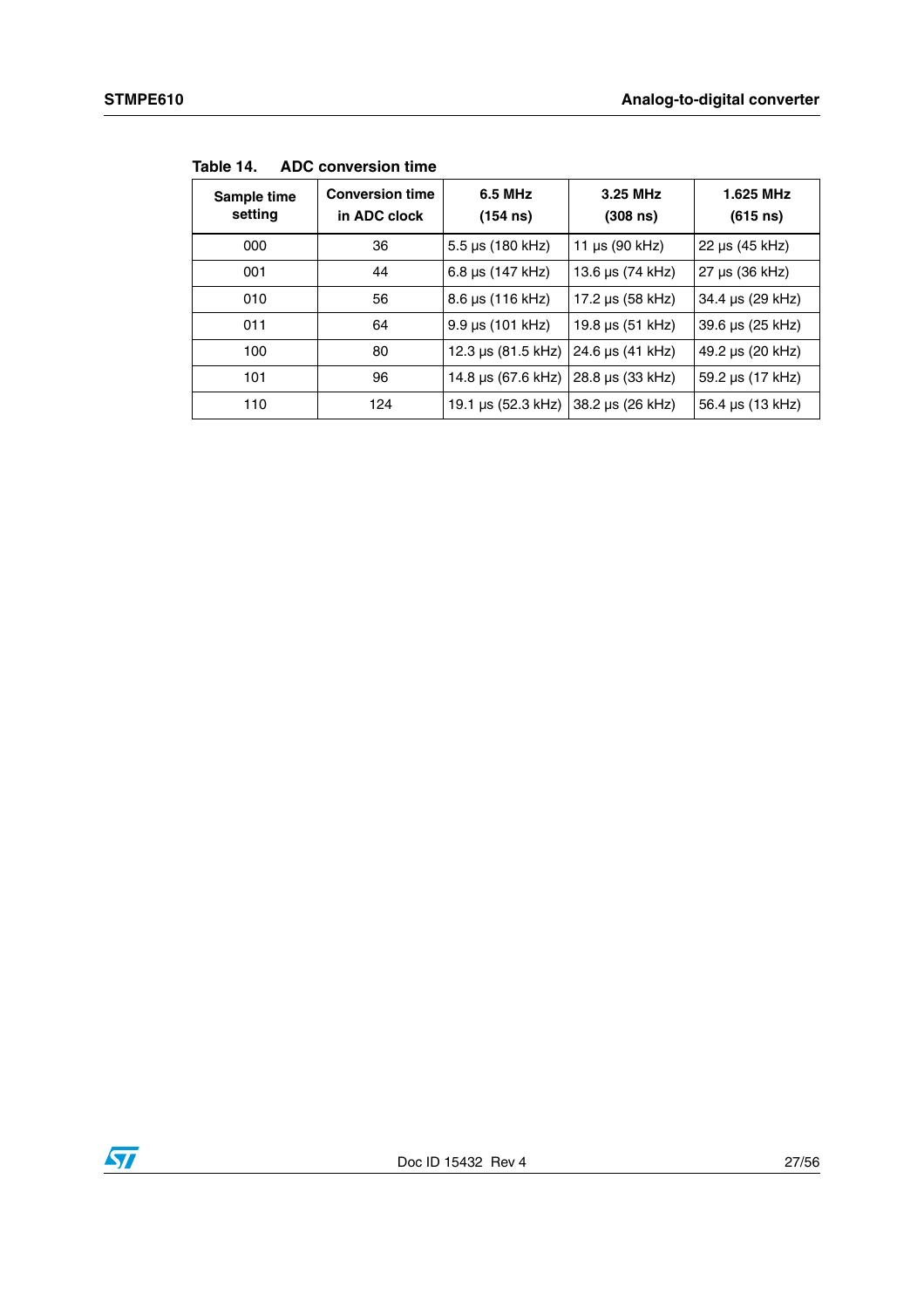## <span id="page-27-0"></span>**10 Touchscreen controller**

The STMPE610 is integrated with a hard-wired touchscreen controller for 4-wire resistive type touchscreen. The touchscreen controller is able to operate completely autonomously, and will interrupt the connected CPU only when a pre-defined event occurs.



**Figure 9. Touchscreen controller block diagram**

## <span id="page-27-1"></span>**10.1 Driver and switch control unit**

The driver and switch control unit allows coordination of the ADC and the MUX/switch. With the coordination of this unit, a stream of data is produced at a selected frequency.

The touchscreen drivers can be configured with 2 current ratings: 20 mA or 50 mA. In the case where multiple touch-down on the screen is causing a short, the current from the driver is limited to these values. Tolerance of these current setting is +/- 25%.

### **Movement tracking**

The "Tracking Index" in the TSC\_CTRL register specifies a value, which determines the distance between the current touch position and the previous touch position. If the distance is shorter than the tracking index, it is discarded.

The tracking is calculated by summation of the horizontal and vertical movement. Movement is only reported if:

(Current X - Previously Reported X) + (Current Y - Previously Reported Y) > Tracking Index

If pressure reporting is enabled (X/Y/Z), an increase in pressure will override the movement tracking and report the new data set, even if X/Y is within the previous tracking index. This is to ensure that a slow touch will not be discarded.

If pressure data is not used, select X/Y mode in touchscreen data acquisition. (Opmode field in TSCControl register).

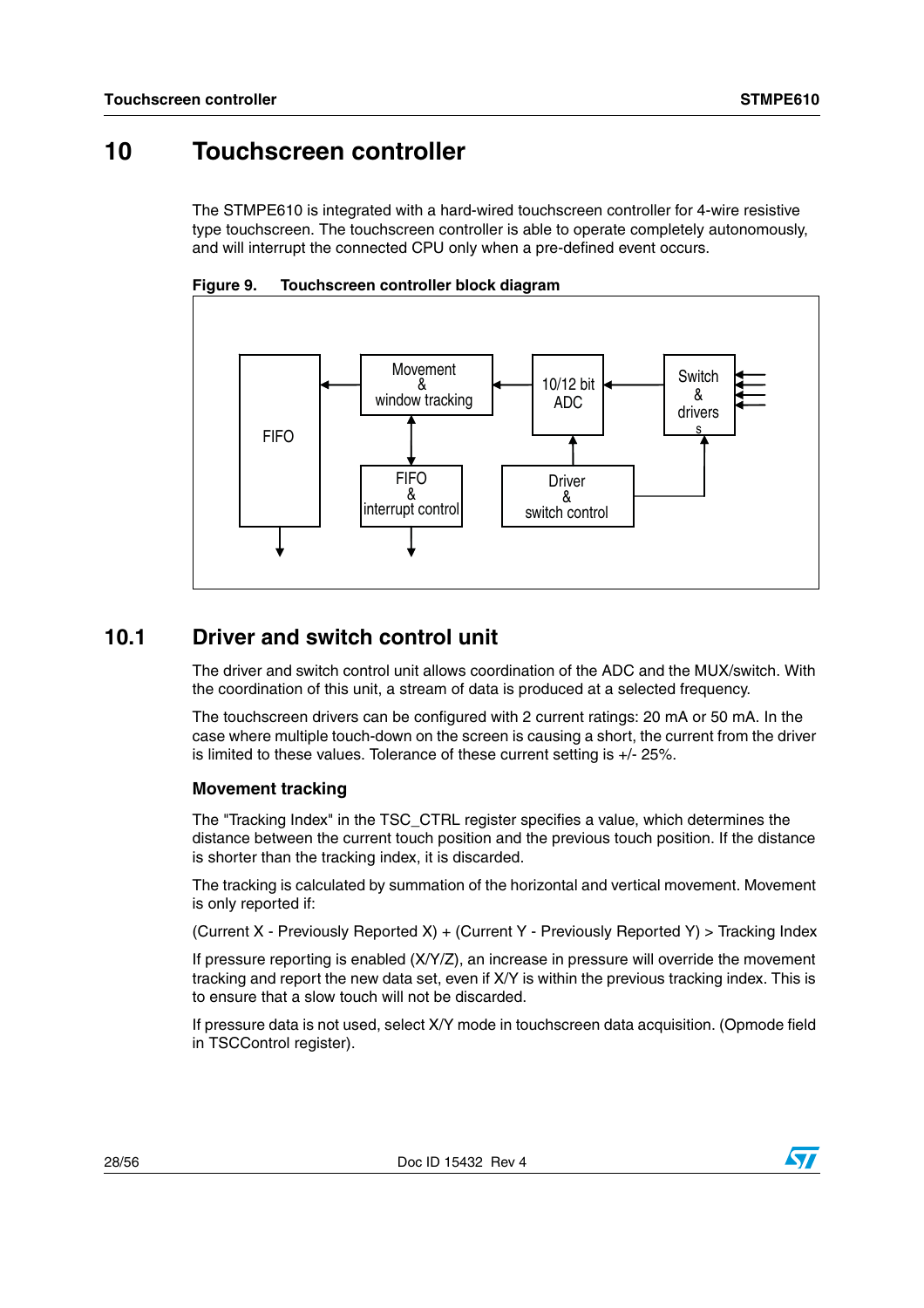### **Window tracking**

The -WDW\_X and WDW\_Y registers allow to pre-set a sub-window in the touchscreen such that any touch position that is outside the sub-window will be discarded.





### **FIFO**

FIFO has a depth of 128 sectors. This is enough for 128 sets of touch data at maximum resolution (2 x 12 bits). FIFO can be programmed to generate an interrupt when it is filled to a pre-determined level.

### **Sampling**

The STMPE610 touchscreen controller has an internal 180 kHz, 12-bit ADC able to execute autonomous driving/sampling. Each "sample" consists of 4 ADC readings that provide the X and Y locations, as well as the touch pressure.





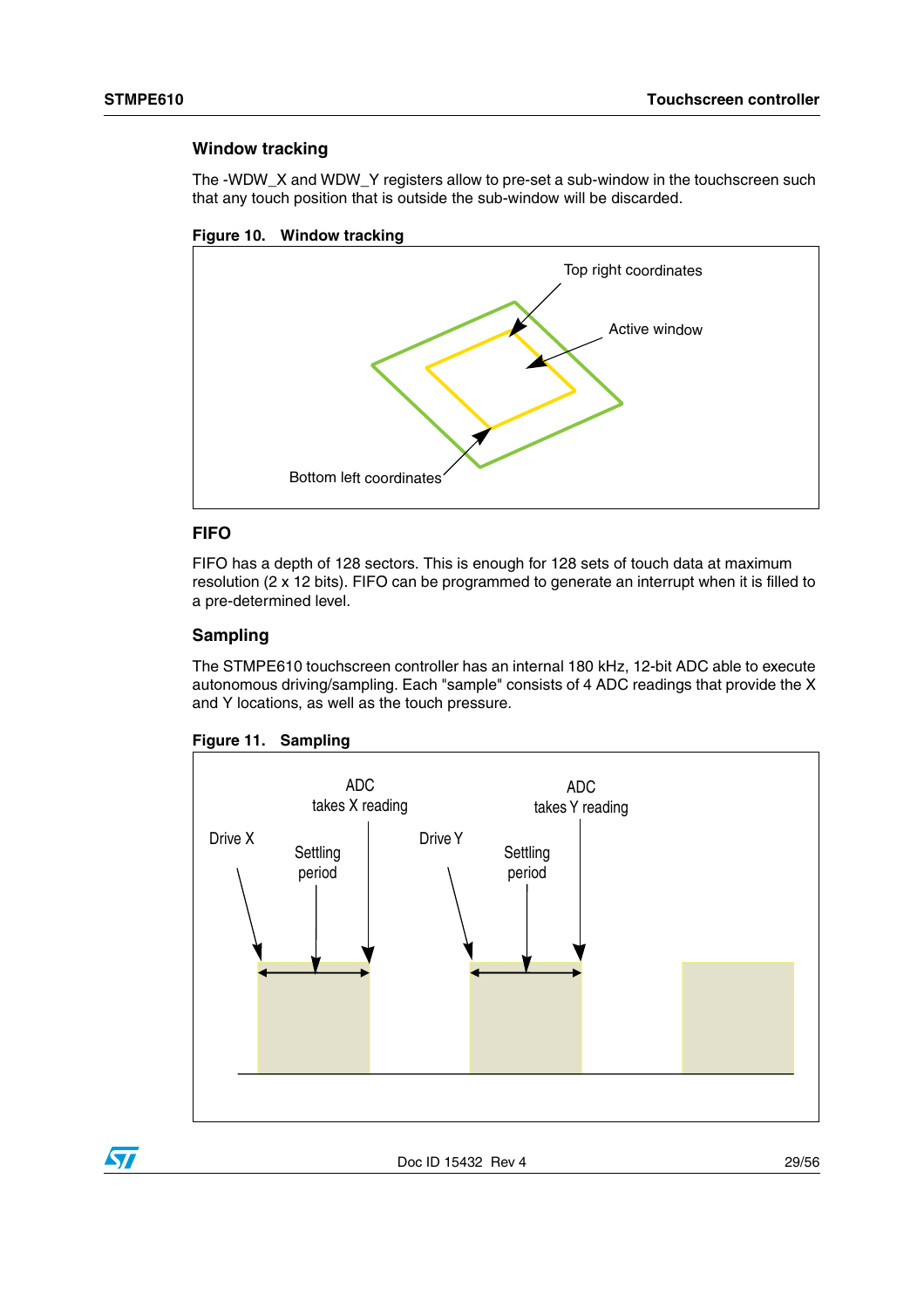### **Sampling time calculation**

The equation for a complete sampling cycle is described below.



### **Figure 12. Sampling time calculation**

### **Oversampling and averaging function**

The STMPE610 touchscreen controller can be configured to oversample by 2/4/8 times and provide the averaged value as final output. This feature helps to reduce the effect of surrounding noise.

| <b>Address</b> | <b>Register name</b> | <b>Bit</b> | Type | <b>Function</b>                     |
|----------------|----------------------|------------|------|-------------------------------------|
| 0x40           | TSC_CTRL             | 8          | R/W  | 4-wire touchscreen controller setup |
| 0x41           | TSC_CFG              | 8          | R/W  | TSC configuration register          |
| 0x42           | WDW TR X             | 16         | R/W  | Window setup for top right X        |
| 0x44           | WDW TR Y             | 16         | R/W  | Window setup for top right Y        |
| 0x46           | WDW TR X             | 16         | R/W  | Window setup for bottom left X      |
| 0x48           | WDW TR Y             | 16         | R/W  | Window setup for bottom left Y      |
| 0x4A           | FIFO TH              | 8          | R/W  | FIFO level to generate interrupt    |
| 0x4B           | FIFO CTRL STA        | 8          | R/W  | Current status of FIFO              |
| 0x4C           | <b>FIFO SIZE</b>     | 8          | R    | Current filled level of FIFO        |
| 0x4D           | TSC DATA X           | 16         | R    | Data port for TSC data access       |
| 0x4F           | TSC DATA Y           | 16         | R.   | Data port for TSC data access       |

Table 15. **Table 15. Touchscreen controller register summary table**

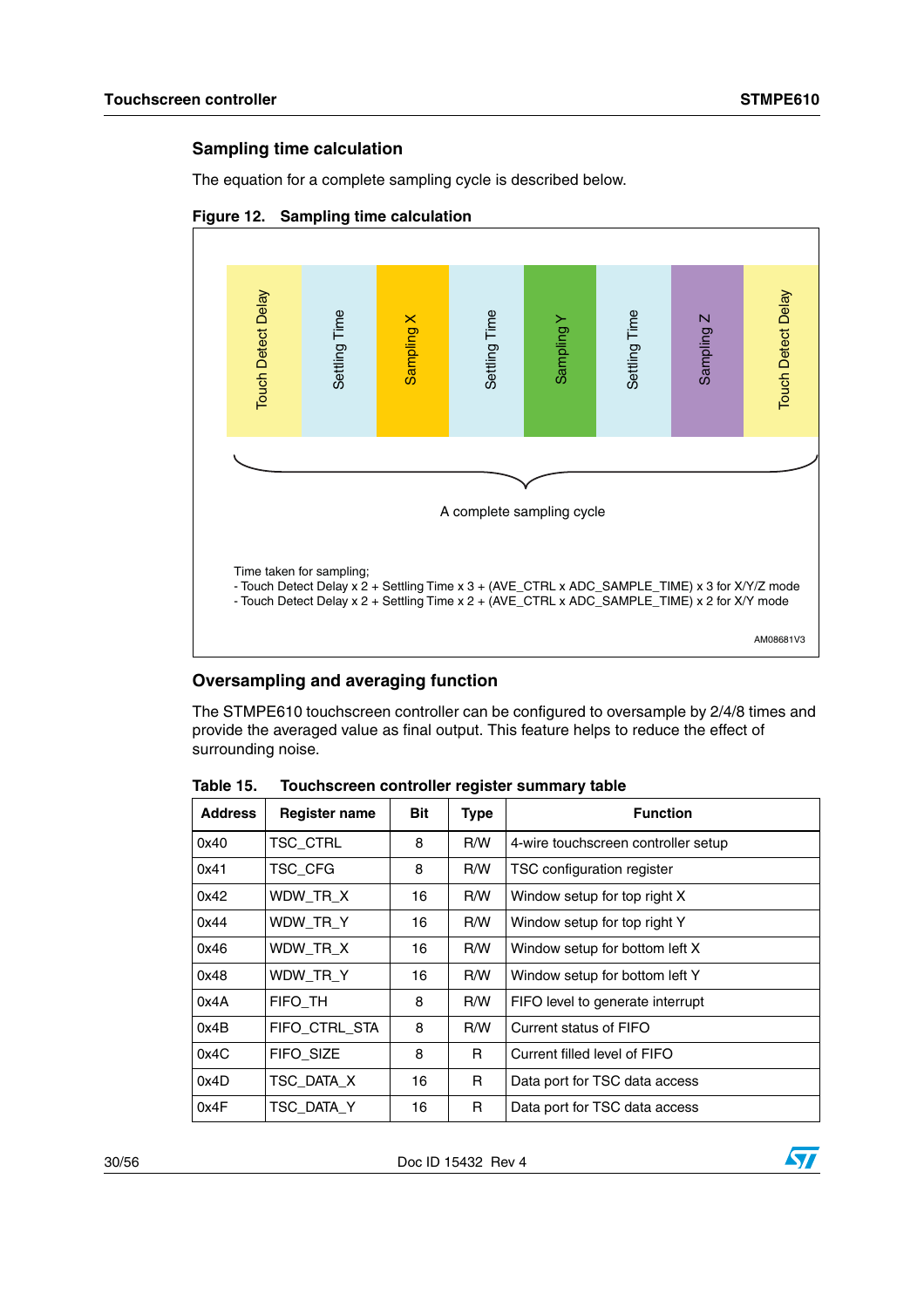| .              |                      |            |      |                               |  |  |  |  |  |
|----------------|----------------------|------------|------|-------------------------------|--|--|--|--|--|
| <b>Address</b> | <b>Register name</b> | <b>Bit</b> | Type | <b>Function</b>               |  |  |  |  |  |
| 0x51           | TSC_DATA_Z           | 8          | R    | Data port for TSC data access |  |  |  |  |  |
| 0x52           | TSC_DATA_XYZ         | 32         | R    | Data port for TSC data access |  |  |  |  |  |
| 0x56           | TSC FRACT Z          | 8          | R/W  | TSC FRACT Z                   |  |  |  |  |  |
| 0x57           | TSC DATA             | 8          | R    | TSC data access port          |  |  |  |  |  |
| 0x58           | TSC I DRIVE          | 8          | R/W  | tsc i drive                   |  |  |  |  |  |
| 0x59           | <b>TSC_SHIELD</b>    | 8          | R/W  | TSC SHIELD                    |  |  |  |  |  |

**Table 15. Touchscreen controller register summary table**

## **TSC\_CTRL Touchscreen controller control register**

| $\overline{7}$      | 6 | 5                                                                                                                                                                             | 4 | 3 | 2      | 1 | 0  |
|---------------------|---|-------------------------------------------------------------------------------------------------------------------------------------------------------------------------------|---|---|--------|---|----|
| TSC_STA             |   | <b>TRACK</b>                                                                                                                                                                  |   |   | OP_MOD |   | EN |
| <b>Address:</b>     |   | 0x40                                                                                                                                                                          |   |   |        |   |    |
| Type:               |   | R/W                                                                                                                                                                           |   |   |        |   |    |
| <b>Reset:</b>       |   | 0x90                                                                                                                                                                          |   |   |        |   |    |
| <b>Description:</b> |   | 4-wire touchscreen controller (TSC) setup.                                                                                                                                    |   |   |        |   |    |
|                     |   | [7] TSC_STA: TSC status<br>Reads '1' when touch is detected<br>Reads '0' when touch is not detected<br>Writing to this register has no effect                                 |   |   |        |   |    |
|                     |   | [6:4] TRACK: Tracking index<br>000: No window tracking<br>001:4<br>010:8<br>011:16<br>100:32<br>101:64<br>110:92<br>111:127                                                   |   |   |        |   |    |
|                     |   | [3:1] OP_MOD: TSC operating mode<br>000: X, Y, Z acquisition<br>001: X, Y only<br>010: X only<br>011: Y only<br>100: Z only<br>This field cannot be written on, when $EN = 1$ |   |   |        |   |    |
|                     |   | [0] EN: Enable TSC                                                                                                                                                            |   |   |        |   |    |

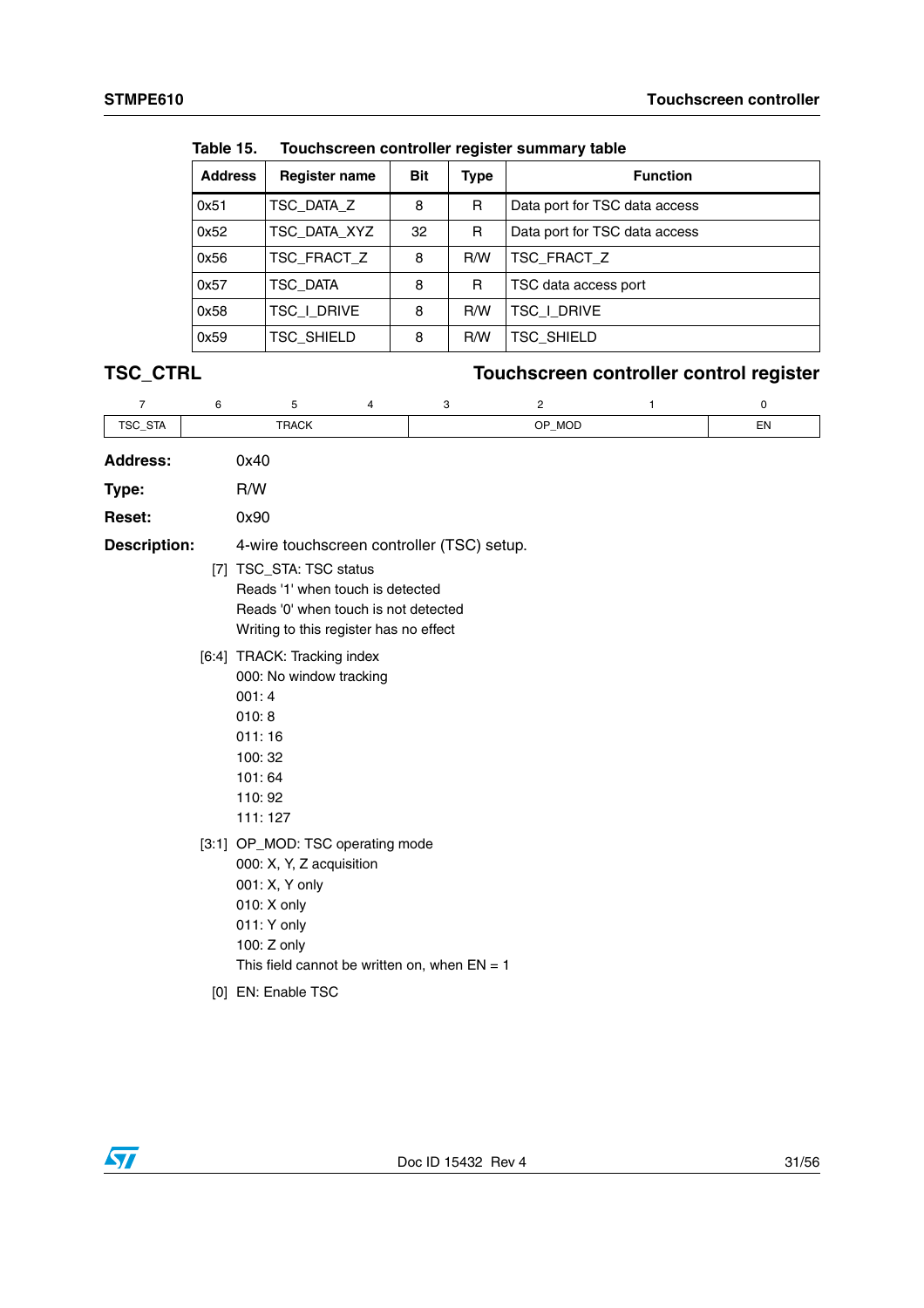### **TSC\_CFG Touchscreen controller configuration register Address:** 0x41 **Type:** R/W **Buffer: Reset: Description:** Touchscreen controller configuration register. 76543 2 1 0 AVE\_CTRL\_1 AVE\_CTRL\_0 TOUCH\_DET \_DELAY\_2 TOUCH\_DET \_DELAY\_1 TOUCH\_DET \_DELAY\_0 SETTLING\_2 SETTLING\_1 SETTLING\_0 [7:6] AVE\_CTRL\_1/0: Average control 00=1 sample 01=2 samples 10=4 samples 11=8 samples [5:3] TOUCH\_DET\_DELAY\_2/1/0: Touch detect delay 000 - 10 µs 001 - 50 µs  $010 = 100 \,\mu s$  $011 = 500$  us  $100 = 1$  ms  $101 = 5$  ms  $110 = 10$  ms  $111 = 50$  ms [2:0] SETTLING: Panel driver settling time<sup>(1)</sup>  $000 = 10 \text{ }\mu\text{s}$  $001 = 100 \,\mu s$  $010 = 500 \text{ }\mu\text{s}$  $011 = 1$  ms  $100 = 5$  ms  $101 = 10$  ms  $110 = 50$  ms  $111 = 100$  ms

1. For large panels (> 6"), a capacitor of 10 nF is recommended at the touchscreen terminals for noise filtering. In this case, settling time of 1 ms or more is recommended.



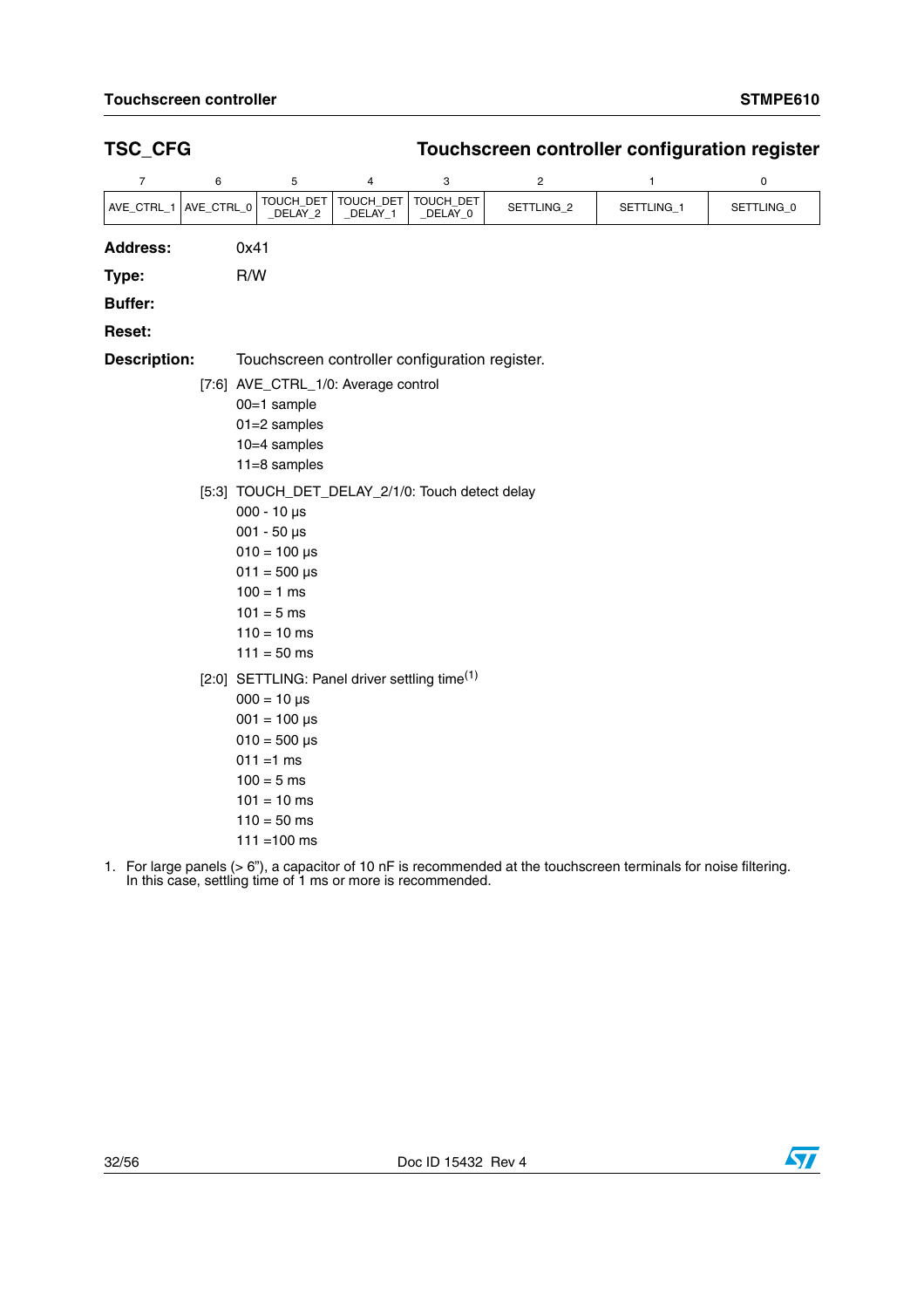## <span id="page-32-0"></span>**10.2 Touch detect delay**

Touch Detect Delay is an additional method used to compensate for the time it takes for the panel voltage to be pulled high during a non-touch condition.

For example, the way it works to detect a touch:

 $X+$  is pulled high and  $Y+$  is driven low. After Touch Detect Delay is expired the level of  $X+$  is read. If no touch,  $X+$  is high. If there is a touch,  $X+$  is low.

If the initial voltage of X+ is low before being pulled high by the internal resistor, especially if a filtering capacitor is connected, this time needs to be compensated. The Touch Delay setting provides time for the voltage to be pulled high in a non-touch condition and avoids a false report of a touch condition.

Normally the Touch Detect Delay needs to be long enough to allow the voltage to rise to V+ in a non-touch condition and this will depend on the presence of external filtering capacitors. For more details on recommendation of Touch Detect delay register setting, refer to STMPE811 Application Note (AN2825 ST document).

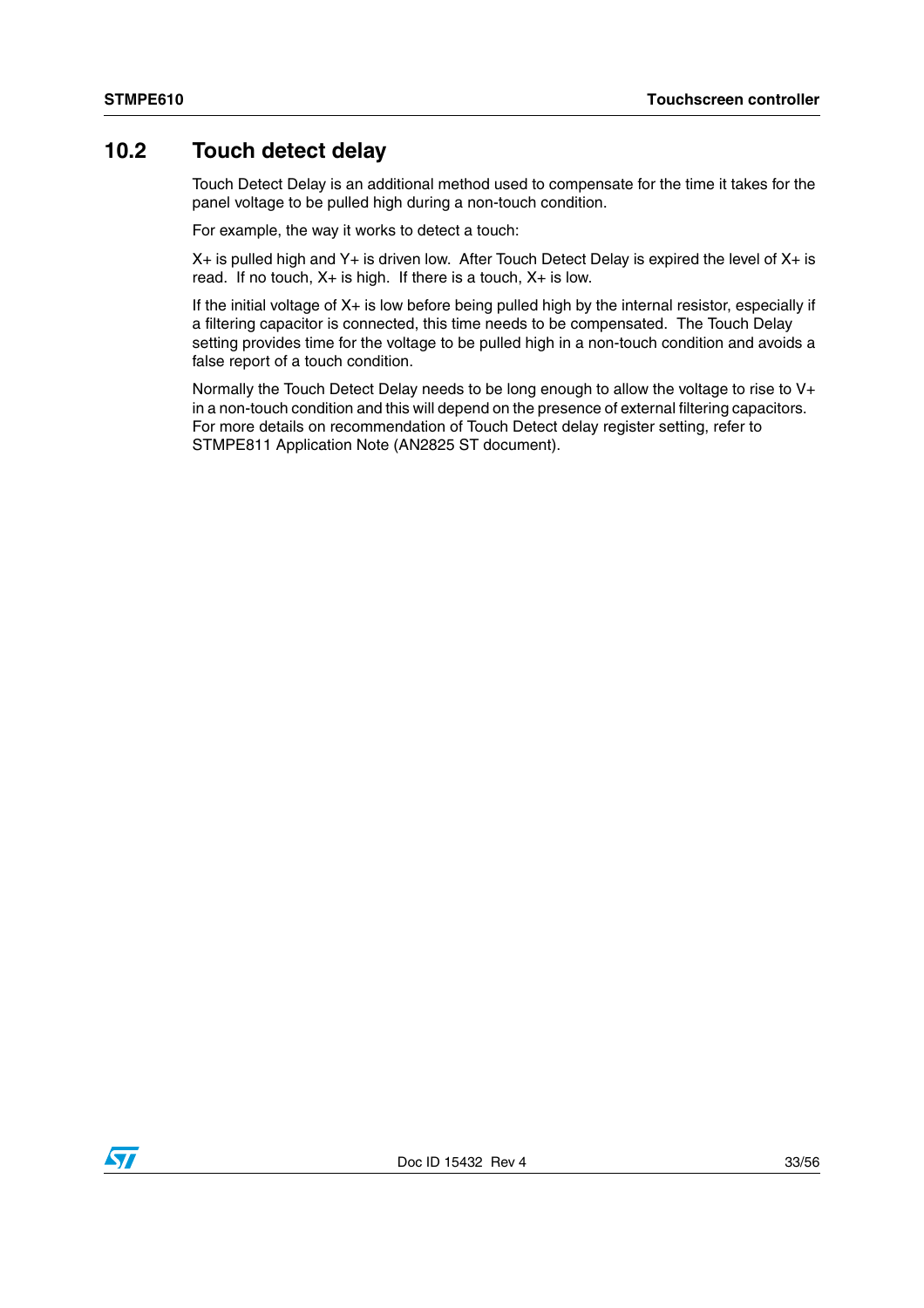## **WDW\_TR\_X Window setup for top right X Address:** 0x42 **Type:** R/W **Reset:** 0x0FFF **Description:** Window setup for top right X coordinates 7 6543 2 1 0 TR\_X [11:0] [11:0] TR\_X: bit 11:0 of top right X coordinates

### **WDW\_TR\_Y Window setup for top right Y**

| $\overline{7}$      |                                                  | 6 | 5           | $\overline{4}$ | 3 | $\overline{2}$ | 0 |
|---------------------|--------------------------------------------------|---|-------------|----------------|---|----------------|---|
|                     |                                                  |   | TR_Y [11:0] |                |   |                |   |
| <b>Address:</b>     | 0x44                                             |   |             |                |   |                |   |
| Type:               | R/W                                              |   |             |                |   |                |   |
| Reset:              | 0x0FFF                                           |   |             |                |   |                |   |
| <b>Description:</b> | Window setup for top right Y coordinates         |   |             |                |   |                |   |
|                     | [11:0] TR_X: bit 11:0 of top right Y coordinates |   |             |                |   |                |   |

## **WDW\_BL\_X Window setup for bottom left X**

| 7                   |                                                    | 6 | 5           | $\overline{4}$ | 3 | $\overline{2}$ | 0 |
|---------------------|----------------------------------------------------|---|-------------|----------------|---|----------------|---|
|                     |                                                    |   | BL_X [11:0] |                |   |                |   |
| Address:            | 0x46                                               |   |             |                |   |                |   |
| Type:               | R/W                                                |   |             |                |   |                |   |
| Reset:              | 0x0000                                             |   |             |                |   |                |   |
| <b>Description:</b> | Window setup for bottom left X coordinates         |   |             |                |   |                |   |
|                     | [11:0] BL_X: bit 11:0 of bottom left X coordinates |   |             |                |   |                |   |

| WDW_BL_Y            |                                                      |   |             |   |   |                | Window setup for bottom left Y |
|---------------------|------------------------------------------------------|---|-------------|---|---|----------------|--------------------------------|
| 7                   |                                                      | 6 | 5           | 4 | 3 | $\overline{2}$ | 0                              |
|                     |                                                      |   | BL_Y [11:0] |   |   |                |                                |
| <b>Address:</b>     | 0x48                                                 |   |             |   |   |                |                                |
| Type:               | R/W                                                  |   |             |   |   |                |                                |
| <b>Reset:</b>       | 0x0000                                               |   |             |   |   |                |                                |
| <b>Description:</b> | Window setup for bottom left Y coordinates           |   |             |   |   |                |                                |
|                     | $[11:0]$ BL_X: bit 11:0 of bottom left Y coordinates |   |             |   |   |                |                                |

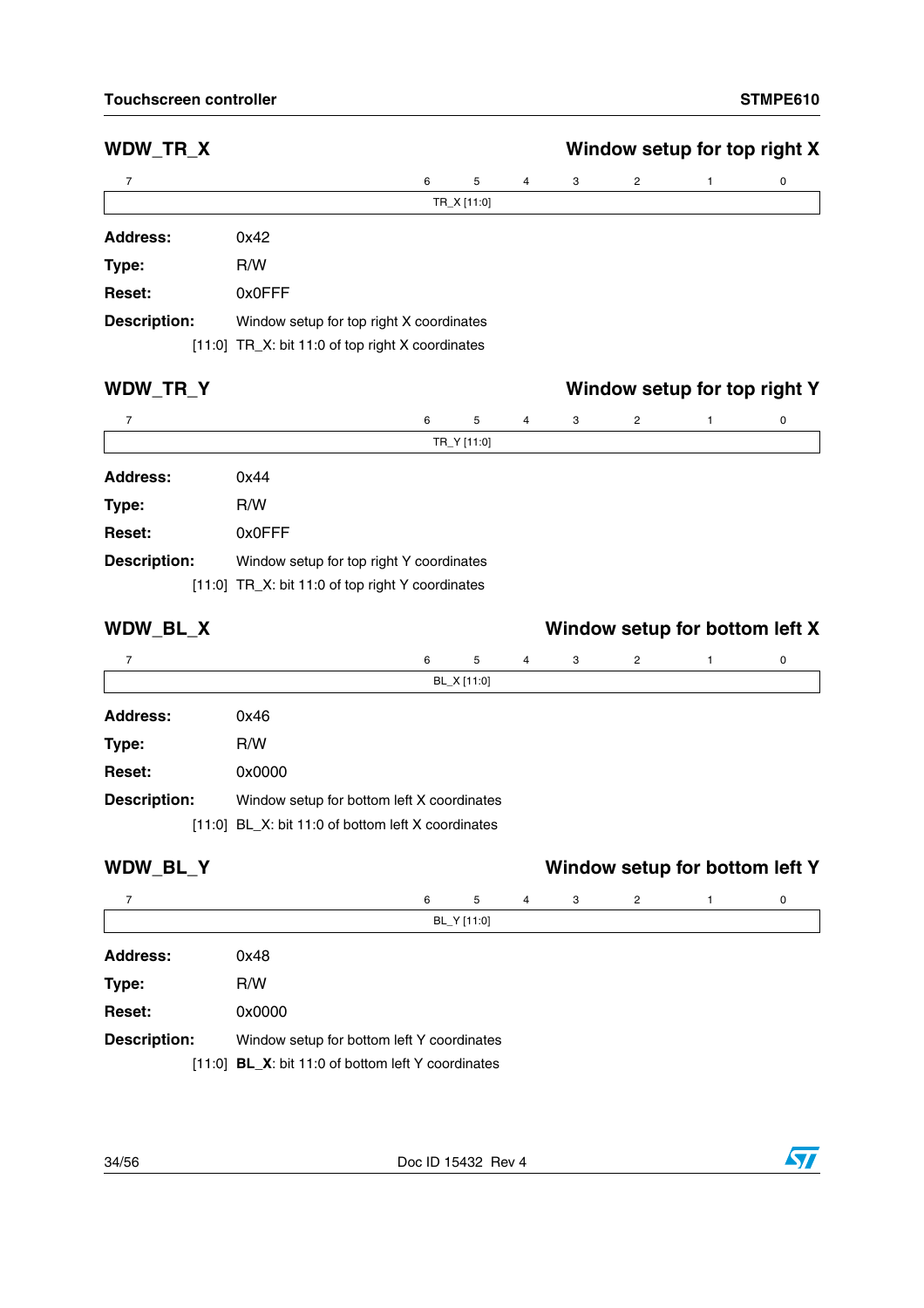| <b>FIFO TH</b>      |      |          |   |         |   | <b>FIFO threshold</b>                                                                            |
|---------------------|------|----------|---|---------|---|--------------------------------------------------------------------------------------------------|
| 7                   | 6    | 5        | 4 | 3       | 2 | 0                                                                                                |
|                     |      |          |   | FIFO TH |   |                                                                                                  |
| <b>Address:</b>     | 0x4A |          |   |         |   |                                                                                                  |
| Type:               | R/W  |          |   |         |   |                                                                                                  |
| Reset:              | 0x00 |          |   |         |   |                                                                                                  |
| <b>Description:</b> |      | as zero. |   |         |   | Triggers an interrupt upon reaching or exceeding the threshold value. This field must not be set |

[7:0] FIFO\_TH: Touchscreen controller FIFO threshold

## **FIFO\_CTRL\_STA FIFO threshold**

| $\overline{7}$      | 6                                                                                                                                            | 5                                                                                                                                                                        | 4            | 3 | 2               | 1 | 0          |  |  |
|---------------------|----------------------------------------------------------------------------------------------------------------------------------------------|--------------------------------------------------------------------------------------------------------------------------------------------------------------------------|--------------|---|-----------------|---|------------|--|--|
| FIFO_OFLOW          | FIFO_FULL                                                                                                                                    | FIFO_EMPTY                                                                                                                                                               | FIFO_TH_TRIG |   | <b>RESERVED</b> |   | FIFO_RESET |  |  |
| <b>Address:</b>     | 0x4B                                                                                                                                         |                                                                                                                                                                          |              |   |                 |   |            |  |  |
| Type:               | R/W                                                                                                                                          |                                                                                                                                                                          |              |   |                 |   |            |  |  |
| <b>Reset:</b>       | 0x20                                                                                                                                         |                                                                                                                                                                          |              |   |                 |   |            |  |  |
| <b>Description:</b> |                                                                                                                                              | Current status of FIFO                                                                                                                                                   |              |   |                 |   |            |  |  |
|                     | [7]                                                                                                                                          | FIFO_OFLOW:<br>Reads 1 if FIFO is overflow                                                                                                                               |              |   |                 |   |            |  |  |
|                     | [6] FIFO_FULL:<br>Reads 1 if FIFO is full                                                                                                    |                                                                                                                                                                          |              |   |                 |   |            |  |  |
|                     |                                                                                                                                              | [5] FIFO_EMPTY:<br>Reads 1 if FIFO is empty                                                                                                                              |              |   |                 |   |            |  |  |
|                     | [4] FIFO_TH_TRIG:<br>$0 =$ Current FIFO size is still below the threshold value<br>1 = Current FIFO size is at or beyond the threshold value |                                                                                                                                                                          |              |   |                 |   |            |  |  |
|                     | [3:1] RESERVED                                                                                                                               |                                                                                                                                                                          |              |   |                 |   |            |  |  |
|                     |                                                                                                                                              | [0] FIFO_RESET:<br>Write '0': FIFO put out of reset mode<br>Write '1': Resets FIFO. All data in FIFO will be cleared.<br>When TSC is enabled, FIFO resets automatically. |              |   |                 |   |            |  |  |

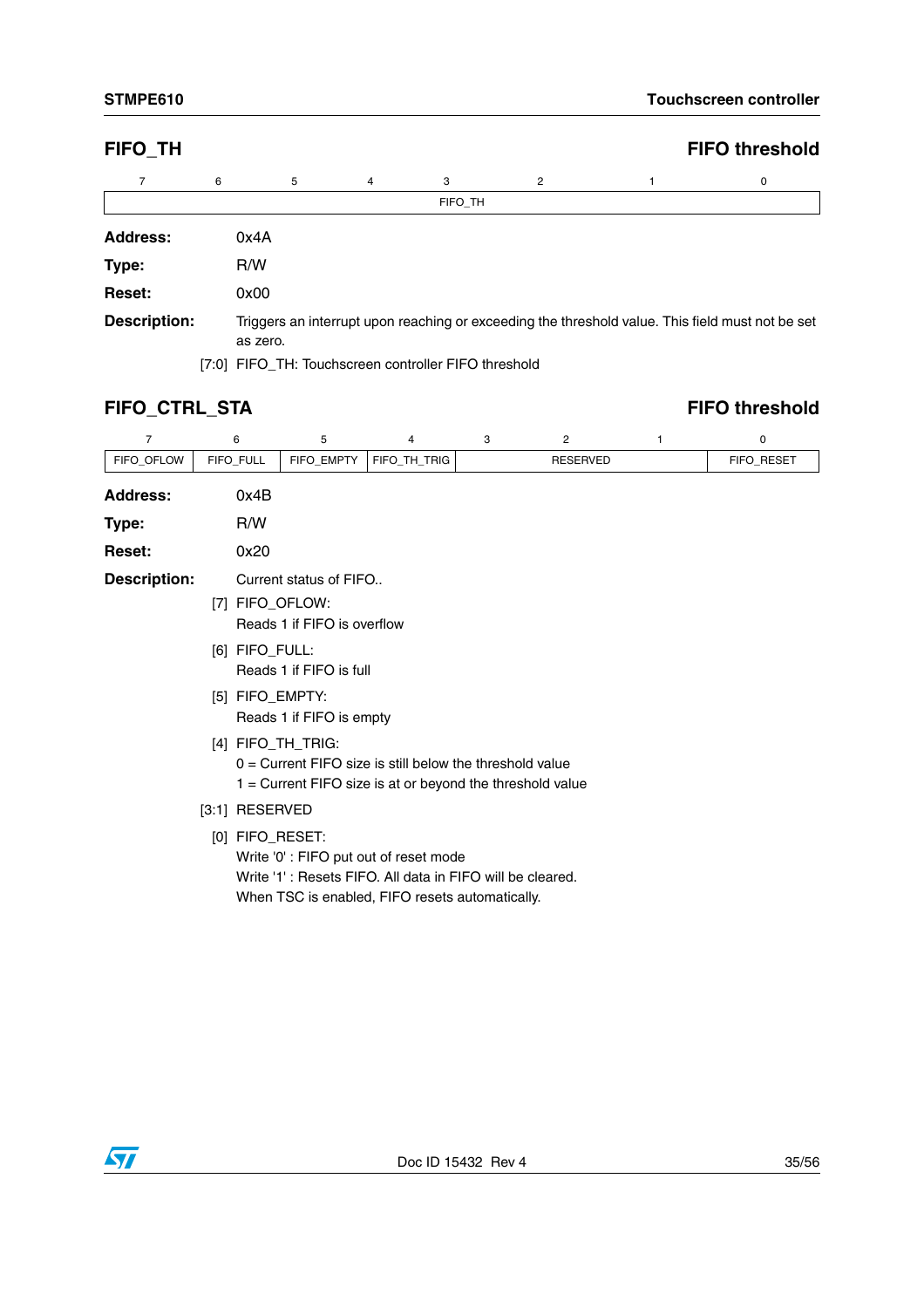| <b>FIFO_SIZE</b>     |                                              |                     |                  |           |                |                |   | <b>FIFO size</b> |
|----------------------|----------------------------------------------|---------------------|------------------|-----------|----------------|----------------|---|------------------|
| $\overline{7}$       |                                              |                     | 3                |           | $\overline{c}$ |                |   |                  |
| 6<br><b>RESERVED</b> | 5                                            | 4                   |                  | FIFO_SIZE |                | 1              |   | 0                |
| <b>Address:</b>      | 0x4C                                         |                     |                  |           |                |                |   |                  |
| Type:                | R                                            |                     |                  |           |                |                |   |                  |
| Reset:               | 0x00                                         |                     |                  |           |                |                |   |                  |
| Description:         | Current number of samples available          |                     |                  |           |                |                |   |                  |
|                      | [7:0] FIFO_SIZE: Number of samples available |                     |                  |           |                |                |   |                  |
|                      |                                              |                     |                  |           |                |                |   |                  |
| TSC_DATA_X           |                                              |                     |                  |           |                |                |   | TSC_DATA_X       |
| 11<br>10             | 9<br>8                                       | 6<br>$\overline{7}$ | 5                | 4         | 3              | 2              | 1 | 0                |
|                      |                                              |                     | DATAY[11:0]      |           |                |                |   |                  |
| <b>Address:</b>      | 0x4D                                         |                     |                  |           |                |                |   |                  |
| Type:                | R                                            |                     |                  |           |                |                |   |                  |
| Reset:               | 0x0000                                       |                     |                  |           |                |                |   |                  |
| <b>Description:</b>  | Bit 11:0 of Y dataTSC_DATA_Y                 |                     |                  |           |                |                |   |                  |
|                      | [11:0] DATAY[11:0]: Bit 11:0 of Y data       |                     |                  |           |                |                |   |                  |
|                      |                                              |                     |                  |           |                |                |   | TSC_DATA_Y       |
|                      |                                              |                     |                  |           |                |                |   |                  |
| 11<br>10             | 9<br>8                                       | 6<br>7              | 5<br>DATAY[11:0] | 4         | 3              | $\overline{c}$ | 1 | 0                |
| <b>Address:</b>      |                                              |                     |                  |           |                |                |   |                  |
|                      | 0x4F<br>R                                    |                     |                  |           |                |                |   |                  |
| Type:<br>Reset:      | 0x0000                                       |                     |                  |           |                |                |   |                  |
|                      | Bit 11:0 of Y data                           |                     |                  |           |                |                |   |                  |
| Description:         | [11:0] DATAY[11:0]: bit 11:0 of Y data       |                     |                  |           |                |                |   |                  |
|                      |                                              |                     |                  |           |                |                |   |                  |
| <b>TSC_DATA_Z</b>    |                                              |                     |                  |           |                |                |   | TSC_DATA_Z       |
| 7<br>6               | 5                                            | 4                   | 3                |           | $\overline{c}$ | 1              |   | 0                |
|                      |                                              |                     | DATAZ[7:0]       |           |                |                |   |                  |
| <b>Address:</b>      | 0x51                                         |                     |                  |           |                |                |   |                  |
| Type:                | R                                            |                     |                  |           |                |                |   |                  |
| Reset:               | 0x0000                                       |                     |                  |           |                |                |   |                  |
| <b>Description:</b>  | Bit 7:0 of Z data                            |                     |                  |           |                |                |   |                  |
|                      | [7:0] DATAZ[7:0]: bit 7:0 of Z data          |                     |                  |           |                |                |   |                  |

36/56 Doc ID 15432 Rev 4

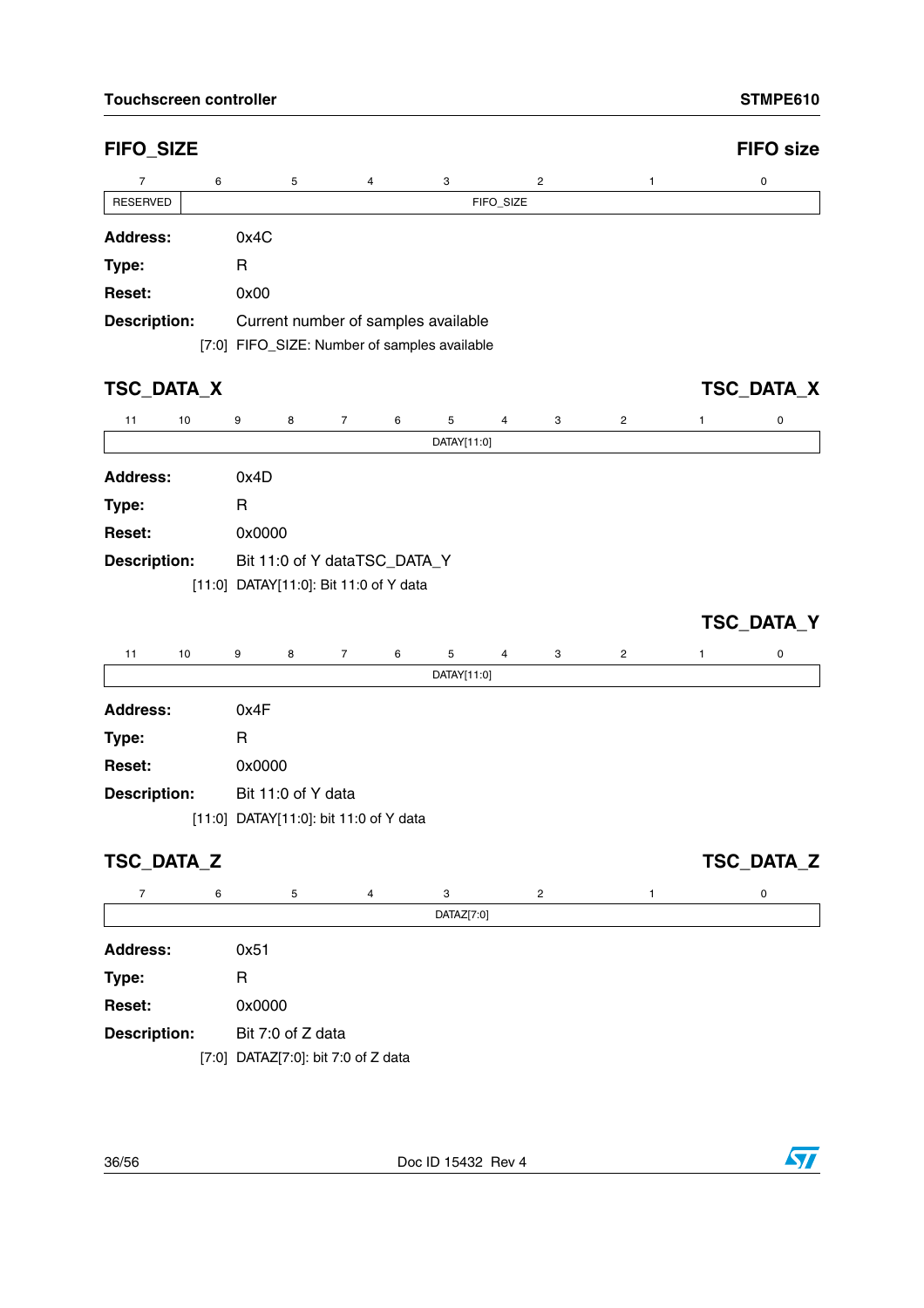### **TSC\_DATA Touchscreen controller DATA**

|                                                                     | 6    | 5 | 4 | 3           | 2 |  |  |  |  |  |
|---------------------------------------------------------------------|------|---|---|-------------|---|--|--|--|--|--|
|                                                                     |      |   |   | <b>DATA</b> |   |  |  |  |  |  |
| 0x57 (auto-increment), 0xD7 (non-auto-increment)<br><b>Address:</b> |      |   |   |             |   |  |  |  |  |  |
| Type:                                                               |      |   |   |             |   |  |  |  |  |  |
| <b>Reset:</b>                                                       | 0x00 |   |   |             |   |  |  |  |  |  |

**Description:** Data port for TSC data access

[11:0] DATA: data bytes from TSC FIFO

The data format from the TSC\_DATA register depends on the setting of "OpMode" field in TSC\_CTRL register. The samples acquired are accessed in "packed samples". The size of each "packed sample" depends on which mode the touchscreen controller is operating in.

The TSC\_DATA register can be accessed in 2 modes:

- Autoincrement
- Non autoincrement

To access the 128-sets buffer, the non autoincrement mode should be used.

| TSC_CTRL in<br>operation<br>mode | Number of<br>bytes to read<br>from<br><b>TSC_DATA</b> | Byte0         | Byte1                           | Byte2        | Byte3                    |
|----------------------------------|-------------------------------------------------------|---------------|---------------------------------|--------------|--------------------------|
| 000                              | $\overline{4}$                                        | $[11:4]$ of X | $[3:0]$ of $X$<br>$[11:8]$ of Y | $[7:0]$ of Y | $[7:0]$ of Z             |
| 001                              | 3                                                     | $[11:4]$ of X | $[3:0]$ of X<br>$[11:8]$ of Y   | $[7:0]$ of Y | $\overline{\phantom{a}}$ |
| 010                              | $\overline{c}$                                        | $[11:4]$ of X | $[3:0]$ of X                    |              | ۰                        |
| 011                              | $\overline{c}$                                        | $[11:4]$ of Y | $[3:0]$ of Y                    |              | -                        |
| 100                              |                                                       | $[7:0]$ of Z  |                                 |              | ٠                        |

### **Table 16. Touchscreen controller DATA register**

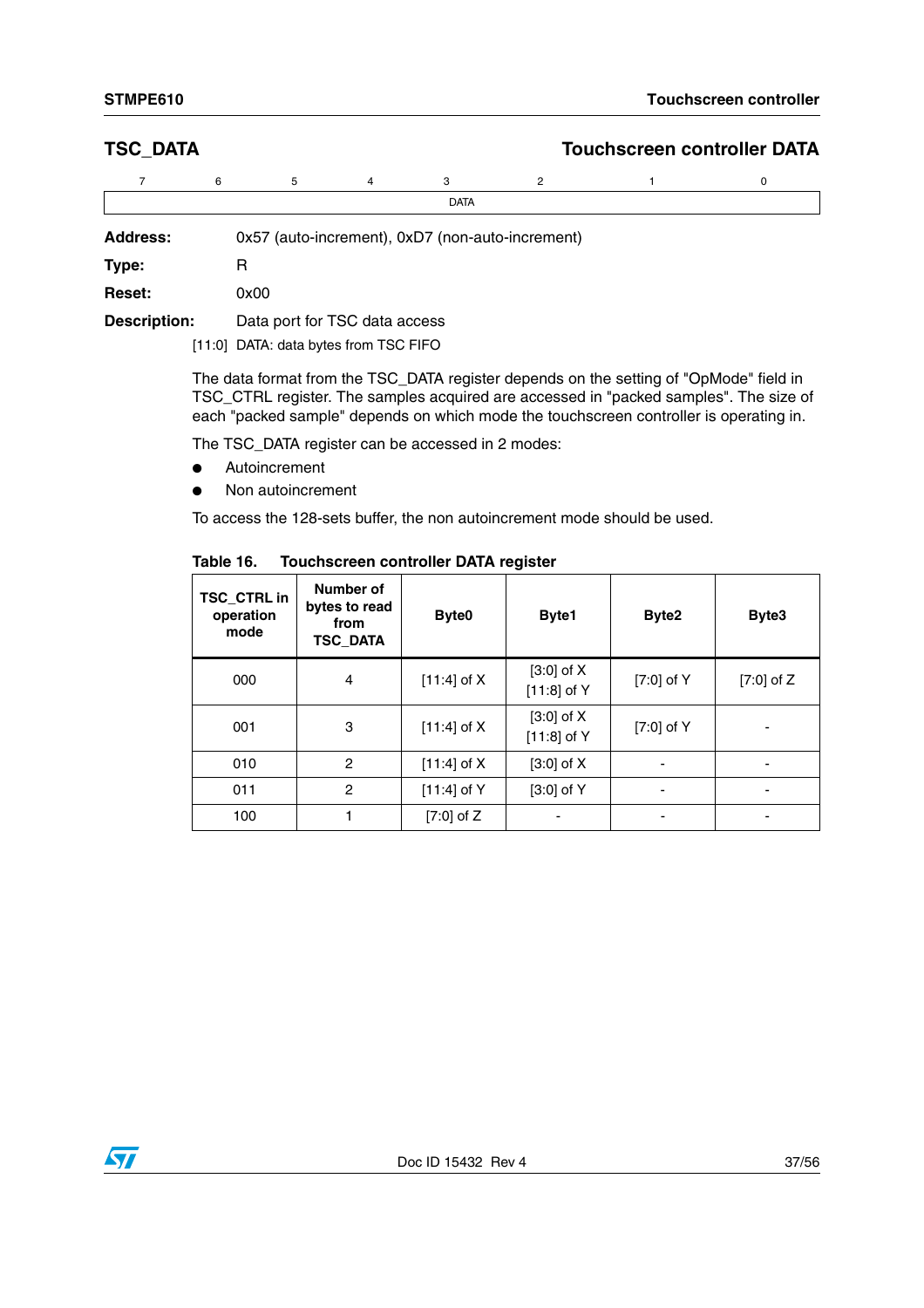## **TSC\_FRACTION\_Z Touchscreen controller FRACTION\_Z**

| 7                   | 6     | 5                                                                                                                                                                                                                                                                                                                                                                                                                      | 4 | 3 | 2 |                                                                                   | 0 |
|---------------------|-------|------------------------------------------------------------------------------------------------------------------------------------------------------------------------------------------------------------------------------------------------------------------------------------------------------------------------------------------------------------------------------------------------------------------------|---|---|---|-----------------------------------------------------------------------------------|---|
|                     |       | <b>RESERVED</b>                                                                                                                                                                                                                                                                                                                                                                                                        |   |   |   | FRACTION_Z                                                                        |   |
| <b>Address:</b>     |       | 0x56                                                                                                                                                                                                                                                                                                                                                                                                                   |   |   |   |                                                                                   |   |
| Type:               |       | R                                                                                                                                                                                                                                                                                                                                                                                                                      |   |   |   |                                                                                   |   |
| <b>Reset:</b>       |       | 0x00                                                                                                                                                                                                                                                                                                                                                                                                                   |   |   |   |                                                                                   |   |
| <b>Description:</b> | [7:3] | <b>RESERVED</b><br>$[2:0]$ FRACTION_Z:<br>000: Fractional part is 0, whole part is 8<br>001: Fractional part is 1, whole part is 7<br>010: Fractional part is 2, whole part is 6<br>011: Fractional part is 3, whole part is 5<br>100: Fractional part is 4, whole part is 4<br>101: Fractional part is 5, whole part is 3<br>110: Fractional part is 6, whole part is 2<br>111: Fractional part is 7, whole part is 1 |   |   |   | This register allows to select the range and accuracy of the pressure measurement |   |

## **TSC\_I\_DRIVE Touchscreen controller drive I**

|                     | 6    | 5                           | 4               | 3 | 2                                                                     |                                                                                | 0 |  |  |  |  |  |
|---------------------|------|-----------------------------|-----------------|---|-----------------------------------------------------------------------|--------------------------------------------------------------------------------|---|--|--|--|--|--|
|                     |      |                             | <b>RESERVED</b> |   |                                                                       |                                                                                |   |  |  |  |  |  |
| <b>Address:</b>     |      | 0x58                        |                 |   |                                                                       |                                                                                |   |  |  |  |  |  |
| Type:               |      | R/W                         |                 |   |                                                                       |                                                                                |   |  |  |  |  |  |
| <b>Reset:</b>       | 0x00 |                             |                 |   |                                                                       |                                                                                |   |  |  |  |  |  |
| <b>Description:</b> |      |                             |                 |   | This register sets the current limit value of the touchscreen drivers |                                                                                |   |  |  |  |  |  |
|                     |      | [7:1] RESERVED              |                 |   |                                                                       |                                                                                |   |  |  |  |  |  |
|                     |      |                             |                 |   |                                                                       | [0] DRIVE: maximum current on the touchscreen controller (TSC) driving channel |   |  |  |  |  |  |
|                     |      | 0: 20 mA typical, 35 mA max |                 |   |                                                                       |                                                                                |   |  |  |  |  |  |
|                     |      | 1:50 mA typical, 80 mA max  |                 |   |                                                                       |                                                                                |   |  |  |  |  |  |

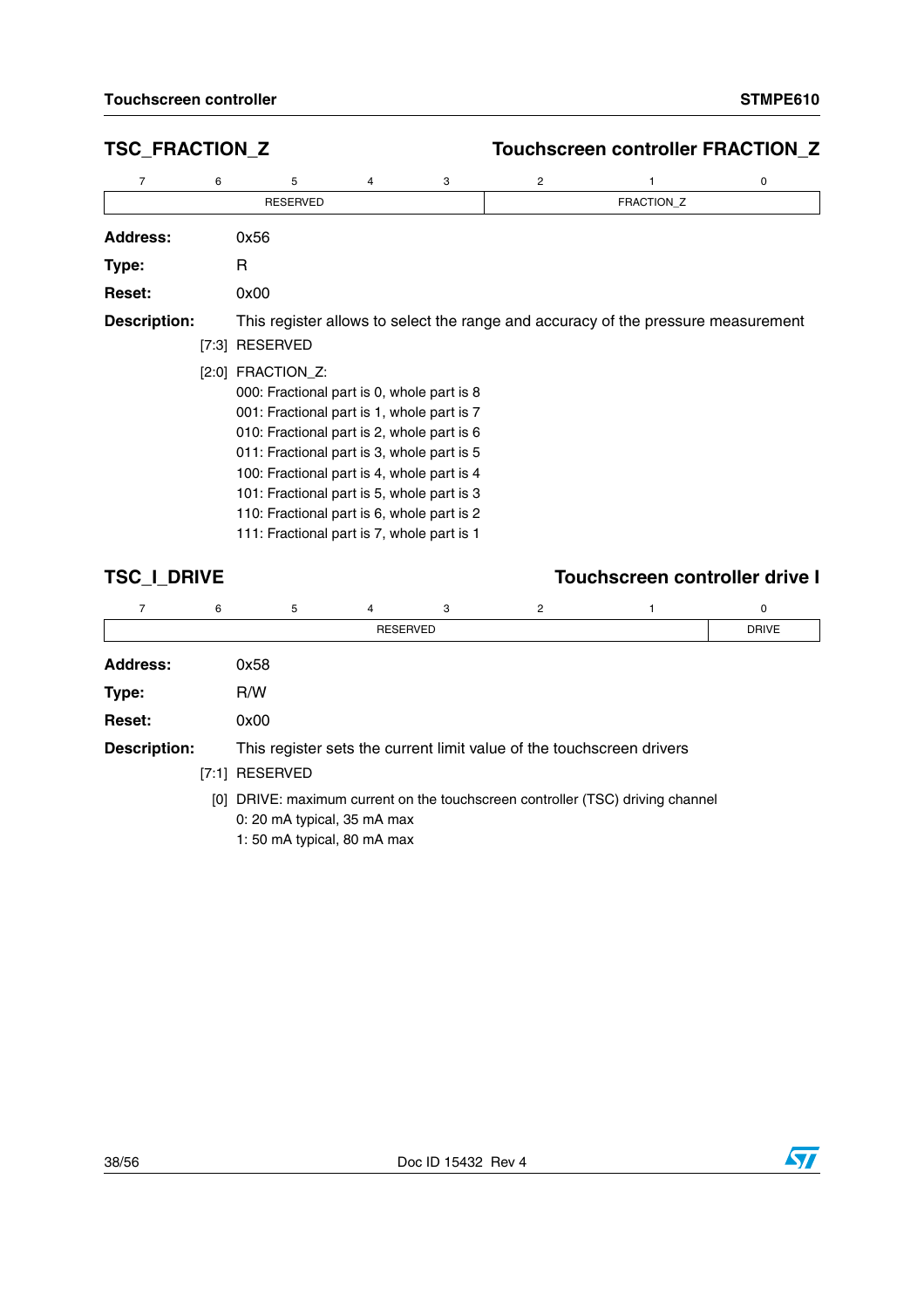| <b>TSC_SHIELD</b>   |   |                                                                                        |                |         | Touchscreen controller shield                                    |         |    |  |  |  |  |
|---------------------|---|----------------------------------------------------------------------------------------|----------------|---------|------------------------------------------------------------------|---------|----|--|--|--|--|
| 7                   | 6 | 5                                                                                      | $\overline{4}$ | 3       | 2                                                                |         | 0  |  |  |  |  |
|                     |   | <b>RESERVED</b>                                                                        |                | $X_{+}$ | Х-                                                               | $Y_{+}$ | Υ- |  |  |  |  |
| <b>Address:</b>     |   | 0x59                                                                                   |                |         |                                                                  |         |    |  |  |  |  |
| Type:               |   | R                                                                                      |                |         |                                                                  |         |    |  |  |  |  |
| <b>Reset:</b>       |   | 0x00                                                                                   |                |         |                                                                  |         |    |  |  |  |  |
| <b>Description:</b> |   |                                                                                        |                |         | Writing each bit would ground the corresponding touchscreen wire |         |    |  |  |  |  |
|                     |   | [7:4] RESERVED                                                                         |                |         |                                                                  |         |    |  |  |  |  |
|                     |   | $[3:0]$ SHIELD $[3:0]$ :<br>Write 1 to GND $X_{+}$ , $X_{-}$ , $Y_{+}$ , $Y_{-}$ lines |                |         |                                                                  |         |    |  |  |  |  |

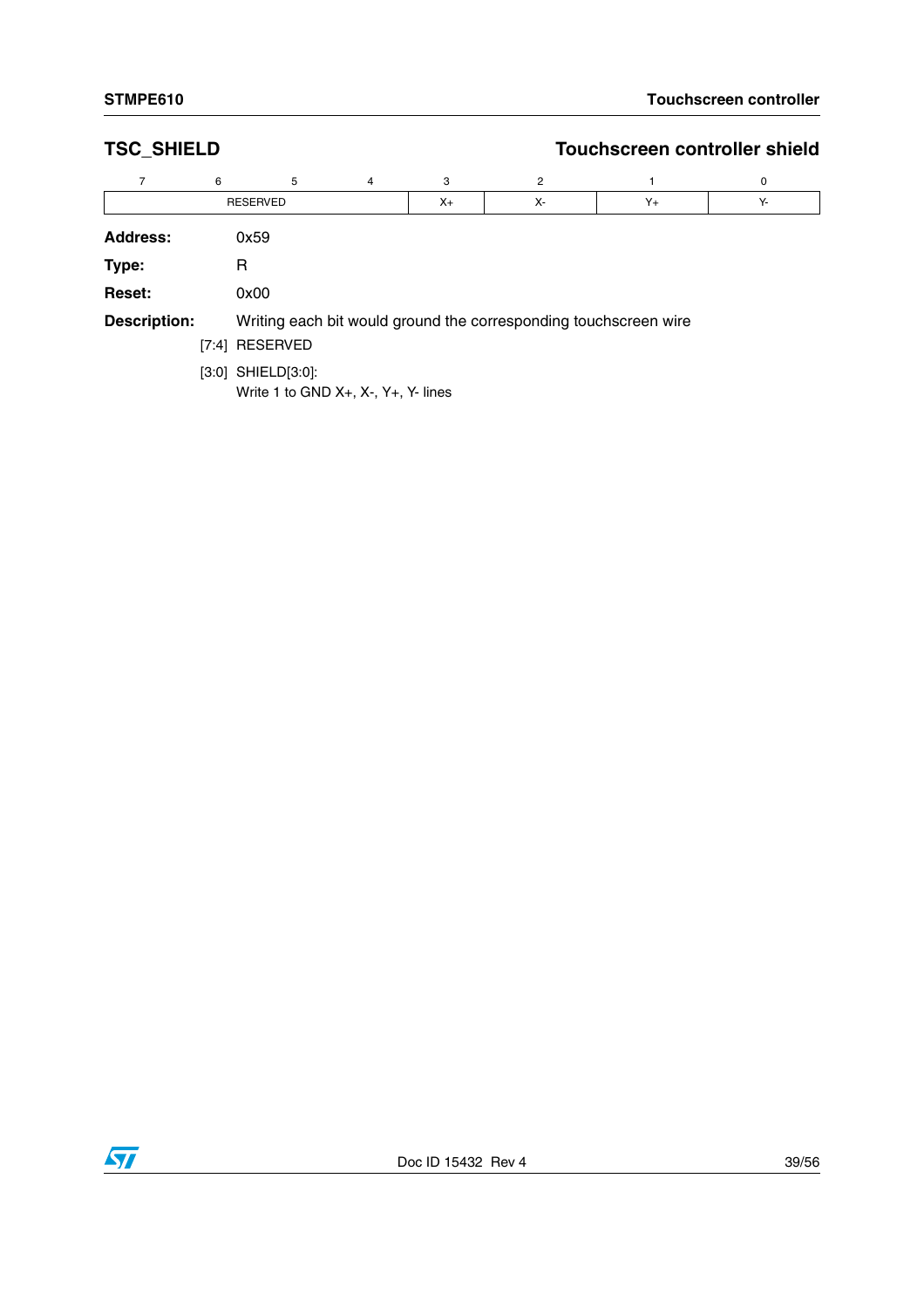## <span id="page-39-0"></span>**11 Touchscreen controller programming sequence**

The following are the steps to configure the touchscreen controller (TSC):

- a) Disable the clock gating for the touchscreen controller and ADC in the SYS\_CFG2 register.
- b) Configure the touchscreen operating mode and the window tracking index.
- c) A touch detection status may also be enabled through enabling the corresponding interrupt flag. With this interrupt, the user is informed through an interrupt when the touch is detected as well as lifted.
- d) Configure the TSC\_CFG register to specify the "panel voltage settling time", touch detection delays and the averaging method used.
- e) A windowing feature may also be enabled through TSCWdwTRX, TSCWdwTRY, TSCWdwBLX and TSCWdwBLY registers. By default, the windowing covers the entire touch panel.
- f) Configure the TSC\_FIFO\_TH register to specify the threshold value to cause an interrupt. The corresponding interrupt bit in the interrupt module must also be enabled. This interrupt bit should be masked off during data fetching from the FIFO in order to prevent an unnecessary trigger of this interrupt. Upon completion of the data fetching, this bit can be re-enabled
- g) By default, the FIFO\_RESET bit in the TSC\_FIFO\_CTRL\_STA register holds the FIFO in Reset mode. Upon enabling the touchscreen controller (through the EN bit in TSC\_CTRL), this FIFO reset is automatically deasserted. The FIFO status may be observed from the TSC\_FIFO\_CTRL\_STA register or alternatively through the interrupt.
- h) Once the data is filled beyond the FIFO threshold value, an interrupt is triggered (assuming the corresponding interrupt is being enabled). The user is required to continuously read out the data set until the current FIFO size is below the threshold, then, the user may clear the interrupt flag. As long as the current FIFO size exceeds the threshold value, an interrupt from the touchscreen controller is sent to the interrupt module. Therefore, even if the interrupt flag is cleared, the interrupt flag will automatically be asserted, as long as the FIFO size exceeds the threshold value.
- i) The current FIFO size can be obtained from the TSC\_FIFO\_Sz register. This information may assists the user in how many data sets are to be read out from the FIFO, if the user intends to read all in one shot. The user may also read a data set by a data set.
- j) The TSC\_DATA\_X register holds the X-coordinates. This register can be used in all touchscreen operating modes.
- k) The TSC\_DATA\_Y register holds the Y-coordinates. TSC\_DATA\_Y register holds the Y-coordinates.
- l) The TSC\_DATA\_Z register holds the Z value. TSC\_DATA\_Z register holds the Zcoordinates.
- m) The TSCDATA\_XYZ register holds the X, Y and Z values. These values are packed into 4 bytes. This register can only be used when the touchscreen operating mode is 000 and 001. This register is to facilitate less byte read.
- n) For the TSC\_FRACT\_Z register, the user may configure it based on the touchscreen panel resistance. This allows the user to specify the resolution of the

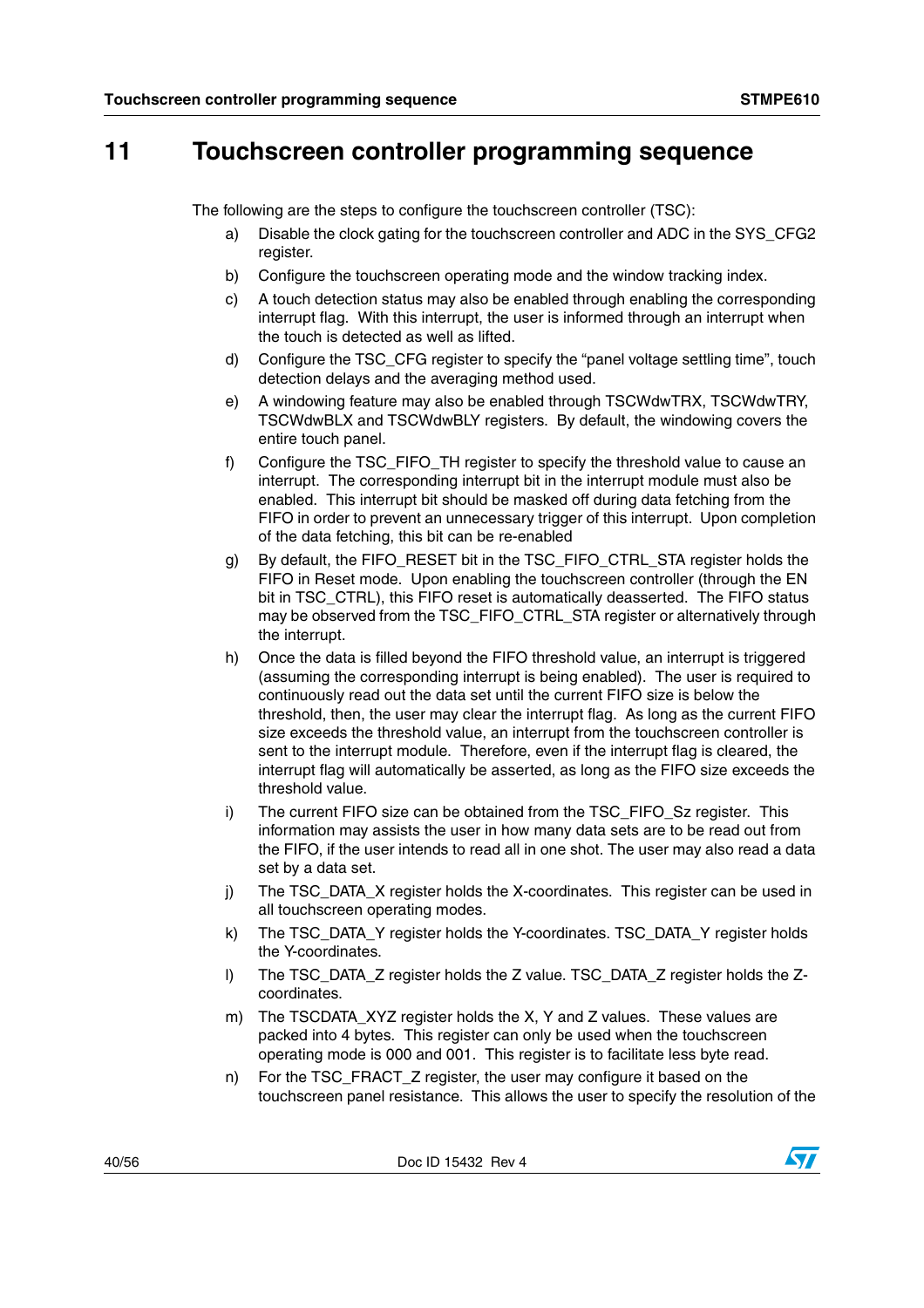Z value. With the Z value obtained from the register, the user simply needs to multiply the Z value with the touchscreen panel resistance to obtain the touch resistance.

- o) The TSC\_DATA register allows facilitation of another reading format with minimum <sup>2</sup>C transaction overhead by using the non autoincrement mode (or equivalent mode in SPI). The data format is the same as TSC\_DATA\_XYZ, with the exception that all the data fetched are from the same address.
- p) Enable the EN bit of the TSC\_CTRL register to start the touch detection and data acquisition.
- q) During the auto-hibernate mode, a touch detection can cause a wake-up to the device only when the TSC is enabled and the touch detect status interrupt mask is enabled.
- r) In order to prevent confusion, it is recommended that the user not mix the data fetching format (TSC\_DATA\_X, TSC\_DATA\_Y, TSC\_DATA\_Z, TSC\_DATA\_XYZ and TSC\_DATA) between one reading and the next.
- s) It is also recommended that the user should perform a FIFO reset and TSC disabling when the ADC or TSC setting are reconfigured.

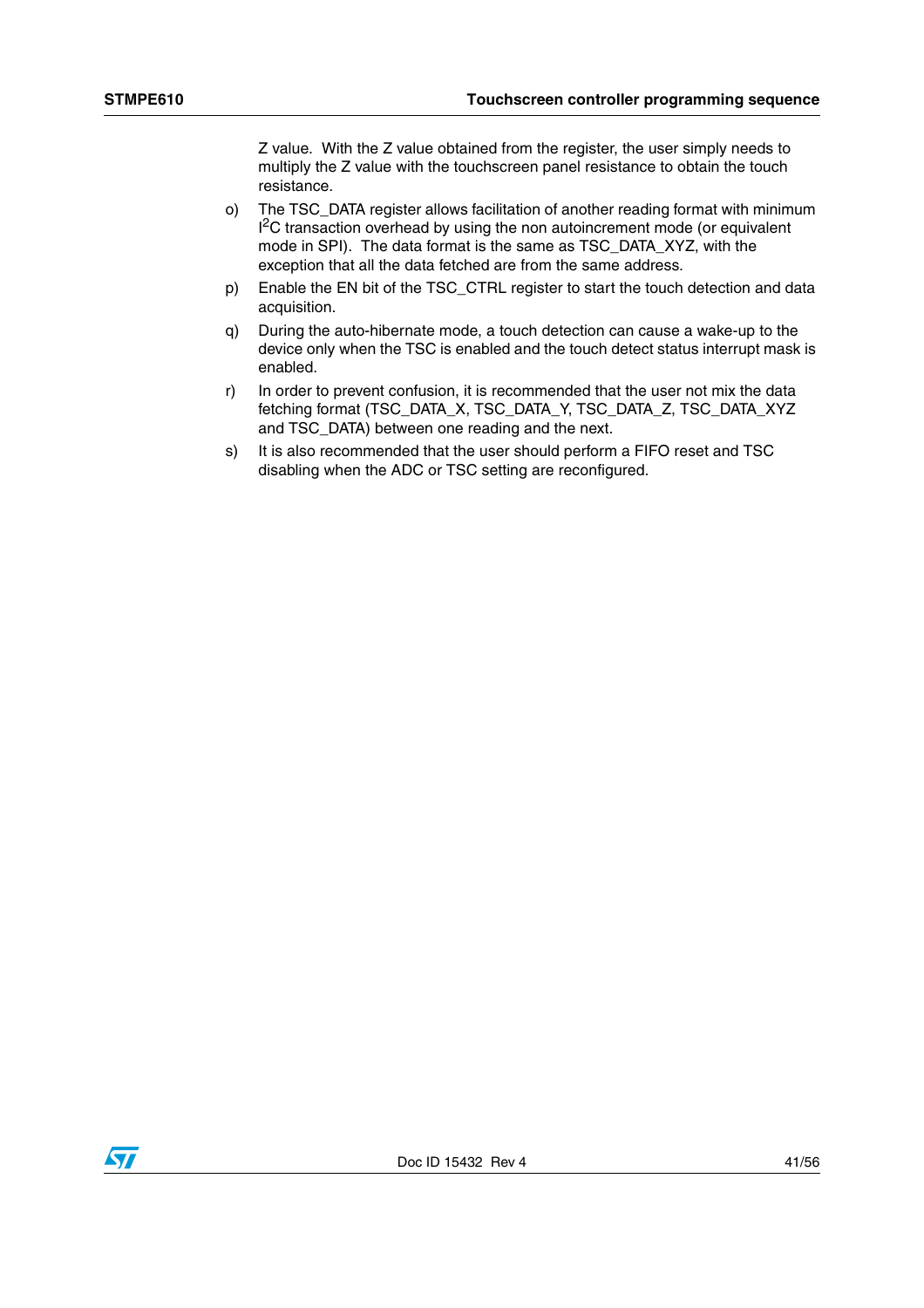# <span id="page-41-0"></span>**12 GPIO controller**

A total of 6 GPIOs are available in the STMPE610 port expander device. Most of the GPIOs share physical pins with some alternate functions. The GPIO controller contains the registers that allow the host system to configure each of the pins into either a GPIO, or one of the alternate functions. Unused GPIOs should be configured as outputs to minimize power consumption.

A group of registers are used to control the exact function of each of the 6 GPIOs. The registers and their respective addresses are listed in the following table.

| <b>Address</b> | <b>Register name</b>  | <b>Size</b><br>(bit) | <b>Function</b>                  |
|----------------|-----------------------|----------------------|----------------------------------|
| 0x10           | GPIO_SET_PIN          | 8                    | Set pin register                 |
| 0x11           | GPIO_CLR_PIN          | 8                    | Clear pin state                  |
| 0x12           | GPIO MP STA           | 8                    | Monitor pin state                |
| 0x13           | <b>GPIO_DIR</b>       | 8                    | Set pin direction                |
| 0x14           | <b>GPIO ED</b>        | 8                    | Edge detect status               |
| 0x15           | <b>GPIO RE</b>        | 8                    | Rising edge detection<br>enable  |
| 0x16           | GPIO_FE               | 8                    | Falling edge detection<br>enable |
| 0x17           | <b>GPIO ALT FUNCT</b> | 8                    | Alternate function register      |

Table 17. **Table 17. GPIO control registers**

All GPIO registers are named as GPIO-x, where x represents the functional group.

| GPIO-7 | GPIO-6 | GPIO-5 | GPIO-4 | GPIO-3 | GPIO-2 | <b>RESERVED</b> | <b>RESERVED</b> |
|--------|--------|--------|--------|--------|--------|-----------------|-----------------|

### **GPIO\_SET\_PIN GPIO set pin register**

| <b>Address:</b>     | 0x10                                                                  |
|---------------------|-----------------------------------------------------------------------|
| Type:               | R/W                                                                   |
| <b>Reset:</b>       | 0x00                                                                  |
| <b>Description:</b> | GPIO set pin register.                                                |
|                     | Writing 1 to this bit causes the corresponding GPIO to go to 1 state. |
|                     | Writing 0 has no effect.                                              |

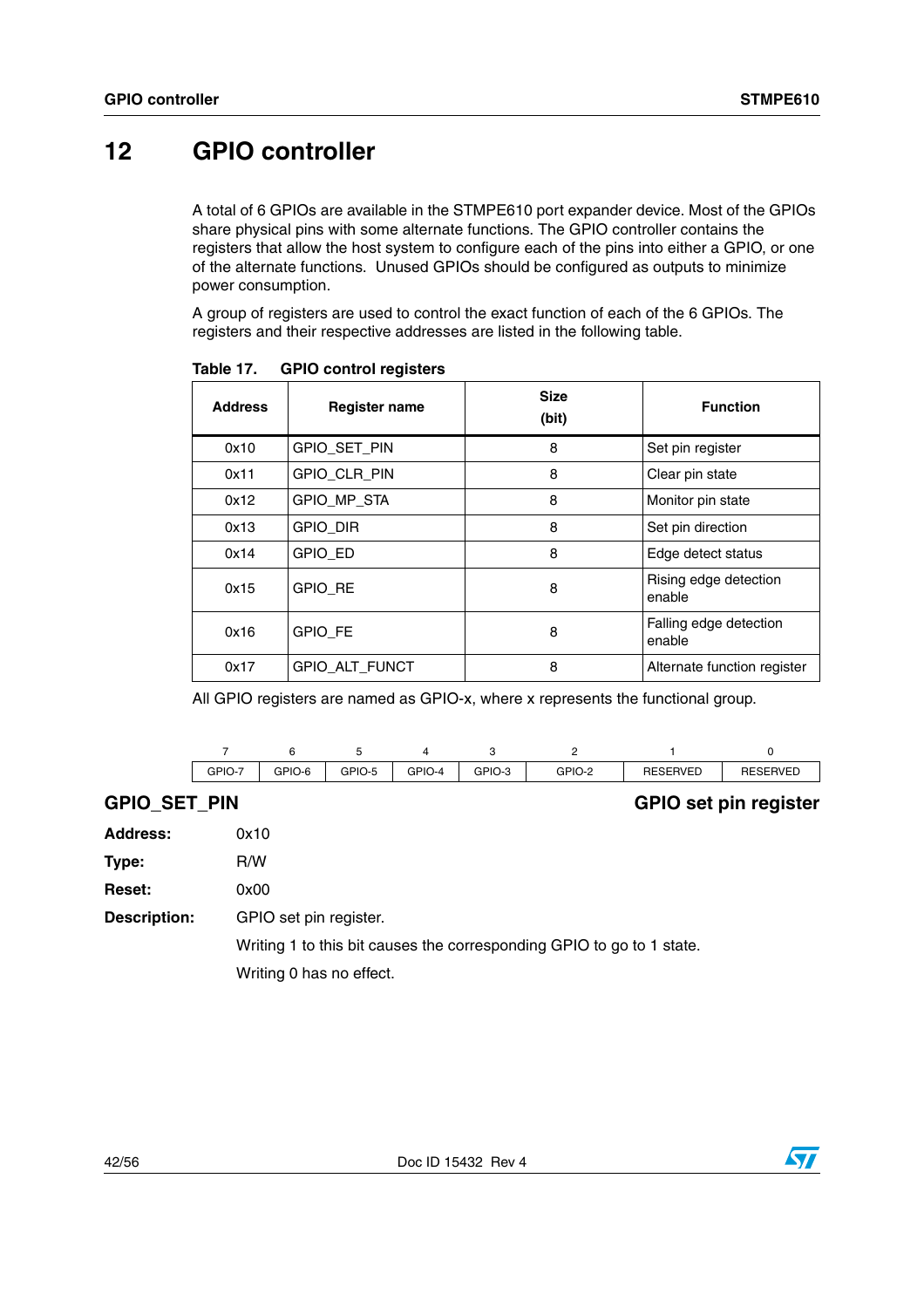### **GPIO\_CLR\_PIN Clear pin state register**

| <b>Address:</b>     | 0x11                                                                    |
|---------------------|-------------------------------------------------------------------------|
| Type:               | R/W                                                                     |
| <b>Reset:</b>       | 0x00                                                                    |
| <b>Description:</b> | GPIO clear pin state register.                                          |
|                     | Writing '1' to this bit causes the corresponding GPIO to go to 0 state. |
|                     | Writing '0' has no effect.                                              |

## **GPIO\_MP\_STA GPIO monitor pin state register**

| <b>Address:</b>     | 0x12                                                                         |
|---------------------|------------------------------------------------------------------------------|
| Type:               | R/W                                                                          |
| <b>Reset:</b>       | 0x00                                                                         |
| <b>Description:</b> | GPIO monitor pin state.                                                      |
|                     | Reading this bit yields the current state of the bit. Writing has no effect. |

## **GPIO\_DIR GPIO set pin direction**

| <b>Address:</b>     | 0x13                                                                                                                   |
|---------------------|------------------------------------------------------------------------------------------------------------------------|
| Type:               | R/W                                                                                                                    |
| <b>Reset:</b>       | 0x00                                                                                                                   |
| <b>Description:</b> | GPIO set pin direction register.                                                                                       |
|                     | Writing '0' sets the corresponding GPIO to input state, and '1' sets it to output state.<br>All bits are '0' on reset. |

## **GPIO\_ED\_STA GPIO edge detect status**

| <b>Address:</b>     | 0x14                                                                    |
|---------------------|-------------------------------------------------------------------------|
| Type:               | R/W                                                                     |
| <b>Reset:</b>       | 0x00                                                                    |
| <b>Description:</b> | GPIO edge detect status register. An edge transition has been detected. |

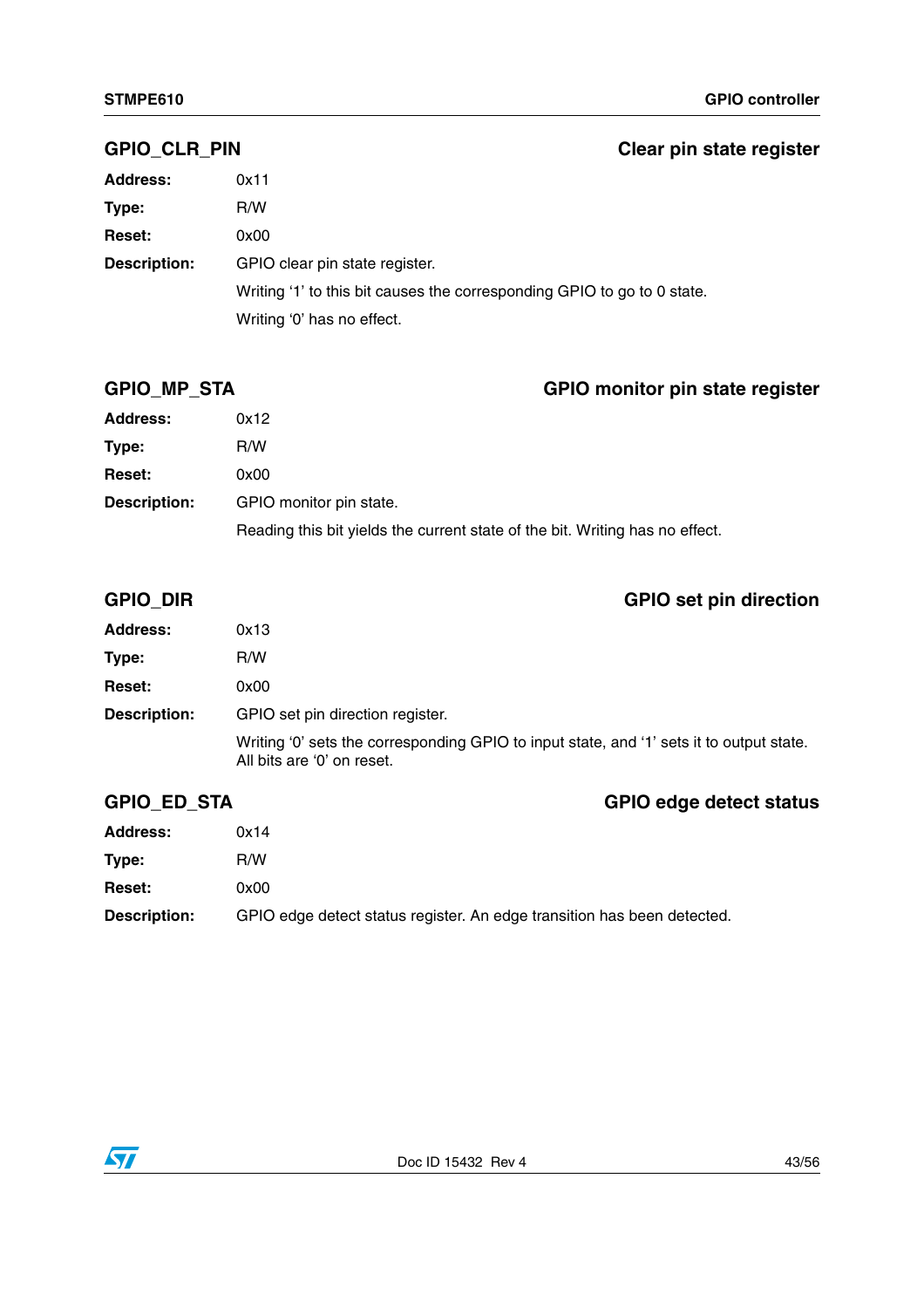| <b>GPIO_RE</b>      | <b>Rising edge register</b>                                                        |  |
|---------------------|------------------------------------------------------------------------------------|--|
| <b>Address:</b>     | 0x15                                                                               |  |
| Type:               | R/W                                                                                |  |
| <b>Reset:</b>       | 0x00                                                                               |  |
| <b>Description:</b> | GPIO rising edge detection enable register.                                        |  |
|                     | Setting this bit to '1' would enable the detection of the rising edge transition.  |  |
|                     | The detection would be reflected in the GPIO edge detect status register.          |  |
|                     |                                                                                    |  |
| <b>GPIO_FE</b>      | Falling edge detection enable register                                             |  |
| <b>Address:</b>     | 0x16                                                                               |  |
| Type:               | R/W                                                                                |  |
| <b>Reset:</b>       | 0x00                                                                               |  |
| <b>Description:</b> | Setting this bit to '1' would enable the detection of the falling edge transition. |  |

| <b>GPIO ALT FUNCT</b> | <b>Alternate function register</b>                                                                                             |
|-----------------------|--------------------------------------------------------------------------------------------------------------------------------|
| <b>Address:</b>       | 0x17                                                                                                                           |
| Type:                 | R/W                                                                                                                            |
| <b>Reset:</b>         | 0x0F                                                                                                                           |
| <b>Description:</b>   | Alternate function register. "O' sets the corresponding pin to function as<br>touchscreen/ADC, and '1' sets it into GPIO mode. |

On power-up reset, all GPIOs are set as input.

### **Power supply**

The STMPE610 GPIO operates from a separate supply pin  $(V_{10})$ . This dedicated supply pin provides a level-shifting feature to the STMPE610. The GPIO remains valid until  $V_{1O}$  is removed.

The host system may choose to turn off V $_{\rm cc}$  supply while keeping V<sub>IO</sub> supplied. However it is not allowed to turn off supply to  $\mathsf{V}_{\mathsf{IO}}$ , while keeping the Vcc supplied.

The touchscreen is always powered by  $V_{10}$ . For better resolution and noise immunity,  $V_{10}$ above 2.8 V is advised.

### <span id="page-43-0"></span>**12.0.1 Power-up reset (POR)**

The STMPE610 is equipped with an internal POR circuit that holds the device in reset state, until the  $V_{1O}$  supply input is valid. The internal POR is tied to the  $V_{1O}$  supply pin.

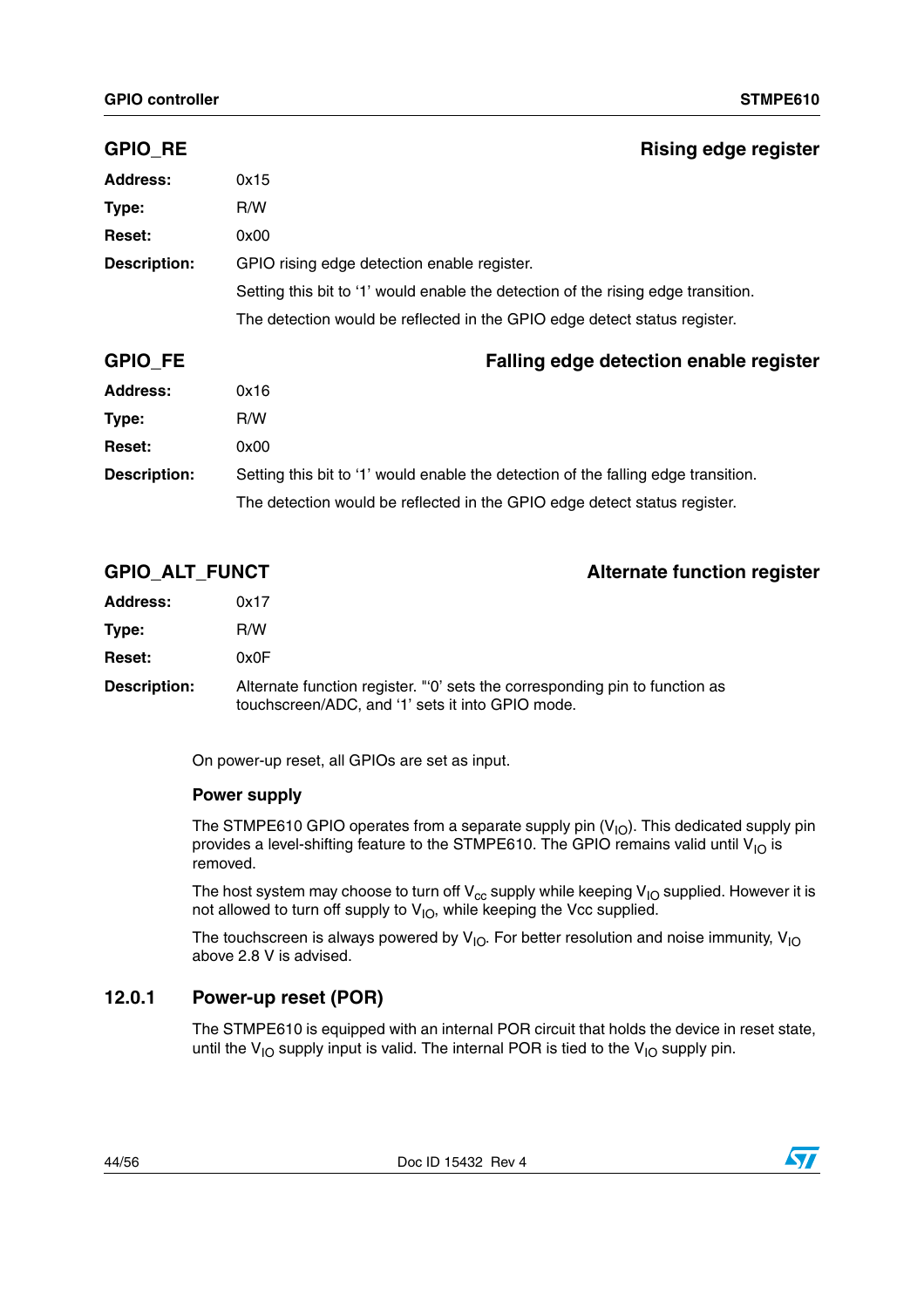# <span id="page-44-0"></span>**13 Maximum rating**

Stressing the device above the ratings listed in the "Absolute maximum ratings" table may cause permanent damage to the device. These are stress ratings only, and operation of the device at these or any other conditions above those indicated in the operating sections of this specification is not implied. Exposure to absolute maximum rating conditions for extended periods may affect device reliability.

| Symbol                      | <b>Parameter</b>                                | Value       | Unit          |
|-----------------------------|-------------------------------------------------|-------------|---------------|
| $V_{\rm CC}$                | Supply voltage                                  | 4.5         | v             |
| $V_{IO}$                    | GPIO supply voltage                             | 4.5         | v             |
| <b>ESD</b>                  | ESD protection on each GPIO pin (air discharge) | 4           | kV            |
| т                           | Operating temperature                           | -40 - 85    | $\degree$ C/W |
| $\mathsf{T}_{\textsf{STG}}$ | Storage temperature                             | $-65 - 155$ | °C/W          |
| TJ                          | Thermal resistance junction-ambient             | 96          | $\degree$ C/W |

<span id="page-44-2"></span>**Table 18. Absolute maximum ratings**

## <span id="page-44-1"></span>**13.1 Recommended operating conditions**

<span id="page-44-3"></span>

| Table 19. | <b>Power consumption</b> |
|-----------|--------------------------|
|-----------|--------------------------|

|                           | <b>Parameter</b>    | <b>Test condition</b>                                                     | <b>Value</b> |     |     | <b>Unit</b> |
|---------------------------|---------------------|---------------------------------------------------------------------------|--------------|-----|-----|-------------|
| Symbol                    |                     |                                                                           | Min          | Typ | Max |             |
| <b>Vcc</b>                | I/O supply voltage  | $V$ io >= $V$ cc                                                          | 1.65         |     | 3.6 | $\vee$      |
| $V_{10}$                  | Core supply voltage |                                                                           | 1.65         |     | 3.6 | V           |
| <b>ICC-active</b>         | Core supply current | Touchscreen<br>controller at 100 Hz<br>sampling<br>$V_{CC}$ = 1.8 – 3.3 V |              | 0.5 | 1.0 | uA          |
| <b>I</b> IO-active        | I/O supply current  | Touchscreen<br>controller at 100 Hz<br>sampling<br>$V_{10} = 1.8 V$       |              | 0.8 | 1.2 | mA          |
| <b>I</b> IO-active        | I/O supply current  | Touchscreen<br>controller at 100 Hz<br>sampling<br>$V_{1O} = 3.3 V$       |              | 2.0 | 2.8 | mA          |
| $I_{\rm CC}$<br>hibernate | Core supply current | Hibernate state, no<br>I2C/SPI activity<br>$V_{\rm CC} = 1.8 V$           |              | 0.5 | 1   | uA          |

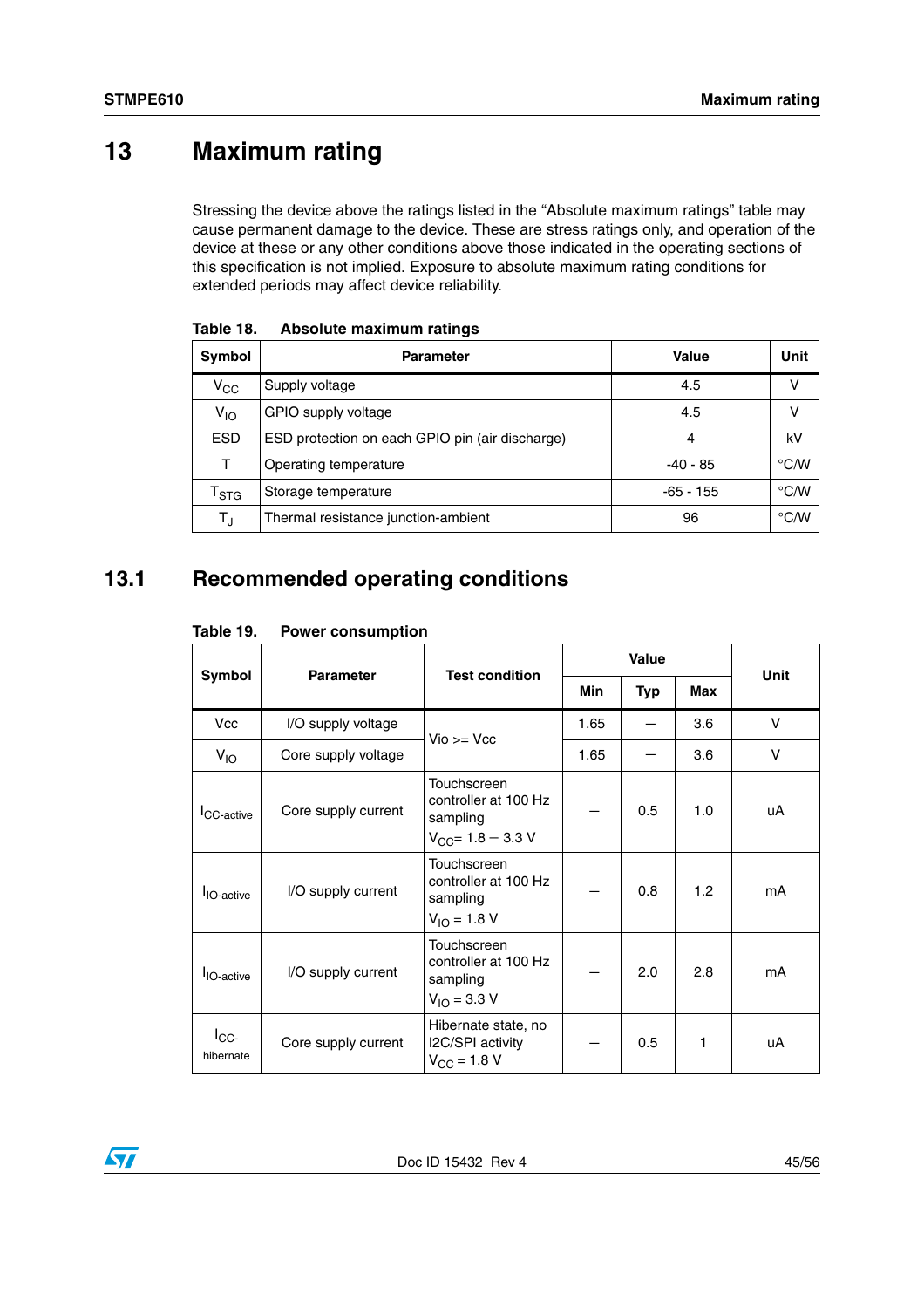|                               | <b>Parameter</b>   | <b>Test condition</b>                                             | <b>Value</b> |            |     |      |
|-------------------------------|--------------------|-------------------------------------------------------------------|--------------|------------|-----|------|
| Symbol                        |                    |                                                                   | Min          | <b>Typ</b> | Max | Unit |
| <sup>I</sup> IO-<br>hibernate | I/O supply current | Hibernate state, no<br>I2C/SPI activity<br>$V_{10} = 1.8 - 3.3 V$ |              | 0.5        |     | μΑ   |
|                               |                    | Hibernate state, no<br>I2C/SPI activity<br>$V_{1O} = 3.3 V$       |              | 1.0        | 3.0 | μΑ   |

**Table 19. Power consumption (continued)**

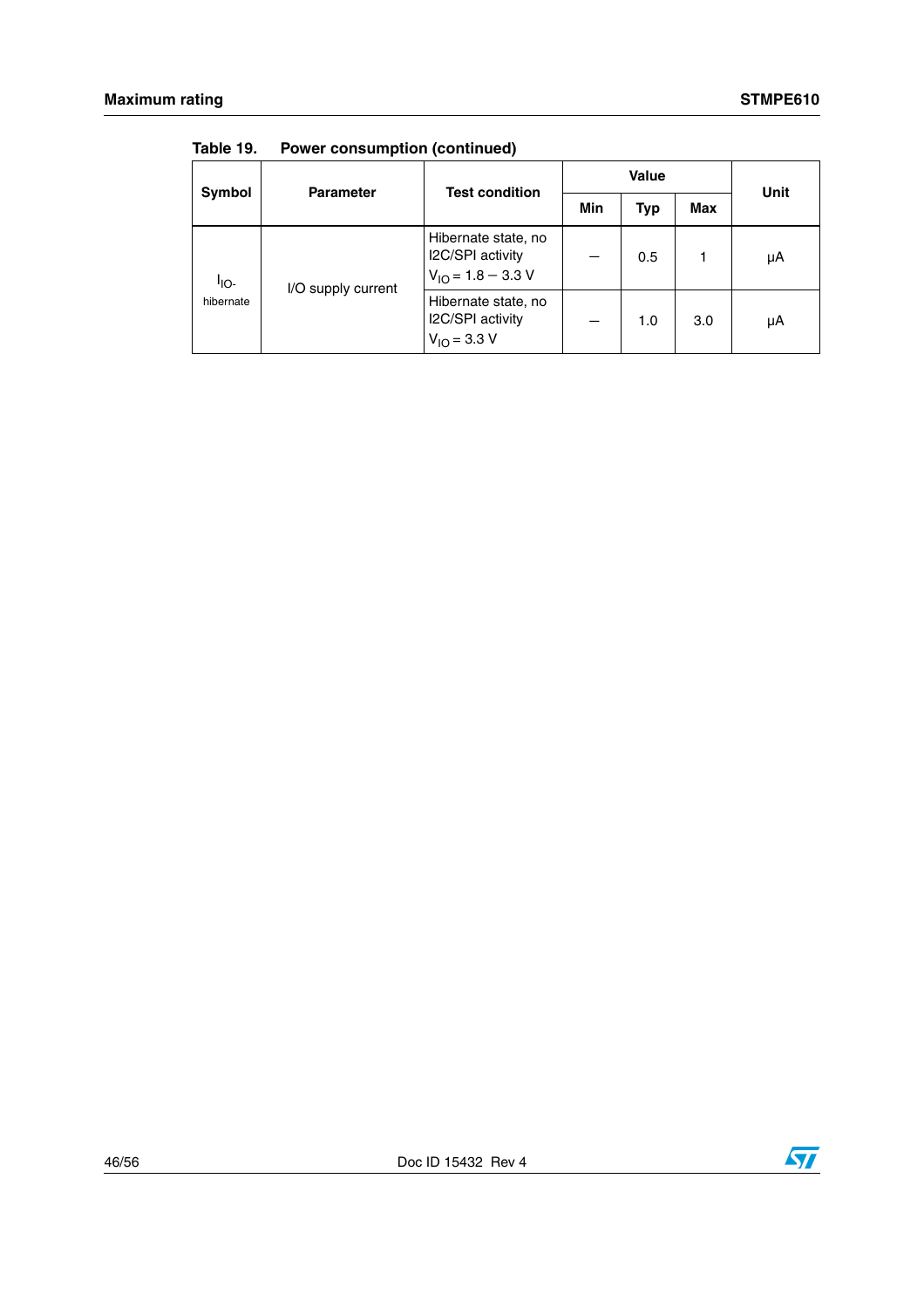# <span id="page-46-0"></span>**14 Electrical specifications**

| Table 20. | DC electrical characteristics (-40 $\degree$ C to 85 $\degree$ C, all GPIOs comply to JEDEC |
|-----------|---------------------------------------------------------------------------------------------|
|           | standard JESD-8-7)                                                                          |

| Symbol                   | <b>Parameter</b>             | <b>Test condition</b>                                |                      | Unit       |                        |        |
|--------------------------|------------------------------|------------------------------------------------------|----------------------|------------|------------------------|--------|
|                          |                              |                                                      | Min                  | <b>Typ</b> | Max                    |        |
| $V_{IL}$                 | Input voltage low state      | $V_{10} = 1.8 - 3.3 V$                               | $-0.3V$              |            | $0.20 V_{10}$          | $\vee$ |
| $V_{\text{IH}}$          | Input voltage high state     | $V_{10} = 1.8 - 3.3 V$                               | $0.80 V_{10}$        |            | $V_{10} + 0.3 V$       | $\vee$ |
| $V_{OL}$                 | Output voltage low state     | $V_{1O} = 1.8 V$ ,<br>$I_{\text{OI}} = 4 \text{ mA}$ | $-0.3V$              |            | $0.15 V_{10}$          | $\vee$ |
| $V_{OH}$                 | Output voltage high<br>state | $V_{10} = 3.3 V,$<br>$I_{\Omega I} = 8 \text{ mA}$   | $0.85 V_{10}$        |            |                        | v      |
| $V_{OL}$<br>$(I^2C/SPI)$ | Output voltage low state     | $V_{\rm CC}$ = 1.8 V,<br>$I_{OL} = 4 mA$             | $-0.3V$              |            | $0.15$ V <sub>CC</sub> | $\vee$ |
| $V_{OH}$<br>$(I^2C/SPI)$ | Output voltage high<br>state | $V_{\rm CC}$ = 3.3 V,<br>$I_{OL} = 8 \text{ mA}$     | 0.85 V <sub>CC</sub> |            | $V_{\text{CC}}$ +0.3V  | $\vee$ |

### **Table 21. AC electrical characteristics (-40** ° **C to 85** ° **C)**

| Symbol                | <b>Parameter</b>              | <b>Test condition</b>         | <b>Value</b> |     |            | Unit |
|-----------------------|-------------------------------|-------------------------------|--------------|-----|------------|------|
|                       |                               |                               | Min          | Typ | <b>Max</b> |      |
| CLKI2C <sub>max</sub> | I <sup>2</sup> C maximum SCLK | $V_{\text{CC}}$ = 1.8 - 3.3 V | 400          |     |            | kHz  |
| CLKSPI <sub>max</sub> | SPI maximum clock             | $V_{\rm CC}$ = 1.8 V          | 800          |     |            | kHz  |
|                       |                               | $V_{\rm CC}$ = 3.3 V          | 1000         |     |            | kHz  |

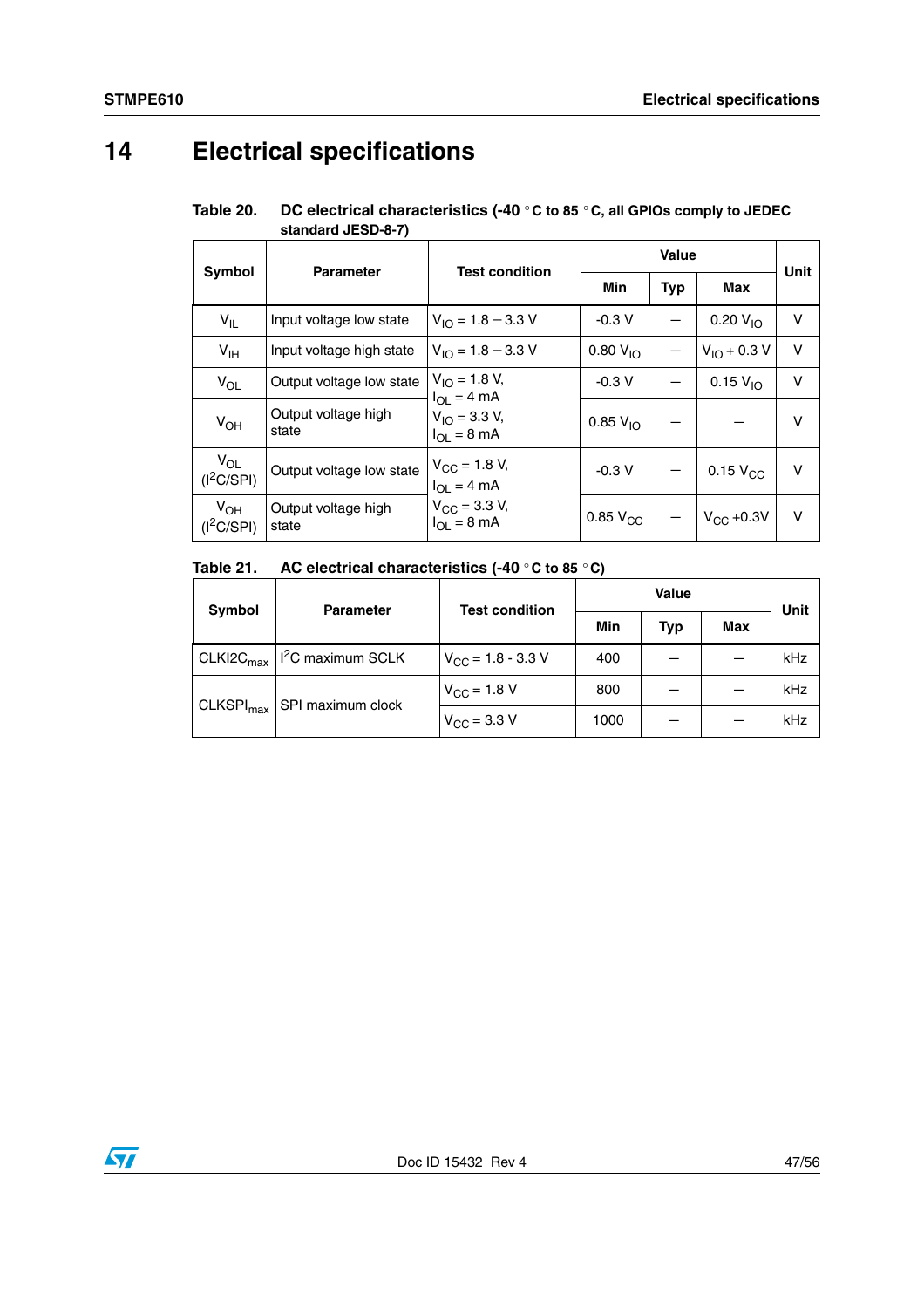| <b>Parameter</b>             | <b>Test condition</b>               | <b>Value</b> |            |               | <b>Unit</b> |
|------------------------------|-------------------------------------|--------------|------------|---------------|-------------|
|                              |                                     | <b>Min</b>   | <b>Typ</b> | <b>Max</b>    |             |
| Full-scale input span        |                                     | $\Omega$     |            | $V_{ref}$     | V           |
| Absolute input range         |                                     |              |            | $V_{CC}$ +0.2 | $\vee$      |
| Input capacitance            |                                     |              | 25         |               | pF          |
| Leakage current              |                                     |              | 0.1        |               | μA          |
| Resolution                   |                                     |              | 12         |               | bits        |
| No missing codes             |                                     | 11           |            |               | bits        |
| Integral linearity error     |                                     |              | $\pm 4$    | $+6$          | bits        |
| Offset error                 |                                     |              | ±5         | ±7            | <b>LSB</b>  |
| Gain error                   |                                     |              | ±14        | ±18           | <b>LSB</b>  |
| Noise                        | Including internal V <sub>ref</sub> |              | 70         |               | µVrms       |
| Power supply rejection ratio |                                     |              | 50         |               | dB          |
| Throughput rate              |                                     |              | 180        |               | ksps        |

**Table 22. ADC specification (-40** ° **C to 85** ° **C)** 

### **Table 23. Switch drivers specification**

| <b>Parameter</b>                | <b>Test condition</b> | Value |     |     | <b>Unit</b> |
|---------------------------------|-----------------------|-------|-----|-----|-------------|
|                                 |                       | Min   | Typ | Max |             |
| ON resistance $X_{+}$ , $Y_{+}$ |                       |       | 5.5 |     | Ω           |
| ON resistance X-, Y-            |                       |       | 7.3 |     | Ω           |
| Drive current                   | Duration 100 ms       |       |     | 50  | mА          |

### **Table 24. Voltage reference specification**

| <b>Parameter</b>           | <b>Test condition</b>  | <b>Value</b> |            |      | Unit  |
|----------------------------|------------------------|--------------|------------|------|-------|
|                            |                        | Min          | <b>Typ</b> | Max  |       |
| Internal reference voltage |                        | 2.45         | 2.50       | 2.55 |       |
| Internal reference drift   |                        |              | 25         |      | Ppm/C |
| Output impedance           | Internal reference ON  |              | 300        |      | Ω     |
|                            | Internal reference OFF |              |            |      | GΩ    |

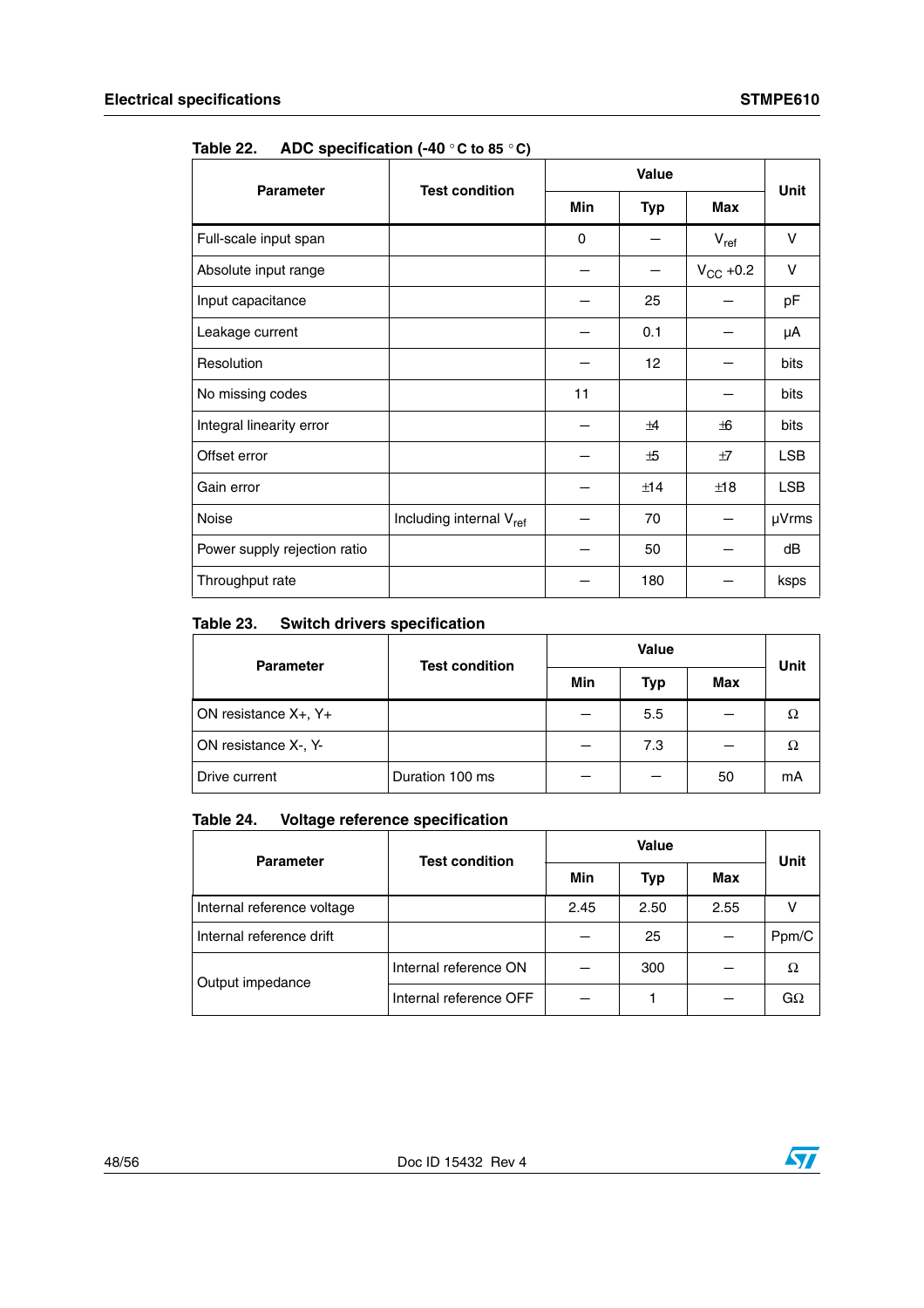# <span id="page-48-0"></span>**15 Package mechanical data**

In order to meet environmental requirements, ST offers these devices in different grades of ECOPACK® packages, depending on their level of environmental compliance. ECOPACK® specifications, grade definitions and product status are available at: www.st.com. ECOPACK® is an ST trademark.



**Figure 13. Package outline for QFN16 (3 x 3 x 1 mm) - 0.50 mm pitch**

1. Drawing not to scale.

 $\sqrt{2}$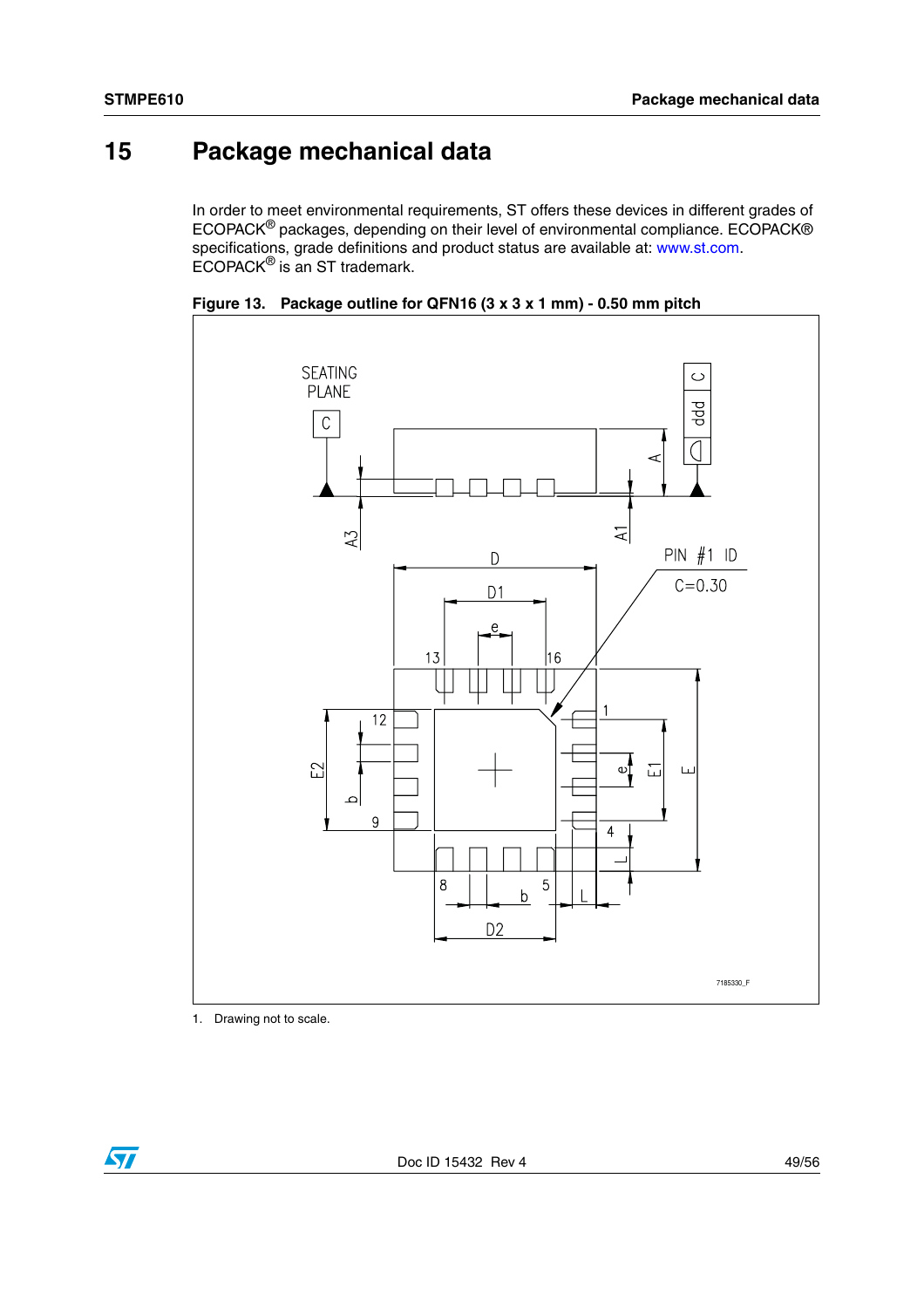| Symbol         | <b>Millimeters</b> |            |            |  |  |
|----------------|--------------------|------------|------------|--|--|
|                | Min                | <b>Typ</b> | <b>Max</b> |  |  |
| A              | 0.80               | 0.90       | 1.00       |  |  |
| A1             |                    | 0.02       | 0.05       |  |  |
| A <sub>3</sub> |                    | 0.20       |            |  |  |
| $\sf b$        | 0.18               | 0.25       | 0.30       |  |  |
| D              |                    | 3.00       |            |  |  |
| D <sub>2</sub> | 1.55               | 1.70       | 1.80       |  |  |
| E              |                    | 3.00       |            |  |  |
| E <sub>2</sub> | 1.55               | 1.70       | 1.80       |  |  |
| e              |                    | 0.50       |            |  |  |
| Κ              |                    | 0.20       |            |  |  |
| L              | 0.30               | 0.40       | 0.50       |  |  |
| r              | 0.09               |            |            |  |  |

**Table 25. Package mechanical data for QFN16 (3 x 3 x 1 mm) - 0.50 mm pitch**

### **Figure 14. Recommended footprint for QFN16 (3 x 3 x 1 mm) - 0.50 mm pitch**

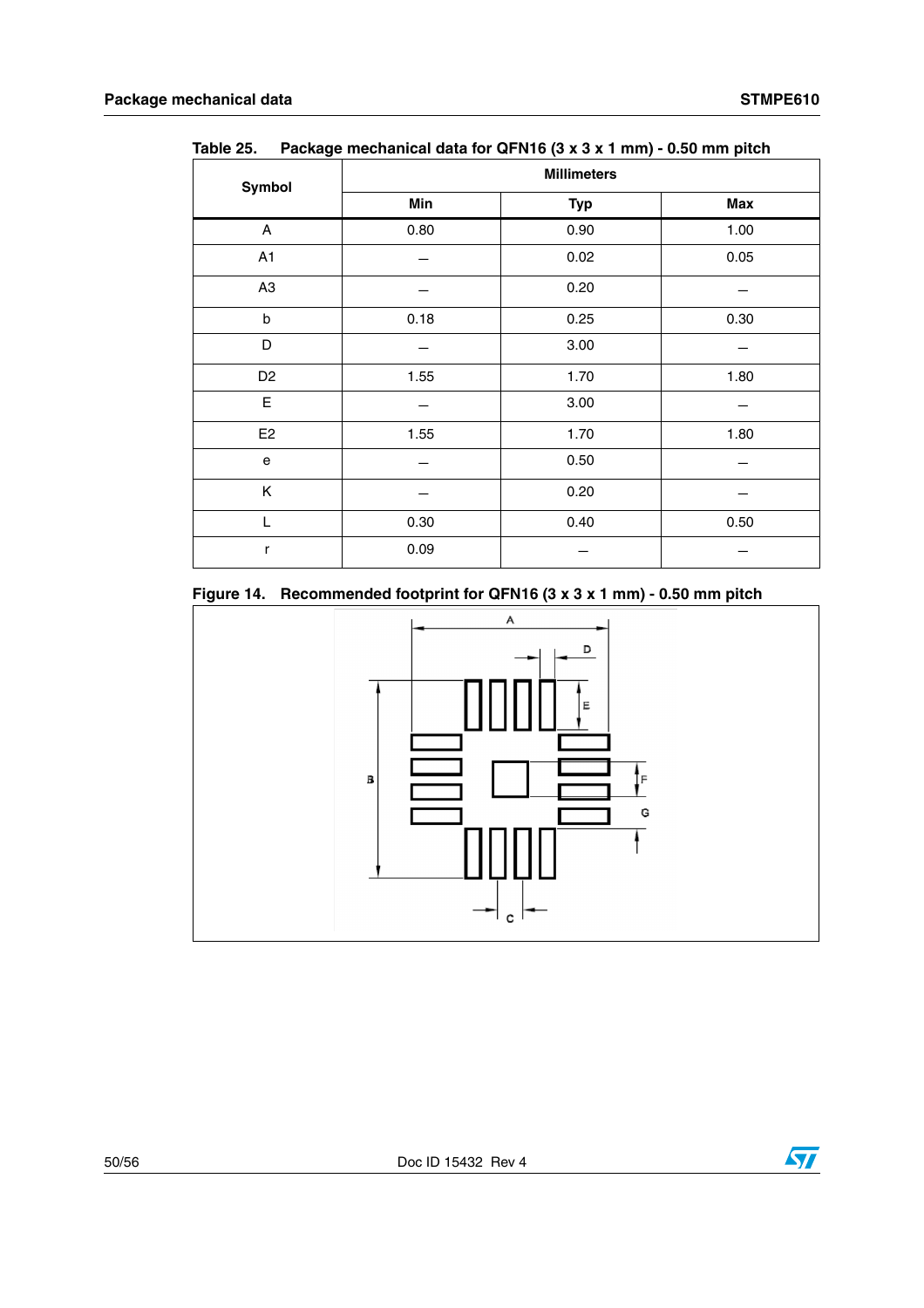| Symbol | <b>Millimeters</b> |            |     |  |  |
|--------|--------------------|------------|-----|--|--|
|        | Min                | <b>Typ</b> | Max |  |  |
| A      |                    | $3.8\,$    |     |  |  |
| B      |                    | 3.8        |     |  |  |
| C      |                    | $0.5\,$    |     |  |  |
| D      |                    | 0.3        |     |  |  |
| Е      |                    | 0.8        |     |  |  |
| F      |                    | 1.5        |     |  |  |
| G      |                    | 0.35       |     |  |  |

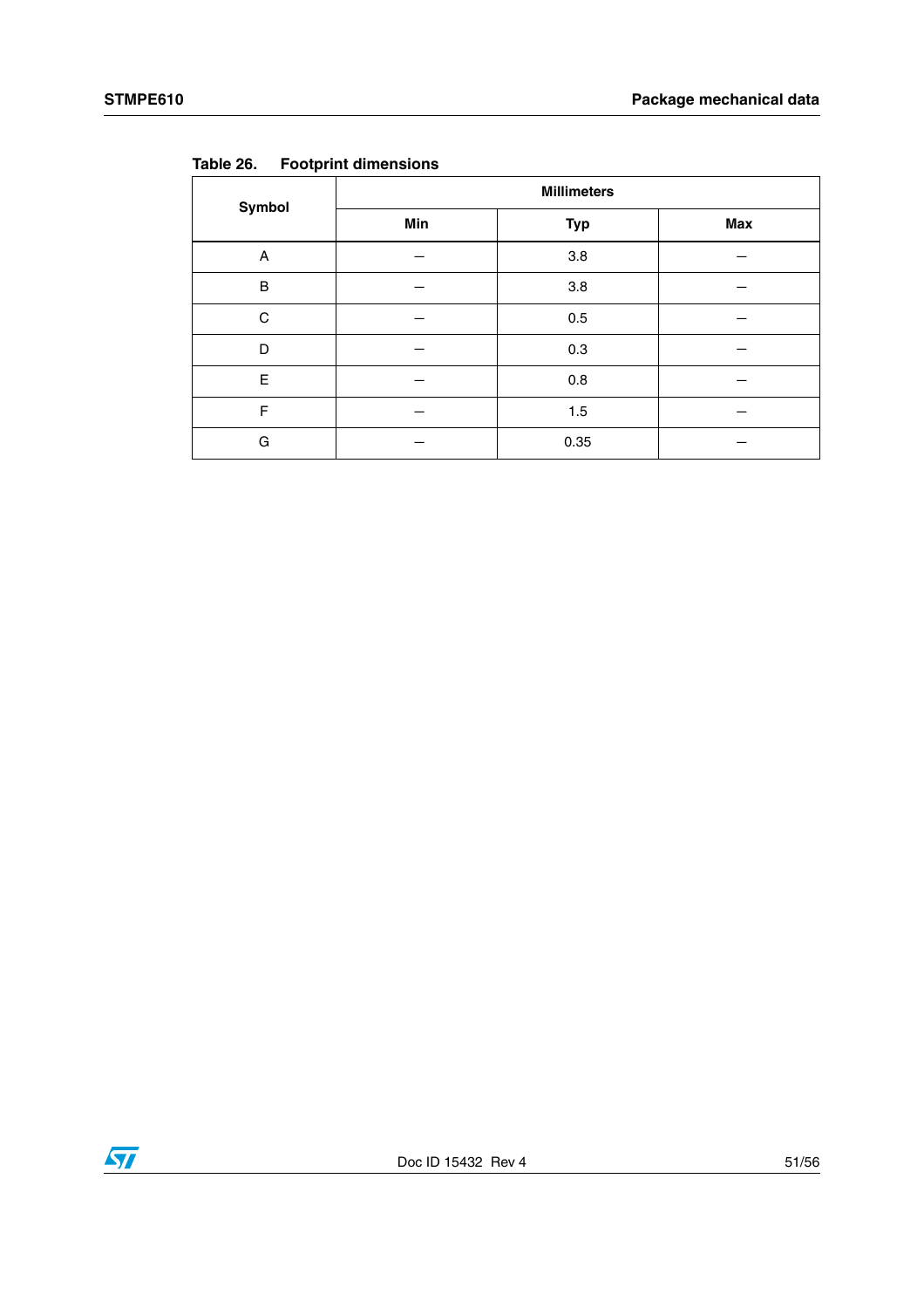

**Figure 15. Carrier tape for QFN16 (3 x 3 x 1 mm) - 0.50 mm pitch**

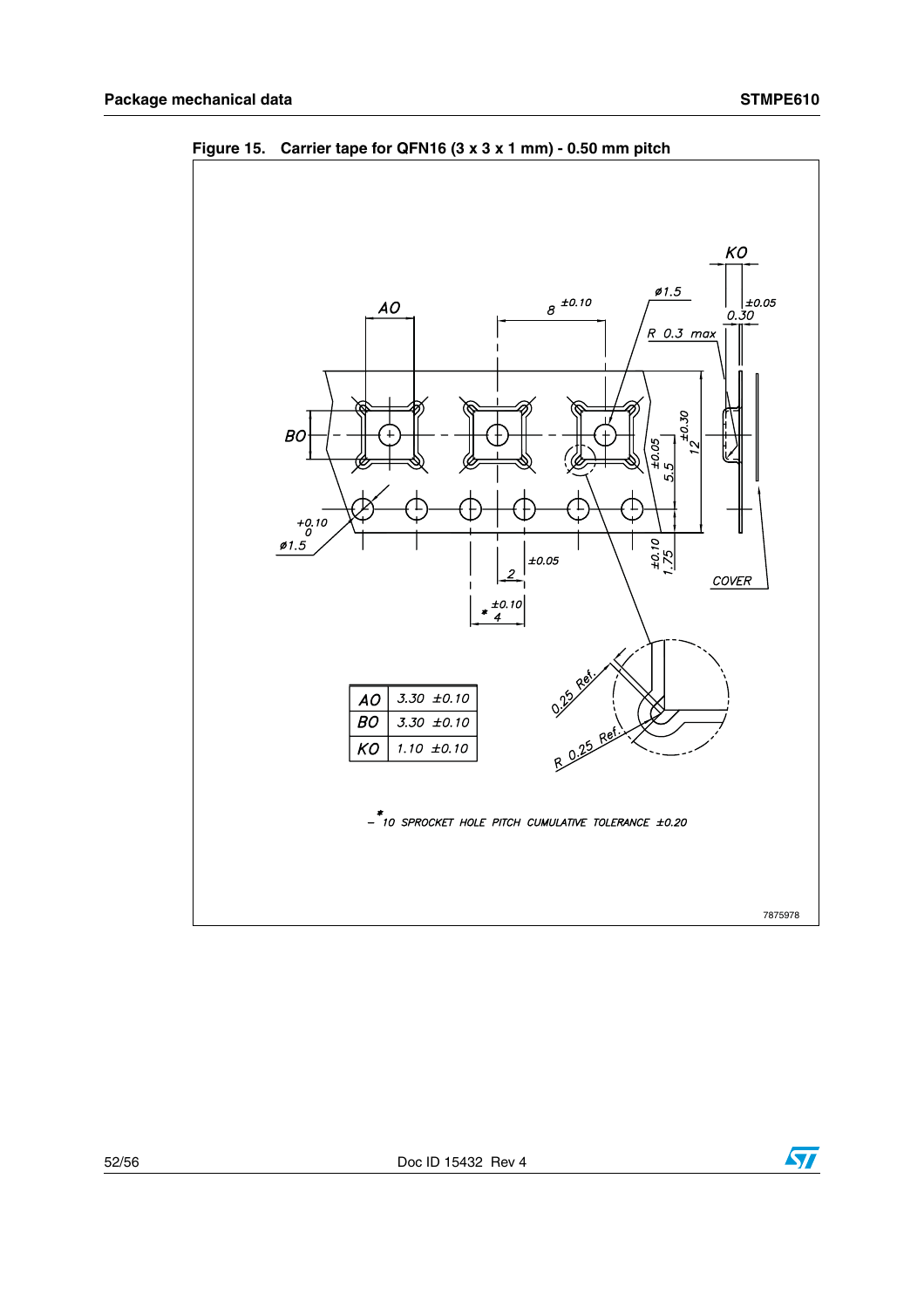

**Figure 16. Reel information for QFN16 (3 x 3 x 1 mm) - 0.50 mm pitch**

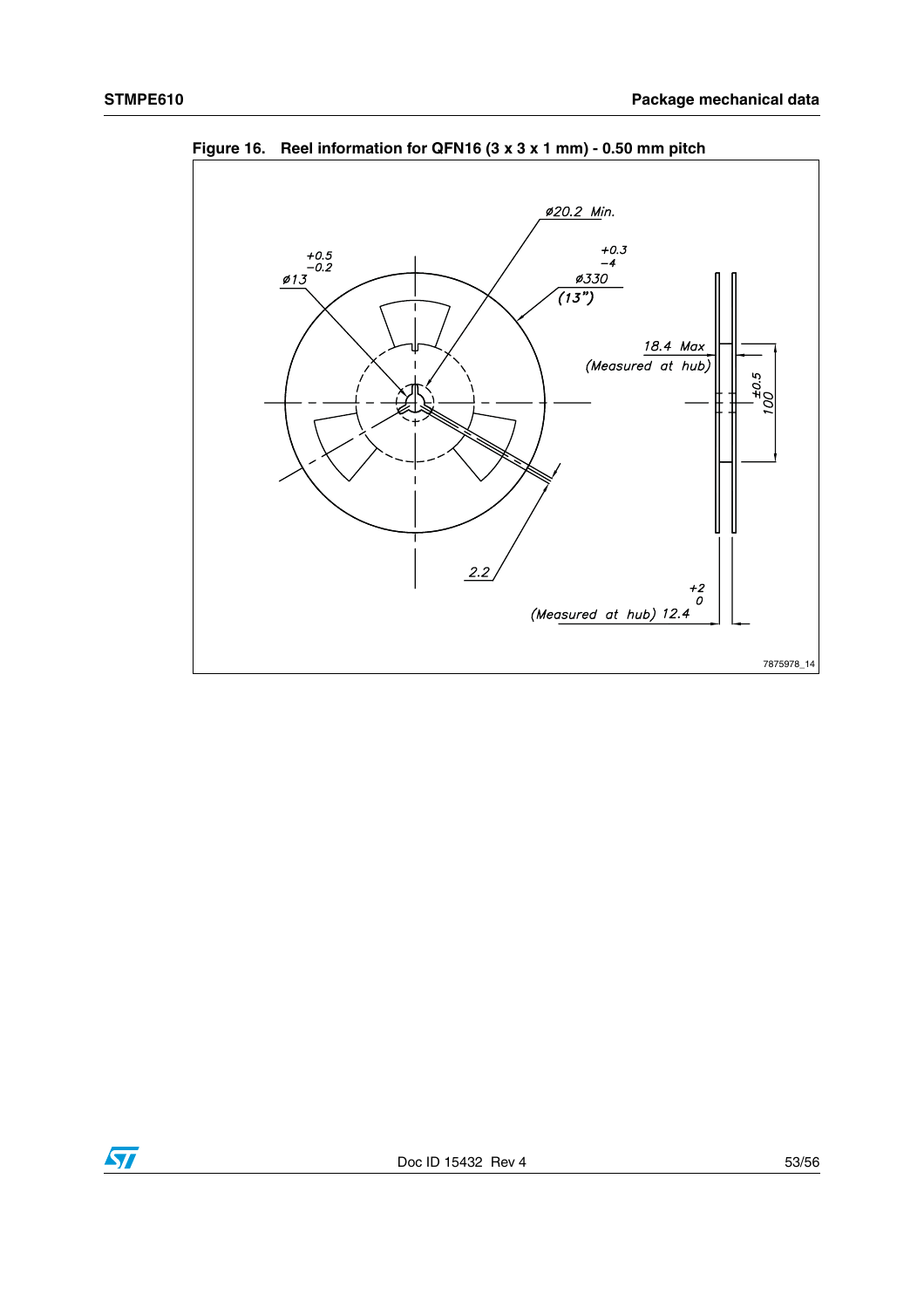

**Figure 17. Marking specifications**

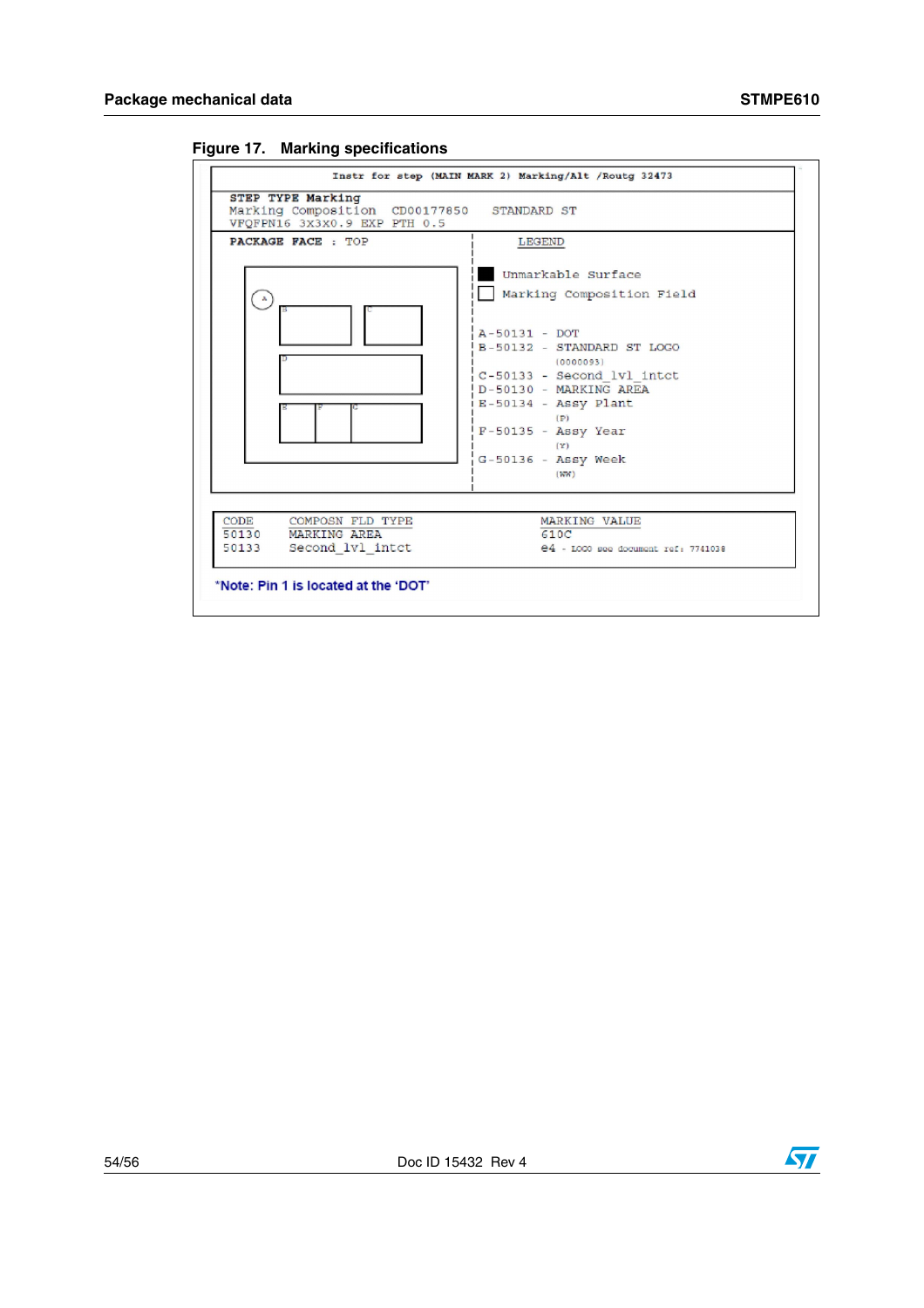# <span id="page-54-0"></span>**16 Revision history**

### Table 27. **Document revision history**

| <b>Date</b> | <b>Revision</b>                                                | <b>Changes</b>                                                                                                                         |
|-------------|----------------------------------------------------------------|----------------------------------------------------------------------------------------------------------------------------------------|
| 07-Apr-2009 |                                                                | Initial release.                                                                                                                       |
| 23-Sep-2009 | 2                                                              | Removed "Temperature sensor" from Section 1, Figure 1 and<br>Figure 8.<br>Updated: In the SYS_CTRL2 register, the 3rd bit is reserved. |
| 12-Mar-2010 | 3<br>Updated: Title of the document and ESD value in Table 18. |                                                                                                                                        |
| 09-Sep-2011 | 4                                                              | Added new section: Section 10.2: Touch detect delay<br>Updated V <sub>CC</sub> parameter description: Table 19                         |